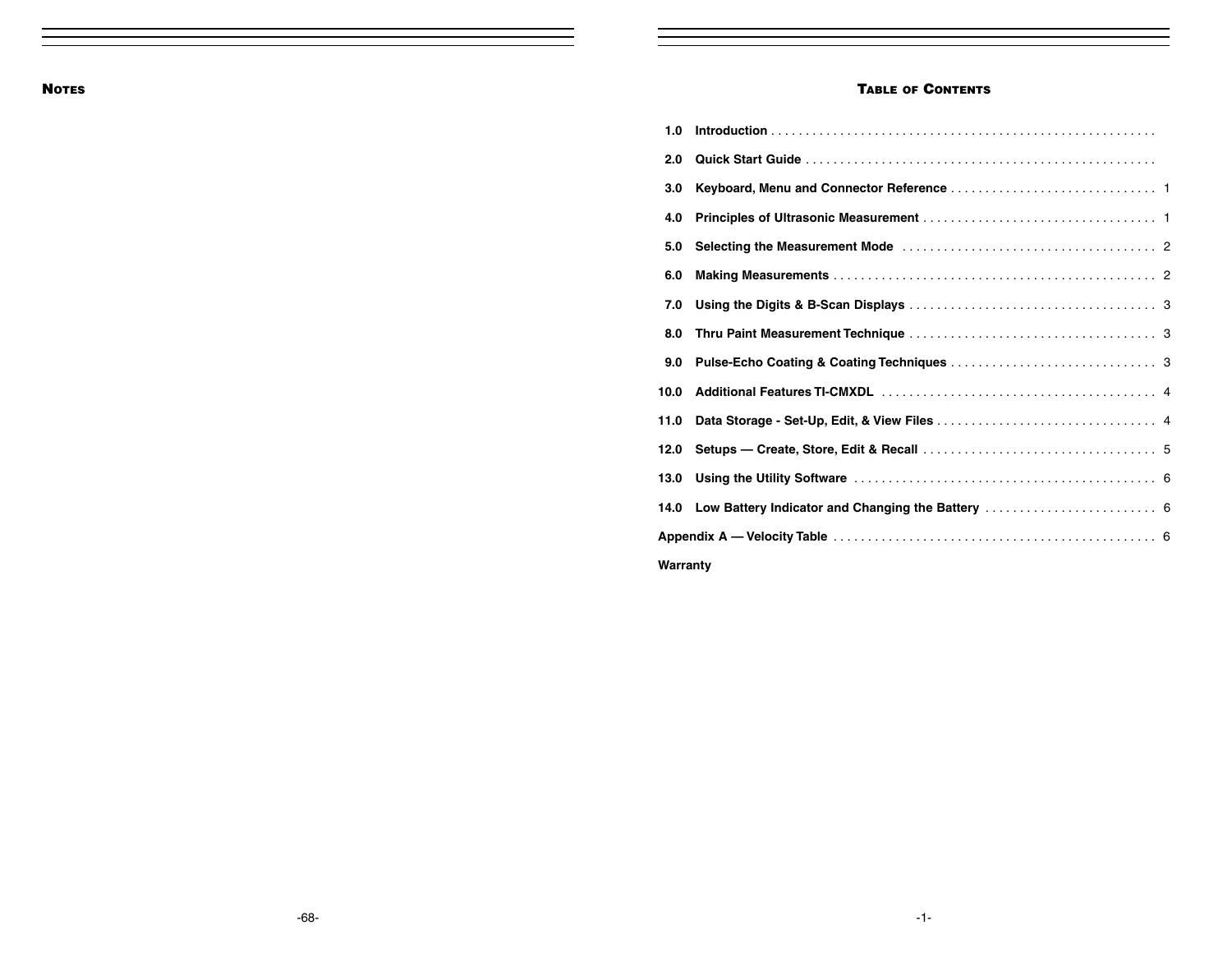# **1.0 INTRODUCTION**

The Electromatic TI-CMXDL is an ultrasonic thickness gauge that measures with extreme versatility. It has the ability to simultaneously measure coatings and material thicknesses while maintaining the ability to locate pits, flaws and defects in the material. Based on the same operating principles as SONAR, the TI-CMXDL is capable of measuring the thickness of various materials with accuracy as high as  $\pm 0.001$  inches, or  $\pm 0.01$  millimeters. The principle advantage of ultrasonic measurement over traditional methods is that ultrasonic measurements can be performed with access to only one side of the material being measured.

**NOTE:** Inherent in ultrasonic thickness measurement is the possibility that the instrument will use the second rather than the first echo from the back surface of the material being measured. This may result in a thickness reading that is TWICE what it should be. Responsibility for proper use of the instrument and recognition of this phenomenon rest solely with the user of the instrument. Other errors may occur from measuring coated materials where the coating is insufficiently bonded to the material surface. Irregular and inaccurate readings may result. Again, the user is responsible for proper use and interpretation of the measurements acquired.

#### **1.1 Overview**



#### **WARRANTY**

ELECTROMATIC Equipment Co., Inc. (ELECTROMATIC) warrants to the original purchaser that this product is of merchantable quality and confirms in kind and quality with the descriptions and specifications thereof. Product failure or malfunction arising out of any defect in workmanship or material in the product existing at the time of delivery thereof which manifests itself within one year from the sale of such product, shall be remedied by repair or replacement of such product, at ELECTROMATIC's option, except where unauthorized repair, disassembly, tampering, abuse or misapplication has taken place, as determined by ELECTROMATIC. All returns for warranty or non-warranty repairs and/or replacement must be authorized by ELECTROMATIC, in advance, with all repacking and shipping expenses to the address below to be borne by the purchaser.

THE FOREGOING WARRANTY IS IN LIEU OF ALL OTHER WARRANTIES, EXPRESSED OR IMPLIED, INCLUDING BUT NOTLIMITED TO, THE WARRANTY OF MERCHANTABILITY AND FITNESS FOR ANY PARTICULAPURPOSE OR APPLICATION. ELECTROMATIC SHALL NOT BE RESPONSIBNOR LIABLE FOR ANY CONSEQUENTIAL DAMAGE, OF ANY KIND OR NATURE, RESULTING FROM THE USE OF SUPPLIED EQUIPMENT, WHETH SUCH DAMAGE OCCURS OR IS DISCOVERED BEFORE, UPON OR AFTER REPLACEMENT OR REPAIR, AND WHETHER OR NOT SUCH DAMAGE IS CAUSED BY MANUFACTURER'S OR SUPPLIER'S NEGLIGENCE WITHIN ONE YEAR FROM INVOICE DATE.

Some State jurisdictions or States do not allow the exclusion or limitation of inciden or consequential damages, so the above limitation may not apply to you. The duratio of any implied warranty, including, without limitation, fitness for any particular purpose and merchantability with respect to this product, is limited to the duration of the foregoing warranty. Some states do not allow limitations on how long an implied warranty lasts but, not withstanding, this warranty, in the absence of such limitations, shall extend for one year from the date of invoice.

ELECTROMATIC Equipment Co., Inc. 600 Oakland Ave. Cedarhurst, NY 11516—USA Tel: 1-800-645-4330/ Tel: 516-295-4300/ Fax: 516-295-4399

Every precaution has been taken in the preparation of this manual. Electromatic Equipment Co., Inc., assum no responsibility for errors or omissions. Neither is any liability assumed for damages resulting from the use information contained herein. Any brand or product names mentioned herein are used for identification purp es only, and are trademarks or registered trademarks of their respective holders.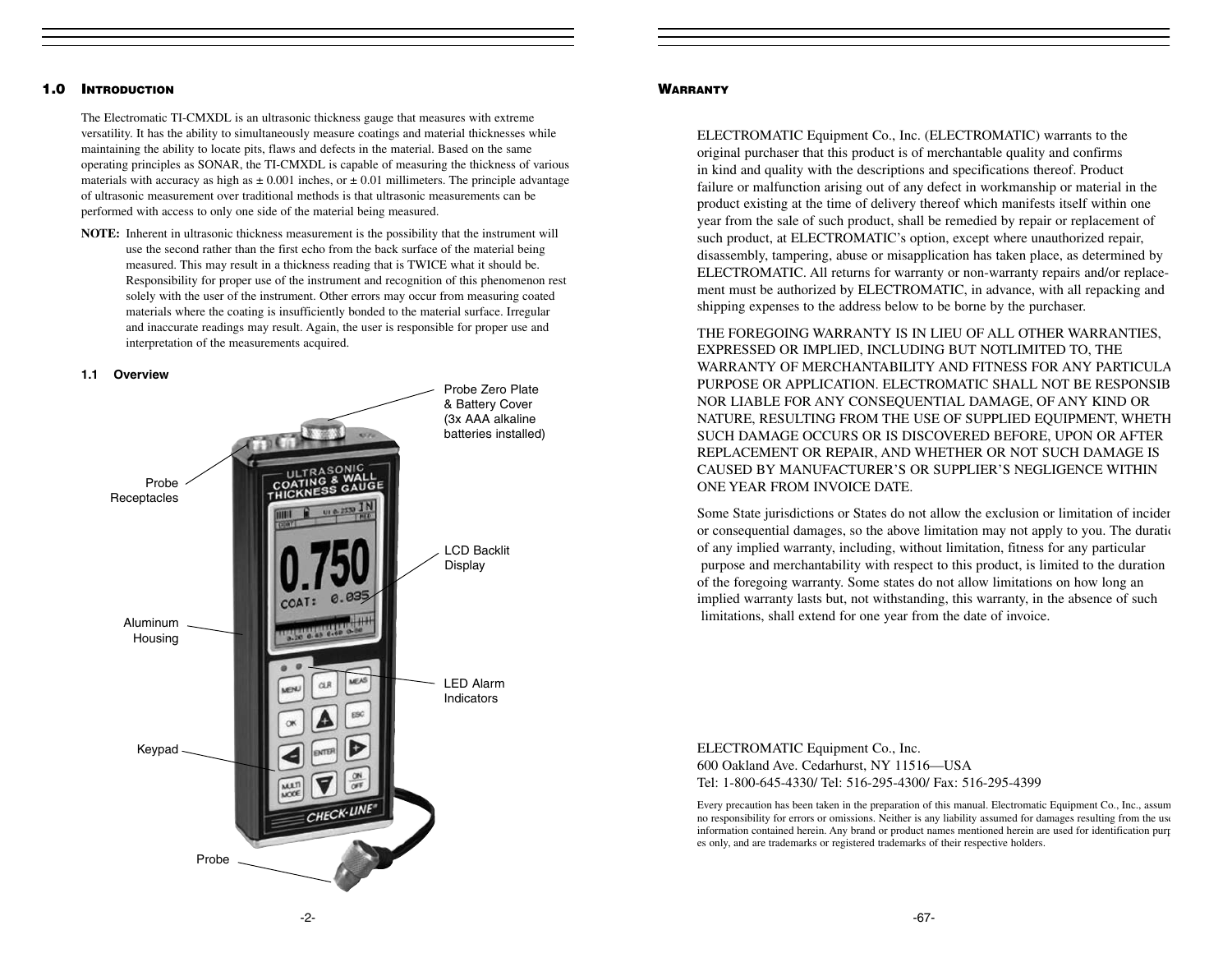#### **APPENDIX A: VELOCITY TABLE**

| <b>Material</b>   | sound velocity<br>in/us |          | sound velocity<br>m/s |
|-------------------|-------------------------|----------|-----------------------|
| Aluminum          | 0.2510                  |          | 6375                  |
| Beryllium         | 0.5080                  |          | 12903                 |
| <b>Brass</b>      | 0.1730                  |          | 4394                  |
| <b>Bronze</b>     | 0.1390                  |          | 3531                  |
| Cadmium           | 0.1090                  |          | 2769                  |
| Columbium         | 0.1940                  |          | 4928                  |
| Copper            | 0.1830                  |          | 4648                  |
| Glass (plate)     | 0.2270                  |          | 5766                  |
| Glycerine         | 0.0760                  |          | 1930                  |
| Gold              | 0.1280                  |          | 3251                  |
| Inconel           | 0.2290                  |          | 5817                  |
| Iron              | 0.2320                  |          | 5893                  |
| Cast Iron         | 0.1800                  | (approx) | 4572                  |
| Lead              | 0.0850                  |          | 2159                  |
| Magnesium         | 0.2300                  |          | 5842                  |
| Mercury           | 0.0570                  |          | 1448                  |
| Molybdenum        | 0.2460                  |          | 6248                  |
| Monel             | 0.2110                  |          | 5359                  |
| <b>Nickel</b>     | 0.2220                  |          | 5639                  |
| Nylon             | 0.1060                  | (approx) | 2692                  |
| Platinum          | 0.1560                  |          | 3962                  |
| Plexiglas         | 0.1060                  |          | 2692                  |
| Polystyrene       | 0.0920                  |          | 2337                  |
| <b>PVC</b>        | 0.0940                  |          | 2388                  |
| Quartz glass      | 0.2260                  |          | 5740                  |
| Rubber vulcanized | 0.0910                  |          | 2311                  |
| Silver            | 0.1420                  |          | 3607                  |
| Steel (1020)      | 0.2320                  |          | 5893                  |
| Steel (4340)      | 0.2330                  |          | 5918                  |
| Steel Stainless"  | 0.2230                  |          | 5664                  |
| Teflon            | 0.0540                  |          | 1372                  |
| Tin               | 0.1310                  |          | 3327                  |
| Titanium          | 0.2400                  |          | 6096                  |
| Tungsten          | 0.2040                  |          | 5182                  |
| Uranium           | 0.1330                  |          | 3378                  |
| Water             | 0.0580                  |          | 1473                  |
| Zinc              | 0.1660                  |          | 4216                  |
| Zirconium         | 0.1830                  |          | 4648                  |

#### **2.0 QUICK-START GUIDE**

Turn the TI-CMXDL on and off using the switch located on the bottom right corner of the key pad. When TI-CMXDL is initially turned on, a flash logo and blinking lights are displayed. Th the gauge attempts to identify the currently attached transducer (probe). The TI-CMXDL has a "Auto Probe Recognition" feature that attempts to identify special transducers with feature bui in . If the TI-CMXDL doesn't find a transducer so equipped, the user must select a transducer from the Probe Type list. The following sections outline each scenario.

**NOTE:** This section is primarily written as a basic startup guide only.



**CMX SERIES SCREEN SHOTS** 

#### **2.1 TI-CMXDL Overview**

In order to understand how to operate the TI-CMXDL, it's best to start off with an understanding of what it is we're looking at exactly. The TI-CMXDL has a lot of great features and tools that will prove to be a huge benefit for the variety of applications you constantly facing on a continual basis. Let's have a brief look at the screens you'll be ºlooking at most often:

- **A. Repeatability/Stability Indicator**  This indicator should be commonly used in con junction with the digital thickness values displayed. When all the vertical bars are full illuminated and the last digit on the digital thickness value is stable, the TI-CMXDL reliably measuring the same value 3 to 200 times per second, depending on which measurement mode and features are enabled.
- **B. Battery Icon** Indicates the amount of battery life the TI-CMXDL has remaining.
- **C. Velocity** The material velocity value the TI-CMXDL is currently using or calibrated Displayed in English or Metric units, depending on the what units the gauge is set for.
- **D. Feature Status Bar** Indicates the features currently enabled and in use in the following order:
- Measurement Mode
- Differential Mode
- High Speed Scan Mode
- Alarm Mode
- Gain Setting

**E. Digital Material Thickness Value** – Extra large font size for viewing ease.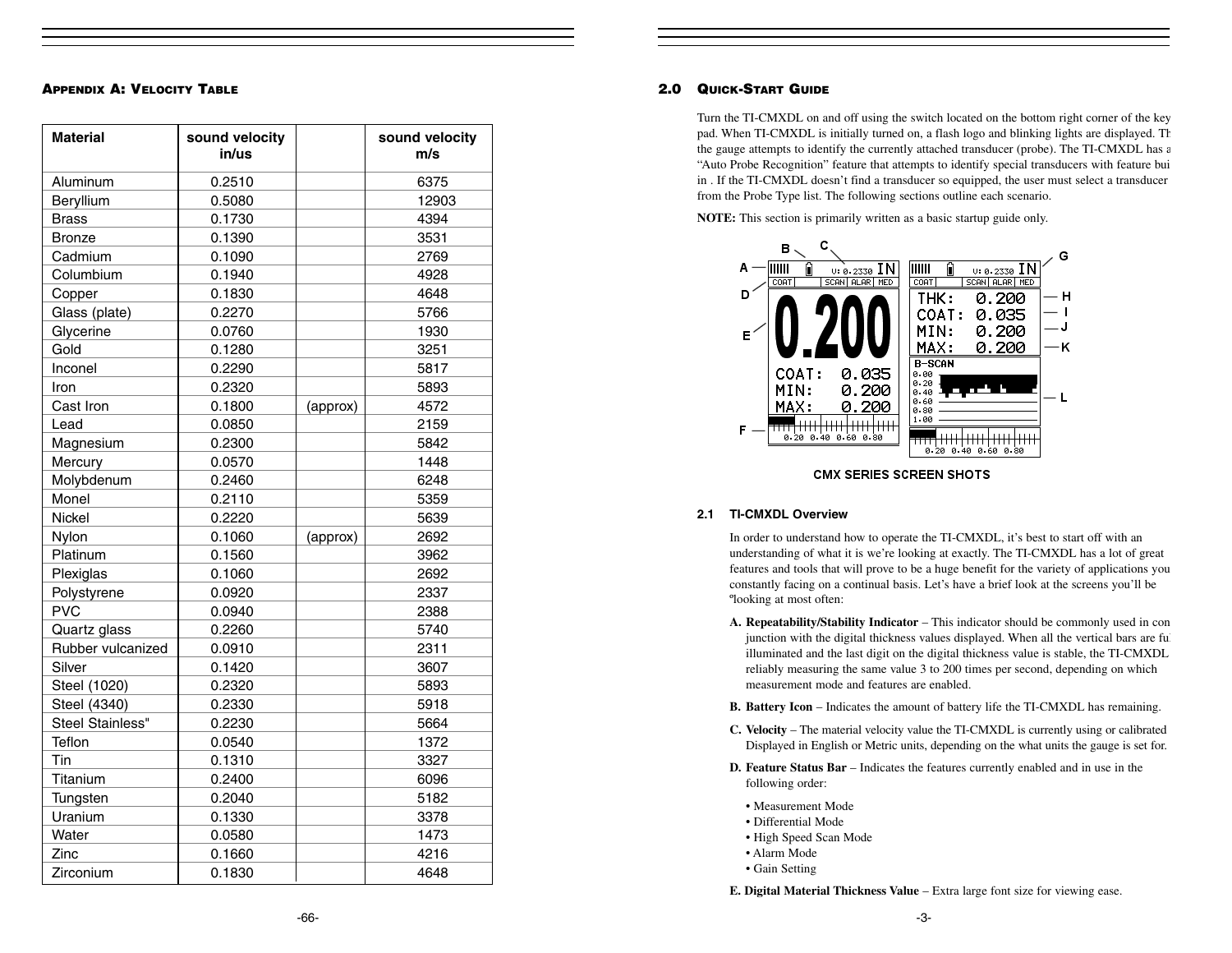- **F. Scan Bar**  Another view of material thickness in a deflection style horizontal bar. This visual tool enables the user the ability to see thickness changes during high speed scans from flaws and pits.
- **G. Units –** The current measurement units being used (English, Metric).
- **H. Digital Material Thickness Value** Smaller font size when the B-Scan display view is enabled.
- **I. Coating Thickness Value** Displays the actual thickness of any coating adhered to a metallic material surface (PECT Mode), or a coating adhered to a non-metallic surface (CT Mode).
- **J. Minimum Material Thickness**  Part of the Alarm feature. Displays the minimum thickness value found during a scan.
- **K. Maximum Material Thickness**  Part of the Alarm feature. Displays the maximum thickness value found during a scan.
- **L. B-Scan Display** Cross section view of the material. Provides the user with graphical view of the opposite/blind surface (i.e. inside pipe wall surface), to give the user some idea of the condition, or integrity of the material being tested.

# **2.2 Auto Probe Recognition**

When the TI-CMXDL is initially powered up, the gauge will automatically check to see if the transducer plugged into the gauge can be recognized. The steps that follow assume the TI-CMXDL recognized the probe type:

- 1. Press the **OK key** once to use the identified probe, or **ESC** to display a list of optional transducers.
- **NOTE:** If the TI-CMXDL recognizes a specific transducer, the user should always select OK to use the identified probe. The only time an alternative probe should be selected from a list is if the user switched probes following initial power up and recognition.
- 2. Assuming the TI-CMXDL recognized the probe and the **OK key** was pressed, the TI-CMXDL will advance to a Zero Probe menu. If the transducer was identified as a special transducer capable of measuring coating thickness, a menu will be displayed allowing the user the ability to toggle the coating thickness display on/off as follows:
- 3. Press the **UP** and **DOWN** arrow keys to toggle the coating option on/off.
- 4. Wipe all couplant from the transducer face and advance to the Probe Zero & Calibration section, 6.0.



# **14.0 LOW BATTERY INDICATOR & CHANGING THE BATTERIES**

The TI-CMXDL has a Battery Strength Indicator (illustrated here) that provides the user with information about the remaining strength of the batteries. There are 11 steps from 100% (full) to 0% (empty). As the battery voltage drops, the number of pixels that are dark will be reduced. When the battery outline is nearly empty, we suggest changing the bateries. Any type of AA size battery can be used including alkaline (1 time use) or rechargeable.



There is no re-charging function provided with this gauge, so rechargeable batteries will have to be recharged externally. Please note that alkaline batteries will provide a longer run time then most rechargeable types.

# **14.1 Battery Replacement**

The battery cover is the large round disk shown in the photo. This disk is also the Proble Zero Plate. To remove it and expose the batteries, unscrew the disk by carefully turning it counterclockwise.

Remove the old batteries and insert threefresh AA batteries with the polarity as indicated here (also shown on the label on the back side of the gauge). Replace the battery cover being careful not to over tighten.



AA (1.5V) batteries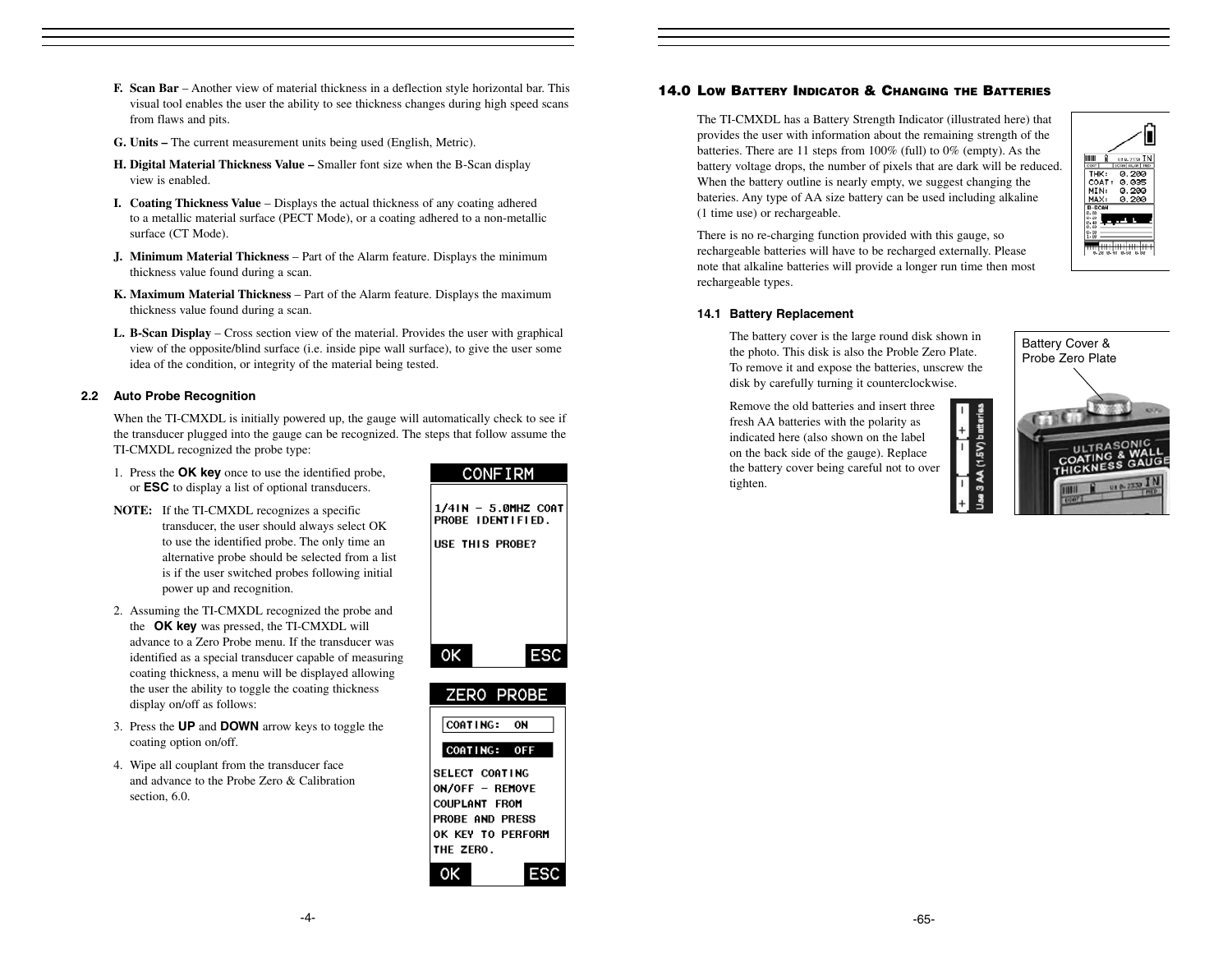## **2.3 Selecting the Transducer Type**

If the TI-CMXDL does not identify a specific transducer type on initial power up, the user will be required to select a type from a predefined list of types by diameter and frequency. By selecting a transducer type from a predefined list, the TI-CMXDL can recall specific properties about the transducer.

**NOTE:** Once the transducer has been selected, the TI-CMXDL will store and recall this transducer type every time the TI-CMXDL is powered on/off. The type will only change if the user physically selects another transducer type from the list, or selects a previously saved setup. However, the TI-CMXDL will continue to take you through these steps each time the gauge is powered up. You'll notice that the probe type previously selected will be highlighted every time the probe type screen is displayed. Use the following steps to select your transducer type:

1. Press the OK or ESC keys to display the factory list of transducer types (by diameter and frequency).



PROBE TYPE

1. 3/16TH - 5.0MHZ<br>2. 3/16TH - 7.5MHZ<br>3. 3/16TH - 10.0MHZ<br>4. 1/4TH - 2.25MHZ<br>5. 1/4TH - 5.0MHZ<br>7. 1/4TH - 5.0MHZ HD<br>7. 1/4TH - 5.0MHZ HD  $8.1/41N - 7.5MHZ$ 9.  $1/41N - 7.5MHZ HD$ <br>18.  $1/41N - 10.0MHZ$ 

18 - 1741 - 18 80412<br>
11 - 1721 - 1.8042<br>
12 - 1721 - 1.8042<br>
13 - 1721 - 2.25042<br>
14 - 1721 - 2.25042<br>
15 - 1721 - 3.5042<br>
16 - 1721 - 3.5042<br>
16 - 1721 - 3.5042<br>
16 - 1721 - 3.5042<br>
1720 - $17.1/21N - 5.0MHZ$ 

2. Press the UP and DOWN arrow keys to scroll through the transducer list until the appropriate type is highlighted.

- 3. Press the ENTER key to select the transducer type and display over write existing probe screen.
- 4. Press the OK key to overwrite the existing probe type with the newly selected probe type. The zero probe screen will be displayed. Proceed to the zero probe section that follows.

|                   | <b>CONFIRM</b>     |  |
|-------------------|--------------------|--|
| <b>PRORF TYPF</b> | OVERWRITE EXISTING |  |
|                   |                    |  |
|                   |                    |  |
|                   |                    |  |
|                   | Ŷ                  |  |

#### **13.0 USING THE UTILITY SOFTWARE**

## **13.1 Computer System Requirements**

Datacomm will run on many different operating systems: Windows 98 (1st or 2nd editio Windows NT 4.0 with Service Pack 5, Windows ME, Windows XP, Windows 2000 Professional, Windows 2000 Server, or Windows 2000 Advanced Server operating syste running on Intel or AMD hardware.

A Pentium 166MHz or faster processor with at least 32 megabytes of physical RAM is required. You should have 40 megabytes of free disk space before attempting to install Datacomm.

Datacomm requires an available communications port in order to transfer data to and from the TI-CMXDL. Datacomm supports COM1, COM2, COM3, and COM4.

#### **USB to Serial Converter**

Some newer laptop computers do not have standard serial ports. In this case it is possibl use a USB to Serial converter. If a serial to USB cable is needed, contact Electromatic

# **13.2 Installing Datacomm**

Datacomm comes on a CD-ROM with an automatic installer program. Place the CD in your computer's CD tray and close the door. Open the CD-ROM by double clicking on My Computer ICON, then double click on the CD. Finally, double click on the SETUP icon to begin the installation.

Refer to the help section in Datacomm software for the complete operating manual, setu and operation.

#### **13.3 Using the XFER menu (TI-CMXDL)**

The XFER menu of the TI-CMXDL will be used in conjunction with the Datacomm PC software. The steps below outline the procedure for accessing the XFER menu and basic operation as follows:

1. Press the **MENU** key once to activate the menu items tab. Press the **MENU** key multiple times to tab right, and the **ESC** key multiple times to tab left, until the XFER menu is highlighted and displaying the submenu items.



**DATA TRANSF** 

- 2. Use the **U**P and **DOWN** arrow keys to scroll through the sub menu items until the desire option is highlighted.
- 3. Press the **ENTER** key to activate the option selected.
- 4. Once the Backup or Restore function has been completed, press the **MEAS** key once return to the menu items, or twice to return to the measurement mode.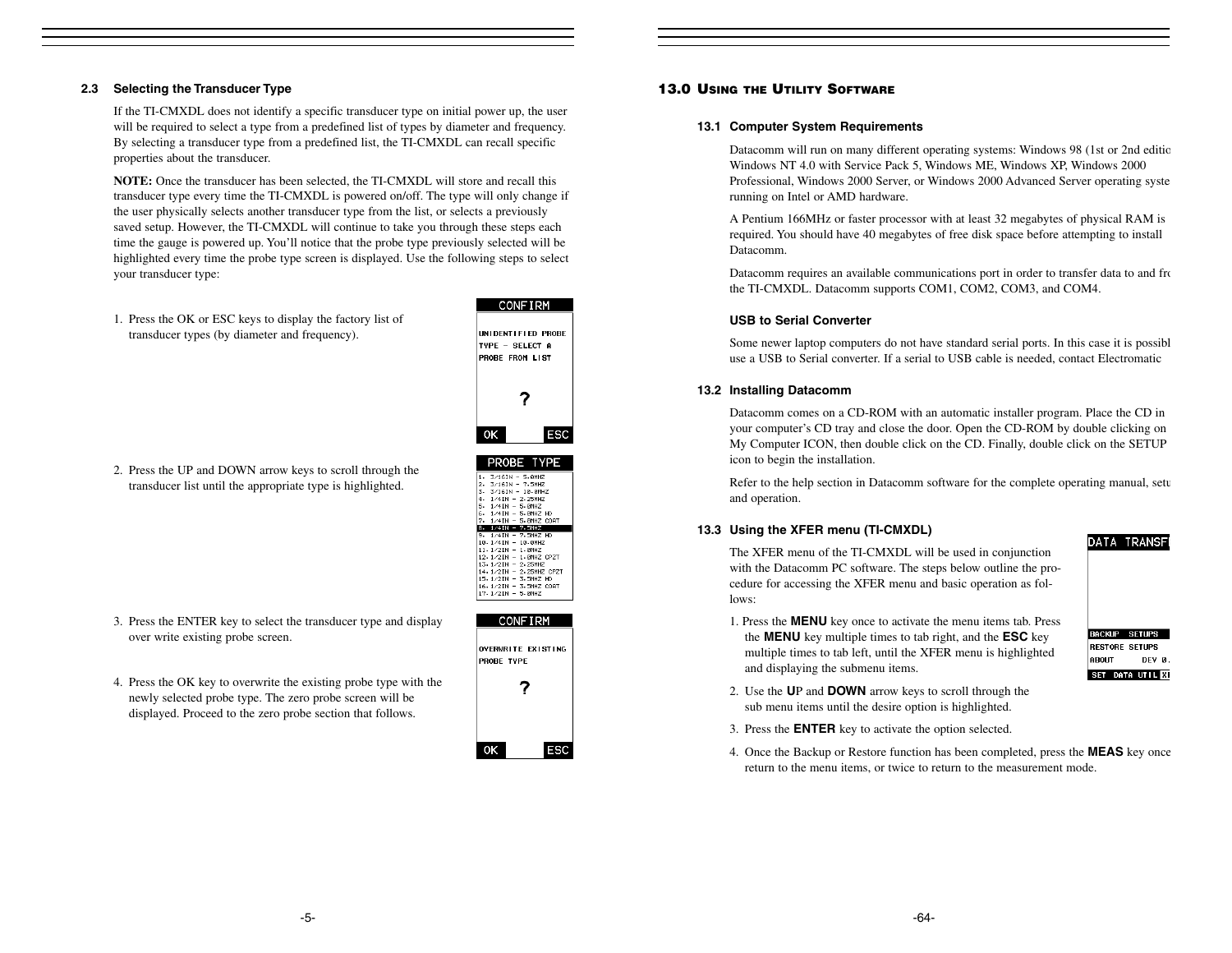#### **2.4 Probe Zero & One Point Calibration**

The next steps are to perform a probe zero and calibrate the TI-CMXDL to the material and transducer being used. If the sound velocity is unknown, the TI-CMXDL can be calibrated to a known thickness sample. This demo will briefly explain both of these techniques.

*The TI-CMXDL is equipped with two zero options:*

- **Off Block Zero (Automatic Probe Zero)** When this feature is enabled the TI-CMXDL will do an electronic zero automatically, eliminating the need for a zero disk or block.
- **On Block Zero (Manual Probe Zero)**  When this feature is enabled the transducer must be placed on the probe zero disk (battery cover located on the top of the unit.

**NOTE:** Transducers of the same type will have very slight mechanical and electrical variations. If it's discovered that the linearity is off following an initial auto probe zero

and extreme accuracy is required, a manual zero should be performed followed by an auto zero. This will adjust and eliminate any error. This is only required if it's discovered the transducer is non-linear following an initial auto probe zero.

*Both zero procedures are outlined as follows:*

#### **Off Block Zero (Automatic Probe Zero)**

- 1. Be sure all couplant has been removed from the face of the transducer.
- 2. Press the **OK** key to perform the automatic probe zero, or **ESC** key to cancel the zero operation.
- 3. The screens illustrated at the right will be briefly displayed followed by the main measurement screen. The TI-CMXDL is ready to be calibrated.

above will be displayed.

obtain a steady reading.

**Performing a Manual Probe Zero (On Block)**

screen and begin the manual zero process.

**NOTE:** When the zero probe option is set to manual, the probe zero disk (battery cap) located on the top of the gauge, will be used as a zero standard and the warning screen illustrated

1. Press the **OK** or **ESC** keys to enter the main measurement

2. Apply a drop of couplant on the transducer and place the transducer in steady contact with the probe zero disk, and



ZERO PROBE

**Coating Probe Identified**

**ESC** 

ΟK

CORTING: OFF PERFORMING AUTO **ROBE ZERO** 

|    |      | ZERO PROBE                             |     |
|----|------|----------------------------------------|-----|
|    | ZERO | <b>PERFORMING</b><br><b>AUTO PROBE</b> |     |
|    |      |                                        |     |
| ОΚ |      |                                        | ESC |

**Coating Probe Not Identified**

**ESC** 

ZERO PROBE

**REMOVE COUPLANT** 

FROM PROBE, PRESS

OK KEY TO PERFORM

THE ZERO

 $\circ$ 

**Coating Probe Not Identified**







## **12.5 Using the Default Setup**

The default setup feature was added to the CMX to use, as a last resort, if there are no setups stored in the gauge –factory or otherwise. The only time this might possibly occu if the setup file in the CMX was somehow corrupted, and the user does not have access computer to re-load the factory setups back into the CMX. This gives the user the ability load and modify a basic setup as follows: SETUP OPTION

1. Press the **MENU** key once to activate the menu items tab. Press the **MENU** key multiple times to tab right and the **ESC** key multiple times to tab left until the **SETUP** menu is highlighted and displaying the submenu items.

2. Use the **UP** and **DOWN** arrow keys to scroll through the sub menu items until **DEFAULT SETUP** is highlighted.

| <b>OPEN</b>               |
|---------------------------|
| <b>SAVE</b>               |
| <b>DELETE</b>             |
| <b>DEFAULT SETUP</b>      |
|                           |
| LANGUAGE<br><b>ENGLI!</b> |
| DATA UTIL XF<br>SET       |
|                           |

#### **12.6 Selecting a Language**

The CMX is equipped with a language option. Currently, the only languages supported a English, Spanish, and German. The steps to select one of these languages are outlined a follows:

1. Press the **MENU** key once to activate the menu items tab. Press the **MENU** key multiple times to tab right and the **ESC** key multiple times to tab left until the **SETUP** menu is highlighted and displaying the submenu items.

SETUP OPTIO

- **OPEN** 2. Use the **UP** and **DOWN** arrow keys to scroll through the sub menu items until **LANGUAGE** is highlighted.
- 3. Press the **LEFT** and **RIGHT** arrow keys to toggle the
- 4. Once the desired language is displayed, press the **MEAS** key to return to the measurement screen.

| <b>ISAVE</b>         |  |
|----------------------|--|
| DELETE               |  |
| <b>DEFAULT SETUF</b> |  |
|                      |  |

|  | <b>ANGUAGE</b> |                   |
|--|----------------|-------------------|
|  |                | DATA UTIL :<br>xı |

- language options.
- 

|  | LANGUAGE |     |
|--|----------|-----|
|  | SET      | DAT |
|  |          |     |

-6-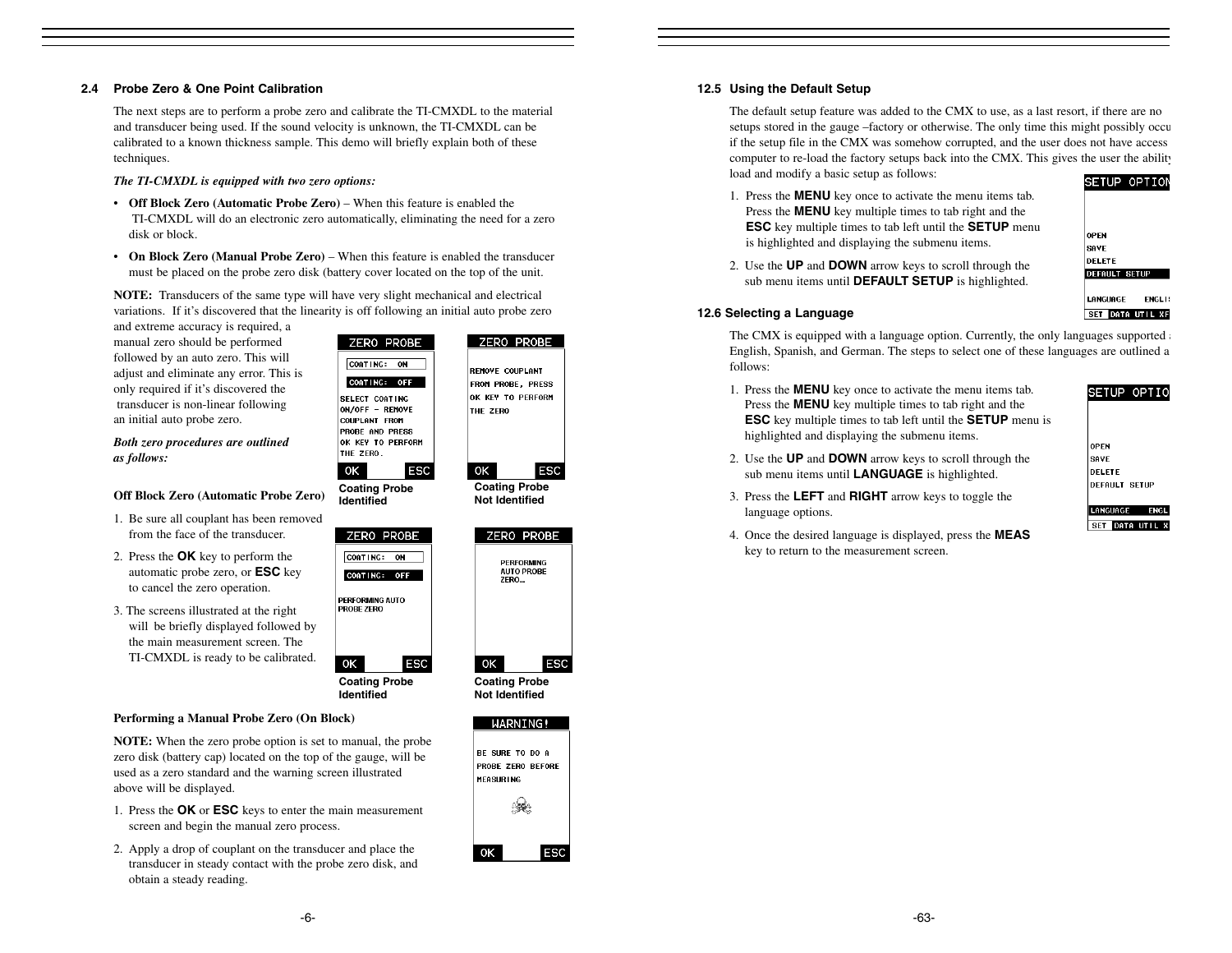- 11. Use the **UP** and **DOWN** arrow keys to scroll through the setups until the target location to save the Setup is highlighted.
- 12. Press the **OK** key to activate the confirmation screen.
- 13. Press the **OK** key to save the Setup, or **ESC** to cancel saving the Setup.





14. Finally, press the **MEAS** key to return to the measurement screen.

**NOTE:** The Name and Comments of the Setup can be edited at any time by simply repeating the Save Setup routine described above. Therefore, the Save Setup function can also be considered an Edit Function.

#### **12.4 Deleting a Saved Setup**

This option allows a user to delete setup files that were previously saved and no longer needed. It's a simple feature to allow the user to do a bit of "house cleaning".

- 1. Press the **MENU** key once to activate the menu items tab. Press the MENU key multiple times to tab right and the **ESC** key multiple times to tab left until the **SETUP** menu is highlighted and displaying the submenu items.
- 2. Use the **UP** and **DOWN** arrow keys to scroll through the sub menu items until **DELETE** is highlighted.
- 3. Press the **ENTER** key to display the Setups List.
- 4. Press the **UP** and **DOWN** arrow keys to scroll to the Setup Name.
- 5. When the Setup Name is highlighted, press the **ENTER** key to display the confirmation screen.
- 6. Press the **OK** key to delete the Setup File.
- 7. Finally, press the **MEAS** key to return to the measurement screen.



| SEIUP OPIIONS              |
|----------------------------|
|                            |
|                            |
|                            |
| <b>JPEN</b>                |
|                            |
| <b>SAVE</b>                |
| DELETE                     |
| <b>DEFAULT SETUP</b>       |
|                            |
|                            |
| <b>ENGLISH</b><br>LANGUAGE |
| SET DATA UTIL XFER         |
|                            |



3. Press the **MENU** key once to activate the menu items tab. Press the **MENU** key multiple times to tab right and the **ESC** key multiple times to tab left until the **PRB** menu is highlighted and displaying the submenu items.

4. Press the **UP** and **DOWN** arrow keys to scroll through the sub menu items until **ZERO PROBE** is highlighted. 5. Press the **ENTER** key to display the confirmation screen. 6. If a coating transducer was identified use the **UP** and **DOWN** arrow keys to toggle coating on/off.



- 7. Press the **OK** key to complete the probe zero function, or **ESC** key to cancel the probe zero function.
- 8. Remove the transducer from the probe zero disk, and proceed to the calibration section.

**NOTE:** The value that is displayed will change depending on the current velocity setting in the TI-CMXDL. Disregard the number that is displayed. It is not important. What is important is accurately performing the steps outlined above to insure reliability of the probe zero calculation.

0K ESC **Coating Probe** 

USE CURRENT READING TO ZERO PROBE?

**Not Identified**

# **One Point Material Calibration**

For the purposes of this quick start section, we'll only be covering the most common on point calibration option to determine the sound velocity of the test material. It would be very handy to carry a set of mechanical calipers to use in conjunction with the TI-CMXD for calibration in the field:

**NOTE:** Be sure that the probe zero procedure has been performed prior to performing this calibration procedure.

- 1. Physically measure an exact sample of the material or a location directly on the material to be measured using a set of calipers or a digital micrometer.
- 2. Apply a drop of couplant on the transducer and place the transducer in steady contact with the sample or actual test material. Be sure that the reading is stable and the repeatability indicator, in the top left corner of the display, is fully lit and stable. Press the **MENU** key once to activate the menu items tab. Press the **MENU** key multiple times to tab right and the **ESC** key multiple times to tab left until the **CAL** menu is highlighted and displaying the submenu items.
- 3. Use the **UP** and **DOWN** arrow keys to scroll through the sub menu items until **MATL 1PT** is highlighted.
- 4. Press the **ENTER** key to display the Digits Edit Box.
- 5. Press the **UP** and **DOWN** arrow keys to scroll the highlighted value.
- 6. Press the **LEFT** and **RIGHT** arrow keys to scroll the digit locations.

| MAT              | CUST <sub>(</sub> |
|------------------|-------------------|
| MATL 1PT         | 1.01              |
| MATL 2PT         | <b>UNC</b>        |
| <b>VELOCITY</b>  | P. 23.            |
| COATING 1PT      | <b>UNC</b>        |
| COATING 2PT UNC  |                   |
| COATING VEL 0.08 |                   |
| PRB CAL DISP TU  |                   |
|                  |                   |
| MATL 1PT         |                   |
|                  |                   |
|                  |                   |
|                  |                   |
|                  |                   |
|                  |                   |
|                  | 00l               |

CALIBRATE

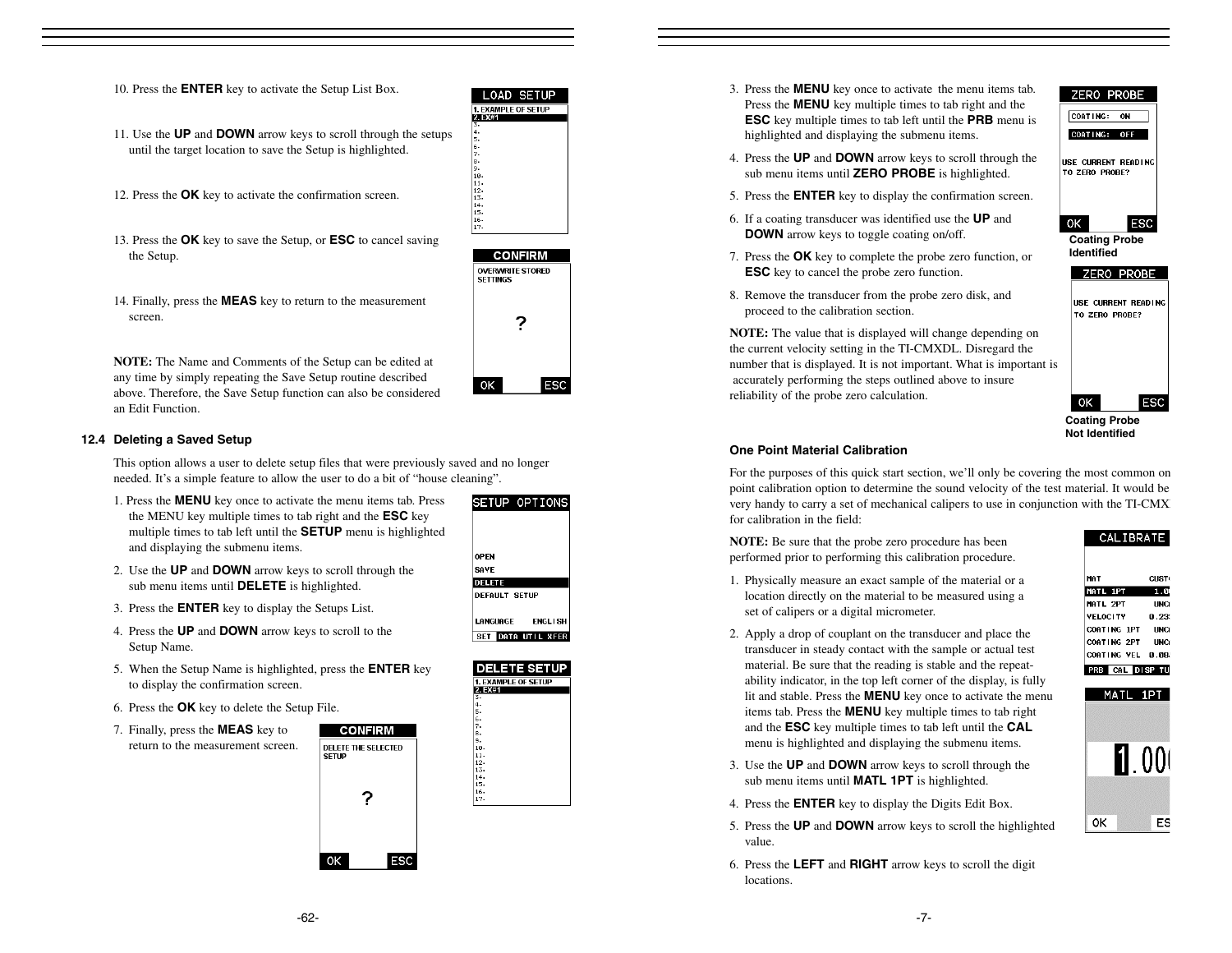- 7. Repeat steps 5 & 6 until the known thickness value is correctly displayed.
- 8. Press the **OK** key to calculate the velocity and return to the menu screen, or **ESC** to cancel the one point calibration.
- 9. Finally, press the **MEAS** key to return to the measurement screen and begin taking readings.

**NOTE:** CHECK YOUR CALIBRATION! Place the transducer back on the calibrationpoint. The thickness reading should now match the known thickness. If the thickness is not correct, repeat the steps above.

#### **2.5 Coating Calibration**

The TI-CMXDL has been preset to a default coating velocity of 0.0850 in/µsec (2159 m/sec). This will be very close to the most common coating material velocities used in the field.

If the velocity of the coating is known, and different than the above default setting, the user can simply enter the coating velocity into the TI-CMXDL. However, if the velocity is unknown, the TI-CMXDL can also be calibrated to a specific coating sample/type using the 1pt calibration option in PECT (pulse-echo coating) mode, or a two point calibration is CT (coating only) mode. For the purpose of this quick start section only the 1pt option PECT (pulse-echo coating) mode will be covered. Refer to the calibration section of the manual for a complete explanation on the coating calibration options. The following steps below outline the necessary steps to either set the velocity of the coating, or perform a one point calibration to calculate the coating velocity:

#### **Known Coating Velocity**

If the coating velocity is known, the user may wish to simply enter the velocity number into the TI-CMXDL, rather than have the TI-CMXDL calculate the velocity value using a known thickness on a coating sample. The steps for entering the velocity are outlined below:

MATL 1PT MATL 2PT **VELOCITY** 1. Press the **MENU** key once to activate the menu items tab. COATING 1PT OATING 2PT Press the **MENU** key multiple times to tab right and the COATING VEL 0.0850 **ESC** key multiple times to tab left until the **CAL** menu is PRB CAL DISP TUNE highlighted and displaying the submenu items.

CALIBRATE

STEEL (4340)

**UNCAL** 

**UNCAL** 

0.2330

**INCAL** 

**HNCA** 

MAT

- 2. Use the **UP** and **DOWN** arrow keys to scroll through the sub menu items until **COATING VEL** is highlighted.
- 3. Press the **ENTER** key to display the Digits Edit Box.
- 4. Press the **UP** and **DOWN** arrow keys to scroll the highlighted value.
- 5. Press the **LEFT** and **RIGHT** arrow keys to scroll the digit locations.
- 6. Repeat steps 4 & 5 until the velocity number is correctly displayed.
- 7. Press the **OK** key to set the coating velocity and return to the menu screen, or **ESC** to cancel entering the coating velocity.
- 8. Finally, press the **MEAS** key to return to the measurement screen and begin taking readings

#### **12.3 Saving a Setup**

Once the TI-CMXDL parameters and features have be adjusted for an application, the u may elect to save these setting to a specific setup location for future use. This can poten tially save time and reduce error between users.

It is sometimes necessary to rename a previously saved setup, or add additional commen about a particular setup. The setup name may have been entered incorrectly, or the user needs to use the setup for a completely different project. An inspector's name or other containments about the project may also be required for additional documentation purposes. Th following procedures outline the necessary steps for saving and editing a setup:

NAME: EX#1

**SAVE SETUP** 

OK

- 1. Press the **MENU** key once to activate the menu items tab. Press the **MENU** key multiple times to tab right and the **ESC** key multiple times to tab left until the **SETUP** menu is highlighted and displaying the submenu items.
- 2. Use the **UP** and **DOWN** arrow keys to scroll through the sub menu items until SAVE is highlighted.

OPEN SAVE DELETE **DEFAULT SETUP** 

**ENGLI** 

E

LANGUAGE

SETUP OPTIO

- 3. Press the **ENTER** key to display the Save Setup Parameters List Box.
	- SET DATA UTIL XI SAVE SETUP SAVE SETUP NAME: EX#1 NOTE: INSP#99 **SAVE SETUP**

0K

SAVE SETUR NAME: EX#1<br>NOTE: INSP#99 **SAVE SETUP** 

- 4. Press the **UP** and **DOWN** arrow keys to scroll the Name and Note
- 5. When the parameter to edit is highlighted, press the **ENTER** key to activate the Alpha Edit Box.
- 6. Use the **UP**, **DOWN**, **LEFT**, and **RIGHT** arrow keys to scroll through the characters, the **ENTER** key to select characters, and the **CLR** key to backspace through the characters, until the Name or Note fields have been edited.
- 7. Press the **OK** key to return to the Save Setup Parameters List Box.
- 8. If both parameters will be edited, repeat steps  $4 - 7$ .



**ESC** 

9. Use the **UP** and **DOWN** arrow keys to scroll to and highlight **SAVE SETUP**.

-8-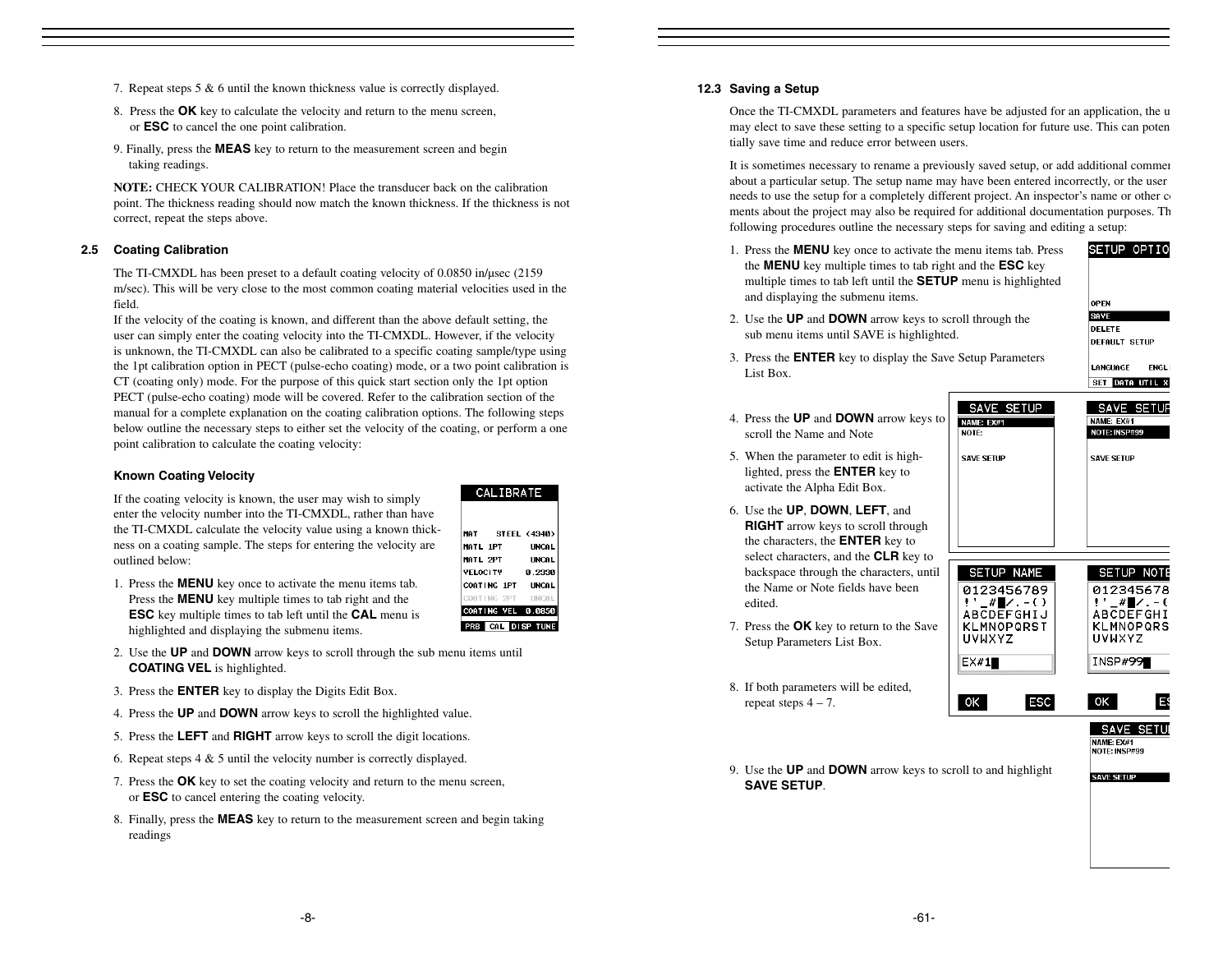# **Known Coating Thickness**

When the exact velocity of a coating is unknown, the user has the option of performing a one point calibration on a sample of the coating with a known thickness to determine the sound velocity. It would be very handy to carry a set of mechanical calipers to use in conjunction with the TI-CMXDL for calibration in the field:



1. Physically measure a location on a coating sample using a set of calipers or a digital micrometer.

**IMPORTANT NOTE:** In PECT (pulse-echo coating) mode, the coating sample must be coupled to metal in order to calibrate successfully. Simply place a drop of couplant on a piece of metal, lay the coating sample over the couplant on the metal and proceed to step 2.

- 2. Apply a drop of couplant on the transducer and place the transducer in steady contact with the coating (on metal) sample or actual test material. Be sure that the reading is stable and the repeatability indicator, in the top left corner of the display, is fully lit and stable. Press the **MENU** key once to activate the menu items tab. Press the **MENU** key multiple times to tab right and the ESC key multiple times to tab left until the **CAL** menu is highlighted and displaying the submenu items.
- 3. Use the **UP** and **DOWN** arrow keys to scroll through the sub menu items until **COATING 1PT** is highlighted.
- 4. Press the **ENTER** key to display the Digits Edit Box.
- 5. Press the **UP** and **DOWN** arrow keys to scroll the highlighted value.
- 6. Press the **LEFT** and **RIGHT** arrow keys to scroll the digit locations.
- 7. Repeat steps 5 & 6 until the known thickness value is correctly displayed.
- 8. Press the **OK** key to calculate the coating velocity and return to the menu screen, or **ESC** to cancel the one point calibration.
- 9. Finally, press the **MEAS** key to return to the measurement screen and begin taking readings.

**NOTE**: CHECK YOUR CALIBRATION! Place the transducer back on the calibrationpoint. The coating thickness reading should now match the known coating thickness sample. If the thickness is not correct, repeat the steps above.

# **12.0 SETUPS, CREATE, STORE, EDIT & RECALL**

#### **12.1 Introduction to Setups**

Often times, users are faced with a variety of tasks and applications that are sometimes similar, but often times very different. With a standard thickness gauge, the user would have to recalibrate for each individual application respectively. With all the features of the TI-CMXDL, the number of potential applications also increases based on ability alone. This is primarily in reference to the addition of those very difficult applications, where a standard thickness gauge would not be feasible, or capable of accomplishing the tasks.

The increased number of features and parameters also adds to the overall setup time, or amount of time to set up marginal applications with perfection and understanding. Beca of the additional time involved, the TI-CMXDL has been equipped with the ability to sa these setups to memory and be recalled at any time. The TI-CMXDL can store up to 64 custom setups. These setups can be bi-directionally transferred to and from a PC.

Therefore, the user can save as many setups as necessary for all their individual applications requirements. This saves a great deal of time and knowledge for future inspections the same job or project. This feature also eliminates error between two or more users du ing the setup and calibration process.

#### **12.2 Opening a Setup**

Once user setups are saved (refer to Section 11.3, p. 47), they are opened (recalled for u using the following procedure. Please make sure that the correct probe is connected and matches the probe selection stored in this setup.

- 1. Press the **MENU** key once to activate the menu items tab. Press the **MENU** key multiple times to tab right and the **ESC** key multiple times to tab left until the SETUP menu is highlighted and displaying the submenu items.
- 2. Use the **UP** and **DOWN** arrow keys to scroll through the sub menu items until **OPEN** is highlighted.
- 3. Press the **ENTER** key to display the Setup List Box.
- 4. Use the **UP** and **DOWN** arrow keys to scroll through the setups until the target setup is highlighted.
- 5. Press the **ENTER** key to activate the confirmation screen.
- 6. Press the **OK** key to load the setup from memory.
- 7. Press the **MEAS** key to return to the measure screen.



SETUP OPTION

**OPEN** SAVE **DELETE** 

**DEFAULT SETUP** LANGUAGE

SET DATA UTIL XF

**ENGL19** 

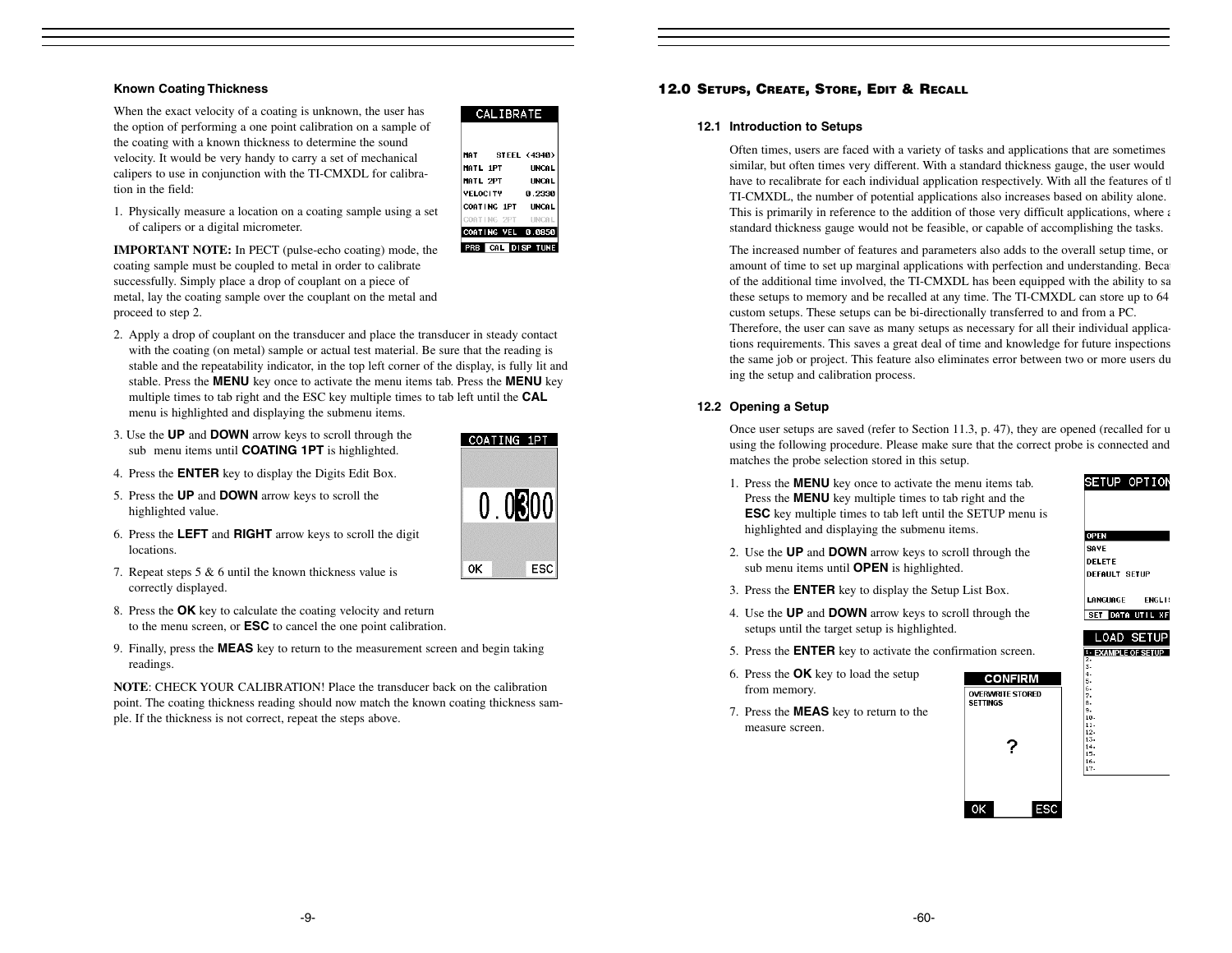## **Known Coating Thickness**

When the exact velocity of a coating is unknown, the user has the option of performing a one point calibration on a sample of the coating with a known thickness to determine the sound velocity. It would be very handy to carry a set of mechanical calipers to use in conjunction with the TI-CMDL for calibration in the field:

1. Physically measure a location on a coating sample using a set of calipers or a digital micrometer.

**IMPORTANT NOTE:** In PECT (pulse-echo coating) mode, the coating sample must be coupled to metal in order to calibrate successfully. Simply place a drop of couplant on a piece of metal, lay the coating sample over the couplant on the metal and proceed to step 2.

- 2. Apply a drop of couplant on the transducer and place the transducer in steady contact with the coating (on metal) sample or actual test material. Be sure that the reading is stable and the repeatability indicator, in the top left corner of the display, is fully lit and stable. Press the **MENU** key once to activate the menu items tab. Press the **MENU** key multiple times to tab right and the ESC key multiple times to tab left until the **CAL** menu is highlighted and displaying the submenu items.
- 3. Use the **UP** and **DOWN** arrow keys to scroll through the sub menu items until **COATING 1PT** is highlighted.
- 4. Press the **ENTER** key to display the Digits Edit Box.
- 5. Press the **UP** and **DOWN** arrow keys to scroll the highlighted value.
- 6. Press the **LEFT** and **RIGHT** arrow keys to scroll the digit locations.
- 7. Repeat steps 5 & 6 until the known thickness value is correctly displayed.
- 8. Press the **OK** key to calculate the coating velocity and return to the menu screen, or **ESC** to cancel the one point calibration.
- 9. Finally, press the **MEAS** key to return to the measurement screen and begin taking readings.

**NOTE**: CHECK YOUR CALIBRATION! Place the transducer back on the calibrationpoint. The coating thickness reading should now match the known coating thickness sample. If the thickness is not correct, repeat the steps above.



CALIBRATE

COATING 1PT UNCAL COATING 2PT

COATING VEL 0.0850

**PRB** CAL DISP TUNE

STEEL (4340)

**UNCAL** 

**UNCAL** 

0.2330

UNCA

MAT

MATL 1PT

MATL 2PT

**VELOCITY** 

#### **11.8 Closing an active File - Close**

A user might not have a current requirement to store measurements, but a file is currentl open or active and needs to be closed. The following procedures outline how to close an open or active file:

- 1. Press the **MENU** key once to activate the menu items tab. Press the **MENU** key multiple times to tab right and the **ESC** key multiple times to tab left until the **DATA** menu is highlighted and displaying the submenu items.
- **NFW** GRID LO **FDIT OPEN**

STORE DATA

2. Use the **UP** and **DOWN** arrow keys to scroll through the submenu items until **CLOSE** is highlighted.



# SET DATA UTIL XF STORE DATA

3. Press the **ENTER** key to close the active file.

**NOTE**: Following the key press, the **CLOSE** text will be grayed out indicating the file has been close and is no longer active.

| NEW                     | GRID L |
|-------------------------|--------|
| <b>FDIT</b>             |        |
| <b>OPEN</b>             |        |
| CLOSE                   |        |
| <b>DELETE ONE ENTRY</b> |        |
| DELETE ALL DATA         |        |
| SET DATA UTIL XI        |        |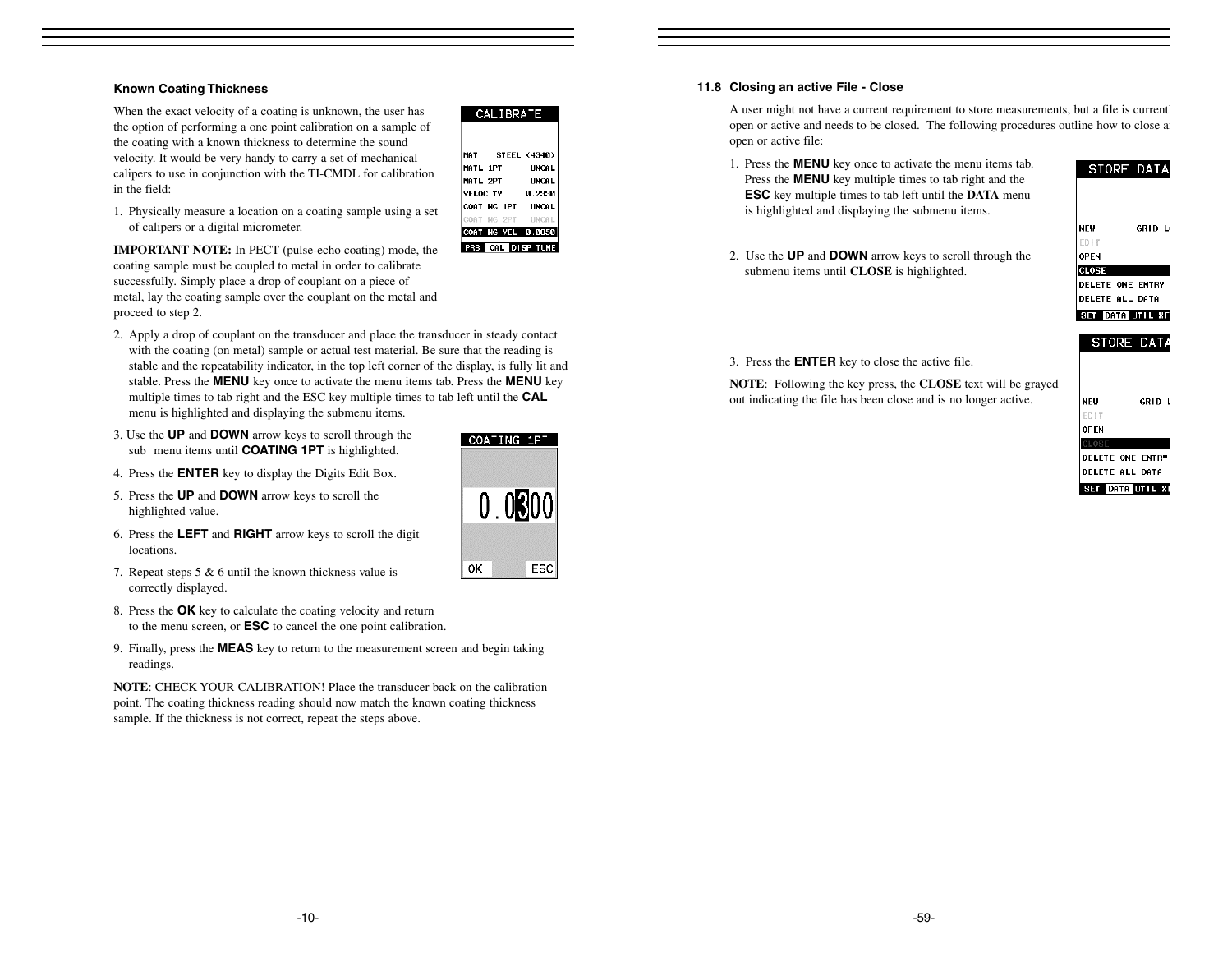#### **11.7 Changing the active File - Open**

The user may have transferred grid/seq templates from a PC to the TI-CMXDL, or setup grids/seq using the TI-CMXDL at an earlier time. The name of the currently active file is always displayed at the top of the Grid/Seq Box in measurement mode (refer to photo below). It's not only important to recognize what file is currently active, but also be able to change the active file at any time. The following procedures outline this process:



- 1. Press the MENU key once to activate the menu items tab. Press the MENU key multiple times to tab right and the ESC key multiple times to tab left until the DATA menu is highlighted and displaying the submenu items.
- 2. Use the **UP** and **DOWN** arrow keys to scroll through the sub menu items until **OPEN** is highlighted.

| LOAD DATA            |     |
|----------------------|-----|
| <b>1. AI CAN 332</b> |     |
| 2. PRESVES12         |     |
| <b>3. RFFINF452</b>  |     |
| 4. LTWING43          |     |
| 5.10054              |     |
| <b>6. TANK 99</b>    |     |
| 7. ECT#66            |     |
|                      |     |
|                      |     |
|                      |     |
|                      |     |
|                      |     |
|                      |     |
| ОΚ                   | ESC |
|                      |     |

3. Press the **ENTER** key to display the Grid/Seq List Box.

- 4. Use the **UP** and **DOWN** arrow keys to scroll through the grids until the target grid is highlighted.
- 5. Press the **ENTER** key to activate the confirmation screen.
- 6. Press the **OK** key to load the file from memory.
- 7. Press the **MEAS** key to return to the measure screen.



#### **2.6 Zero Coating**

To account for very slight electronic differences in transducers of the same type, frequen and diameter, the CMX has been equipped with a "zero coating" feature. This enables t CMX to obtain very accurate readings on coatings, eliminating potential errors incurred from slight differences in the manufacturing processes. The procedure is outlined below

- 1. Press the **MULTI MODE** key once to activate the measurement mode options.
- 2. Use the **UP** and **DOWN** arrow keys to scroll through the sub menu items until **Coating Only (CT**) mode is highlighted.
- 3. Press the **ENTER** key to select the measurement mode and return to the measurement screen.

#### CORTING ON  $P<sub>1</sub>$ **TEMP COMP** PI **THRU COAT THRU VERLFY** E-COATING ONLY

MEASURE MOD

COATING OFF

4. Apply a drop of couplant on the transducer and place the transducer in steady contact with the probe zero disk (battery cover) and obtain a steady reading.

**Note:** The coating measurement displayed will potentially be a value greater or less than zero.

- 5. Press the **MENU** key once to activate the menu items tab. Press the **MENU** key multiple times to tab right and the **ESC** key multiple times to tab left until the **PRB** menu is highlighted and displaying the submenu items.
- 6. Use the **UP** and **DOWN** arrow keys to scroll through the sub menu items until **ZERO COATING** is highlighted.

#### **SETUP PROB**

- 7. Press the **ENTER** key to display the confirmation screen.
- 8. Press the OK key to zero the coating and return to the **PRB** menu, or **ESC** to cancel the coating zero process.
- 9. Press the **MULTI MODE** key once to activate the measurement mode options.

|      | ZERO PROBE   |  |
|------|--------------|--|
|      | ZERO COATING |  |
| TYPE |              |  |
|      | FLAW MODE    |  |
|      |              |  |

- 10. Use the **UP** and **DOWN** arrow keys to scroll through the sub menu items until **Coating On (PECT)** is highlighted.
- 11. Press the **ENTER** key to select the measurement mode and return to the measurement screen, and begin taking readings.
-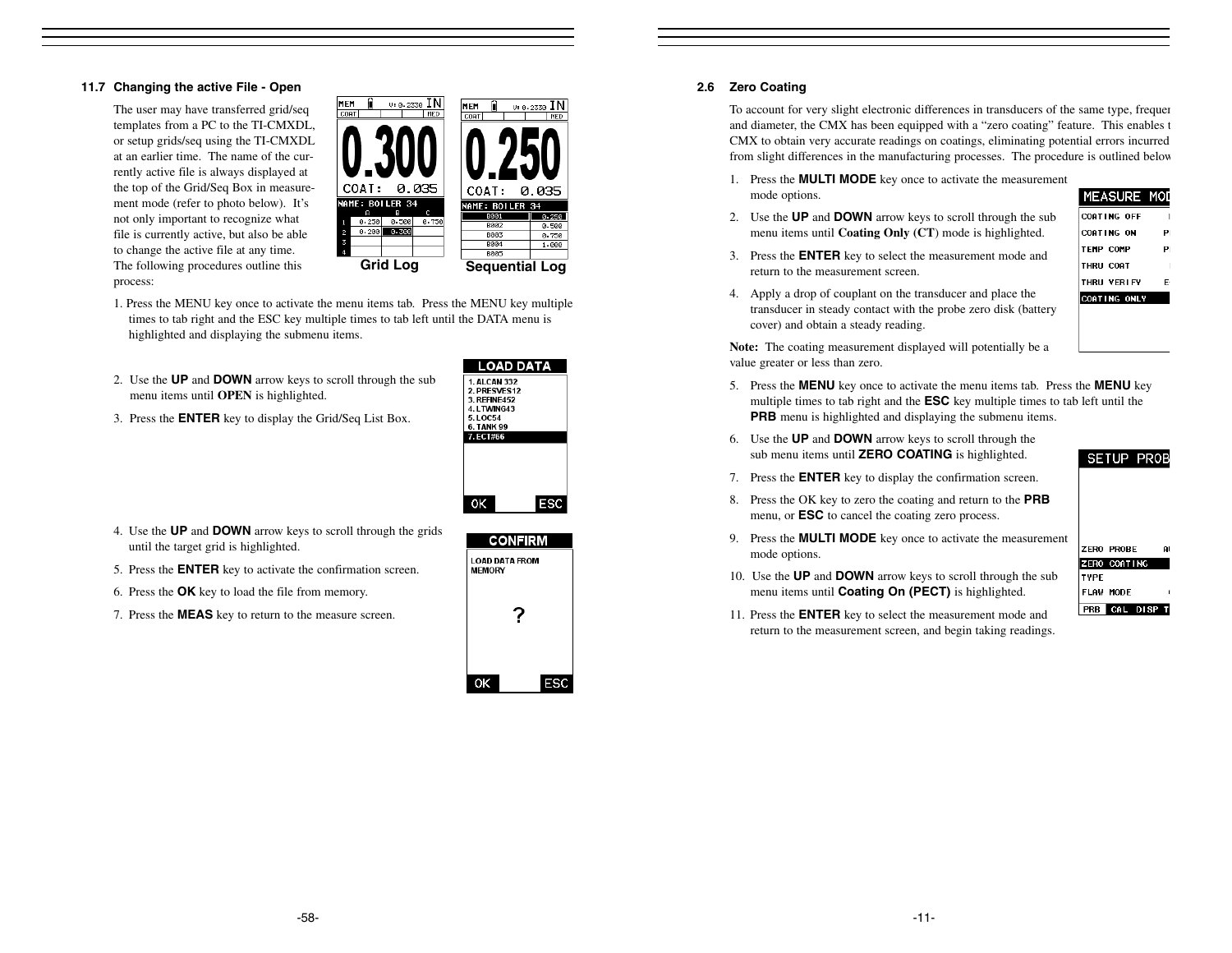## **2.7 Measure**

The TI-CMXDL is now ready to measure. There are two different measurement view options, each with a specific purpose – Digits & B-Scan. The steps below outline how to toggle between the different view mode options:

#### **Selecting the Measurement View Option**

- 1. Press the **MENU** key once to activate the menu items tab. Press the **MENU** key multiple times to tab right and the ESC key multiple times to tab left until the **DISP** menu is highlighted and displaying the submen items.
- 2. Use the **UP** and **DOWN** arrow keys to scroll through the sub menu items until **VIEW** is highlighted.
- 3. Use the **LEFT** and **RIGHT** arrow keys to scroll the view options.
- 4. Once the view is displayed, press the **MEAS** key to return to measurement mode.

**DIGITS:** Displays the digital thickness value using a large font size. This view is useful when the TI-CMXDL is being used as a basic thickness gauge.

**B-SCAN:** The Time Based B-Scan provides the user with a cross sectional view of the material being tested. This mode is useful when there is concern regarding the profile of the blind surface. This can also be a useful view when scanning for pits and flaws.

Once the view has been selected according to the application requirements, the B-START and B-DEPTH of the screen will potentially need to be adjusted if the

view has been set to B-SCAN. Use the following steps

to adjust these as follows:

# **Adjusting B-START and B-DEPTH**

- 1. Press the **MENU** key once to activate the menu items tab. Press the **MENU**key multiple times to tab right and the **ESC** key multiple times to tab left until the **DISP** menu is highlighted and displaying the submenu items.
- 2. Use the **UP** and **DOWN** arrow keys to scroll through the sub menu items until B-START or B-DEPTH ishighlighted.
- 3. Use the **LEFT** or **RIGHT** arrow keys to increase/decrease the start or depth values in coarse increments/decrements.
- 4. Repeat steps 2 & 3 until the range is correctly being displayed.

| <b>SET DISPLAY</b> |               |
|--------------------|---------------|
|                    |               |
|                    |               |
| VIEW               | <b>DIGITS</b> |
| R-START            | 0.000         |
| <b>R-DFPTH</b>     | 1.000         |
| <b>IINITS</b>      | IN            |
| <b>BACKLIGHT</b>   | OFF           |
| <b>CONTRAST</b>    | 10            |
| PRB CAL DISP TUNE  |               |



#### SET DISPLAY SET DISPLAY **DIGITS** VI EV. **DIGITS**  $0.000$ **B-START**  $0.000$ 1.000 B-DEPTH 1.000 IN **UNITS** OFF **BACKLIGHT** 10 **CONTRAST** 10 PRB CAL DISP TUNE PRB CAL DISP TUNE



#### **11.6 Editing a Grid (File)**

Once a grid has been created and saved to memory, the user can edit the Comments or Increment Direction at a later time. The following procedures outline this process:

- 1. Press the **MENU** key once to activate the menu items tab. Press the **MENU** key multiple times to tab right and the **ESC** key multiple times to tab left until the **DATA**menu is highlighted and displaying the submenu items.
- 2. Use the **UP** and **DOWN** arrow keys to scroll through the sub menu items until **EDIT** is highlighted.



- 3. Press the **ENTER** key to display the Edit List Box.
- 4. Use the **UP** and **DOWN** arrow keys to scroll through the Edit options until **NOTE** or **INCR**. **DIR** is highlighted.

**NOTE** If editing the INCR. DIR, simply use the LEFT or RIGHT arrow keys to scroll NONE, NORTH, EAST, SOUTH, WEST for a Grid, or INC, DEC for a Seq Log. Proceed to step 10.



LOG NOTE

5. Press the **ENTER** key to activate the Alpha Edit box – Only used when editing the NOTE.



- 6. Use the **UP**, **DOWN**, **LEFT**, & **RIGHT** arrow keys to highlight the appropriate alpha characters.
- 7. Press the **ENTER** key to select a character and advance to the next field of the Comments.
- 8. Use the **CLR** key to backspace if necessary.
- 9. Repeat steps 6 8 until the Comments are completed.
- 10. Press the **UP** or **DOWN** arrow key to highlight **SAVE CHANGES**, and the **OK** key to activate the confirmation screen.
- 11. Press the **OK** key to save the changes or the **ESC** key to cancel editing the file parameters.
- 12. Press the **MEAS** key to return to the measurement screen.



**SAVE CHANGES?** LOG SIZE

> Е 0K

# **DATA LOG**

**OVERWRITE CURRENT** 



B

0K

0K

VI EV

**B-START** 

B-DEPTH

**BACKLIGHT** 

**CONTRAST** 

**UNITS** 

-12-

IN **OFF**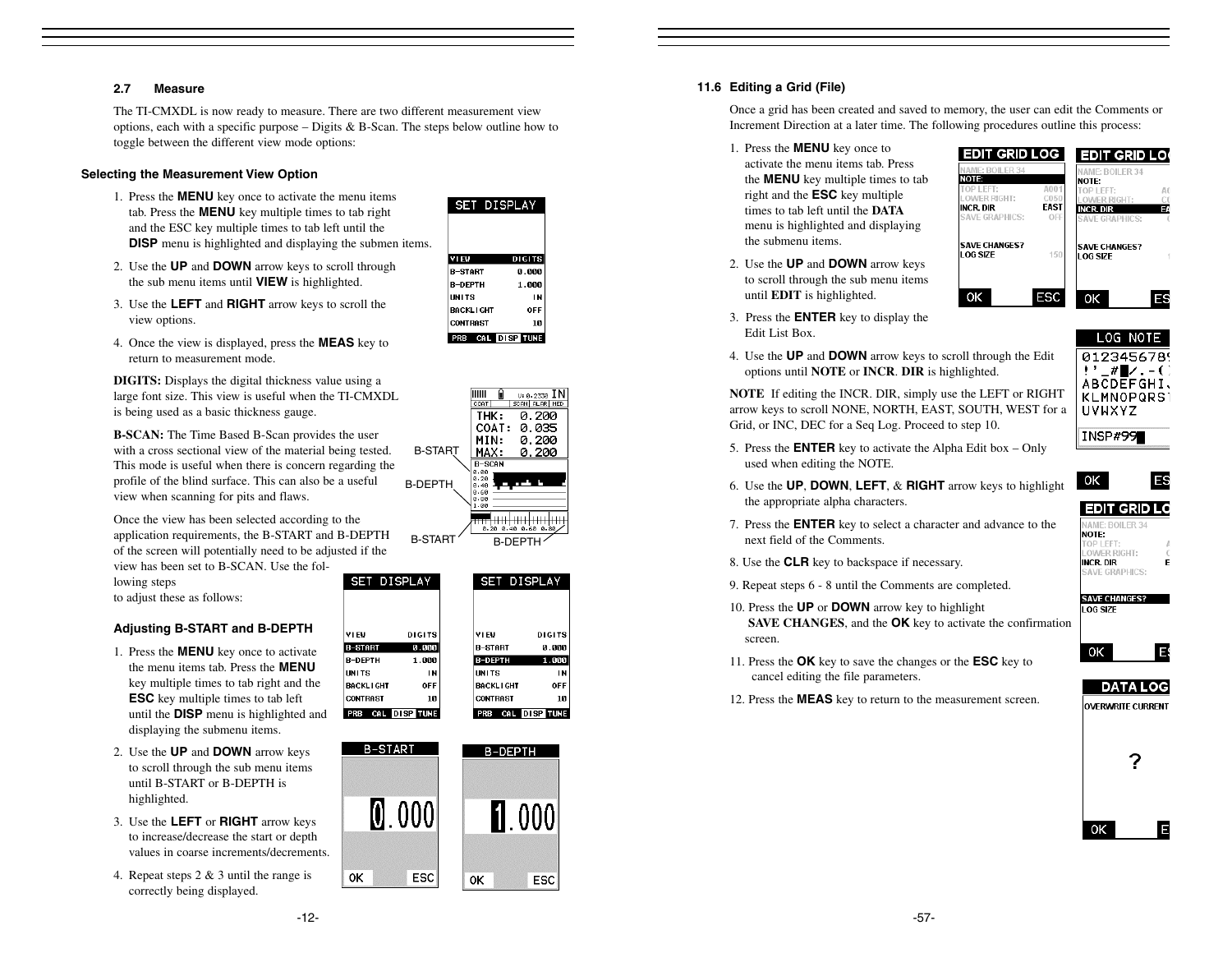- 2. The user may opt to clear a specific reading and save a new one at any time. Press the **CLR** key in the appropriate cell location to clear the reading, take a new measurement, and press the **ENTER** key to save the new reading.
- 3. Abort the Grid/Seq Log View Box by pressing the **MEAS** key at any time.

# **11.5 Deleting Grids (Files)**

# **Deleting One File**

- 1. Press the **MENU** key once to activate the menu items tab. Press the **MENU** key multiple times to tab right and the **ESC** key multiple times to tab left until the **DATA** menu is highlighted and displaying the submenu items.
- 2. Use the **UP** and **DOWN** arrow keys to scroll through the sub menu items until **DELETE ONE FILE** is highlighted.
- 3. Press the **ENTER** key to display the File List Box.
- 4. Use the **UP** and **DOWN** arrow keys to scroll through the stored Files until the target File to delete is highlighted.
- 5. Press the **OK** key to delete the File.
- 6. Press the **MEAS** key to return to the measurement screen.

# **NEW** GRID LOG **EDIT OPEN** CLOSE **DELETE ONE FILE DELETE ALL DATA** SET DATA UTIL XFER DELETE LOG

STORE DATA







Alternatively, the B-START and B-DEPTH values can be changed using the Digit Edit I as follows:

- 1. Use the **UP** and **DOWN** arrow keys to scroll through the sub menu items until B-START or B-DEPTH is highlighted.
- 2. Press the **ENTER** key to display the digits edit box.
- 3. Press the **UP** and **DOWN** arrow keys to scroll the highlighted value.
- 4. Press the **LEFT** and **RIGHT** arrow keys to scroll the digit locations.
- 5. Repeat steps 3 & 4 until the B-START or B-DEPTH value is correctly displayed.



**NOTE:** The adjusted value will appear next to the B-START or B-DEPTH menu labels.

ОK

7. Finally, press the **MEAS** key to return to the measurement screen and begin taking readings.

In the upper left corner of each of the display photos at the right, is the repeatability indicator. The repeatability indicator is represented by six vertical bars and represents how repeatable the measurements are. In regular measurement mode, the TI-CMXDL makes eight measurements a second. In scan mode, the TI-CMXDL makes 200 meas-



B-START

 $[0.000]$ 

ESC

0K

B-DEPTH

 $\Pi$  000

ES<sub>(</sub>

urements a second. If the coating mode option is activated, the TI-CMXDL makes three measurements a second in regular measurement mode and 65 measurements a second in scan mode. When the TI-CMXDL is idle, only the left vertical bar and the underline be displayed. However, when the TI-CMXDL is making a measurement, five or six of th bars should be displayed on the repeatability indicator. If fewer than five bars are showin the TI-CMXDL is having difficulty achieving a stable measurement and the thickness va displayed is potentially unstable.

**ESC** key multiple times to tab left until the **DATA** menu is highlighted and displaying the submenu items.

**Deleting All Data**

2. Use the **UP** and **DOWN** arrow keys to scroll through the sub menu items until **DELETE ALL DATA** is highlighted.

1. Press the **MENU** key once to activate the menu items tab. Press the **MENU** key multiple times to tab right and the

- 3. Press the **ENTER** key to activate the confirmation screen.
- 4. Press the **OK** key to delete All Files from memory, or the **ESC** key to abort.
- 5. Press the **MEAS** key to return to the measurement screen.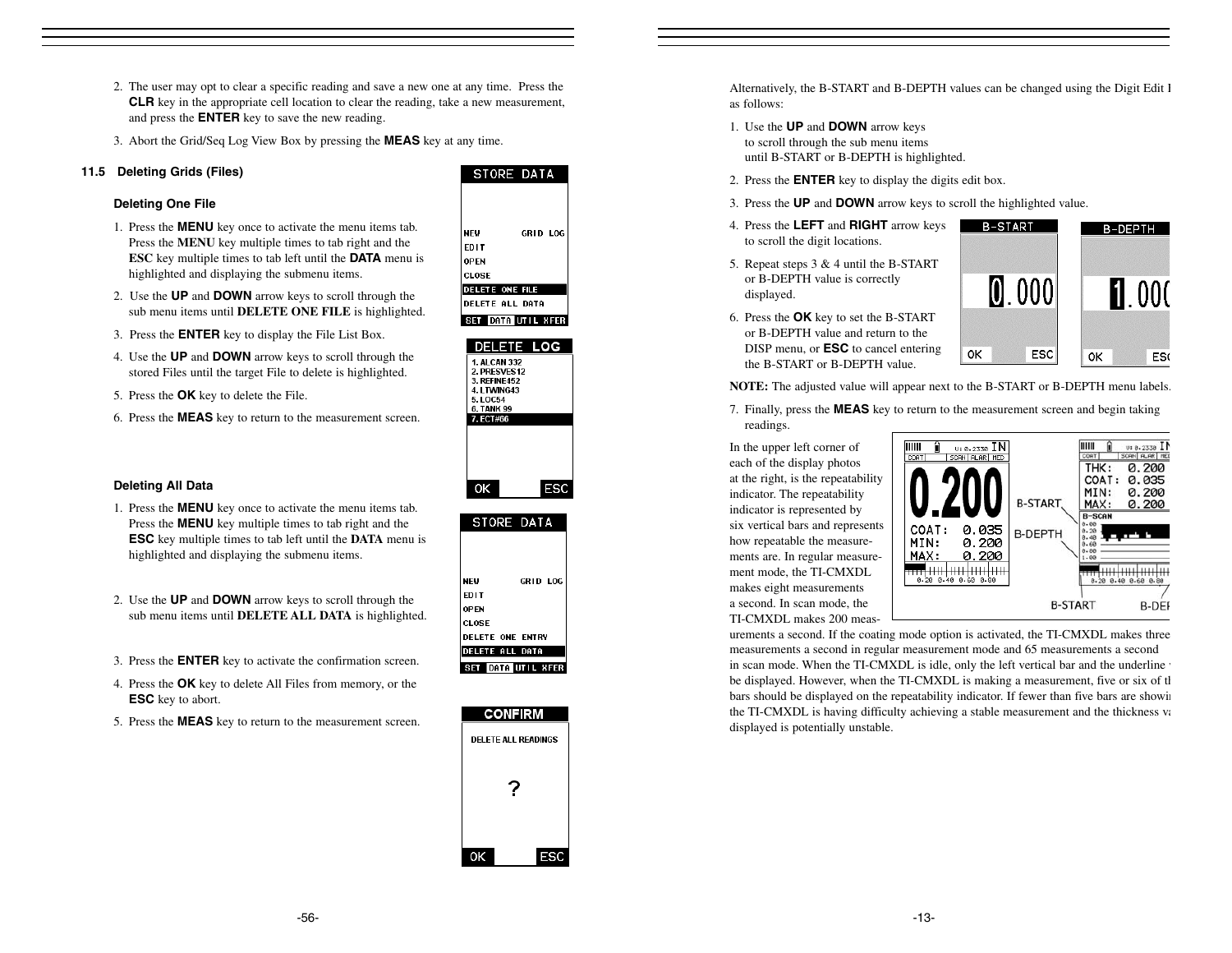# **3.0 KEYBOARD, MENU & CONNECTOR REFERENCE**

#### **3.1 Menu Key (Operation & Sub Menus )**

The Menu key activates the primary menu **IMENU** structure containing 8 menu tab groups. These tab groups then contain sub menu items, or functions. The sub menu items have been organized in tab groups according to how closely they are related to the individual tab group names. Let's first get familiar with how to move around in these tabs before continuing on to the sub menu functions. This procedure is outlined below:



SETUP PROBE

**AUTO** 

**ZERO PROBE** 

A - PRB CAL DISP TUNE

# **Activating and Getting Around in the Menu Items**

1. Press the **MENU** key once to activate the menu items tab. Press the **MENU** key multiple times to tab right, and the **ESC** key multiple times to tab left until the desired tab group is highlighted and displaying the submenu items. The tab groups are illustrated above (A).

Now that you're familiar with activating and moving amongst the tab groups, let's have a look at how to move around in the sub menu items as follows:

#### **Getting Around in the Sub Menu Items**

- 1. Use the **UP** and **DOWN** arrow keys to scroll through the sub menu items until the desired function is highlighted. The sub menu items are illustrated in the diagram above (B).
- 2. Depending on which function is highlighted, use the **LEFT**, **RIGHT**, and **ENTER** keys to scroll the options or activate the Digit Edit and List Box options.

#### **3.2 Probe – Menu**

**ZERO PROBE:** The TI-CMXDL is zeroed in much the sameway that a mechanical micrometer is zeroed. If the TI-CMXDL is not zeroed correctly, all of the measurements made using the TI-CMXDL may be in error by some fixed value. The



TI-CMXDL is equipped with an optional automatic or manual zero feature. Refer to the section 6.3, for an explanation of this important procedure.

**TYPE:** Enables the user to select the type of transducer being used from a chart of transducer types. This provides increased linearity between transducers. Refer to section 6.1 for a further explanation.

#### **3.3 CAL – Menu**

**MAT:** Select the material velocity from a chart of basic material types when a known sample thickness, or material velocity cannot be obtained. Refer to section 9.3 for further info.

**MATL 1PT:** Performs a single point calibration. This option allows the user to automatically calculate the velocity by entering a known sample thickness. Refer to section 9.3 for further info.

| MAT STEEL (4340) |              |  |  |
|------------------|--------------|--|--|
| MATL 1PT         | <b>UNCAL</b> |  |  |
| <b>MATL 2PT</b>  | <b>UNCAL</b> |  |  |
| <b>VFLOCITY</b>  | 0.2330       |  |  |
| COATING 1PT      | 0.030        |  |  |
| COATING 2PT      | <b>UNCAL</b> |  |  |
| COATING VEL      | 0.0700       |  |  |
| SP TI<br>l C     |              |  |  |

- 3. Press the **OK** key to save the New Grid or Seq Log, or the **ESC** key to cancel the New Grid or Seq Log setup and return to the **DATA** menu.
- 4. Press the **MEAS** key to return to the measurement screen and begin storing readings.



#### **11.3 Storing a reading**

Now that a grid or sequential log has been created, it's time to make some measurement and store the readings. The following procedures outline this process:

**Note:** Once the gird or sequential log has been created it will automatically be displaye following the create confirmation screen. It is located at the bottom of the measurement screen, and can be left open for the duration of the inspection process. This section assumes the grid or sequential log was just created. Refer to the section on "opening a g or seq log" if the file was created at another time.

1. Press the **UP**, **DOWN**, **LEFT**, and **RIGHT** arrow keys to scroll the target cell cursor to the desired storage location.

2. Press the **ENTER** key to save the current reading in the highlighted cell location. It's as simple as that!

3. Press the **MEAS** key to hide the GRID/SEQ View Box, or **ENTER** to display it as necessary.

NEW SEQ LO NEW GRID LOG NAME: BOILER 34 NAME: BOILER 34 NOTE: INSP#99 NOTE: INSP#99 TOP LEFT: A001 START: **BØ END ID:** LOWER RIGHT **B1 CA58** INCR. DIR: FAST DIRECTION: SAVE GRAPHICS SAVE GRAPHICS N<sub>0</sub> CREATE GRID? **CREATE LOC** LOG SIZE: GRID SIZE: 150

**Grid Log Sequential Lo**

**NOTE:** Once the file is open, it will

remain open until it's closed or another file is opened by the user. If the gauge is powered off, the TI-CMXDL will automaticall open the file when powered on. Simply press the **ENTER** key to display the file from th measurement screen.

#### **11.4 Viewing stored readings**

It is sometimes necessary to go back and view the stored readings and B-Scans using the TI-CMXDL without a PC. The following procedures outline this process:

#### **Viewing Stored Readings & B-Scans**

1. Assuming the Grid/Seq View Box is currently displayed, press the **UP**, **DOWN**, **LEFT**, and **RIGHT** arrow

keys to scroll the stored readings and

corresponding display view. Notice as the cursor is moved to a different cell, the disp will be updated with the display view saved with the reading. Readings stored in mem ory are indicated by displaying a MEM in the top left corner of the measurement scre



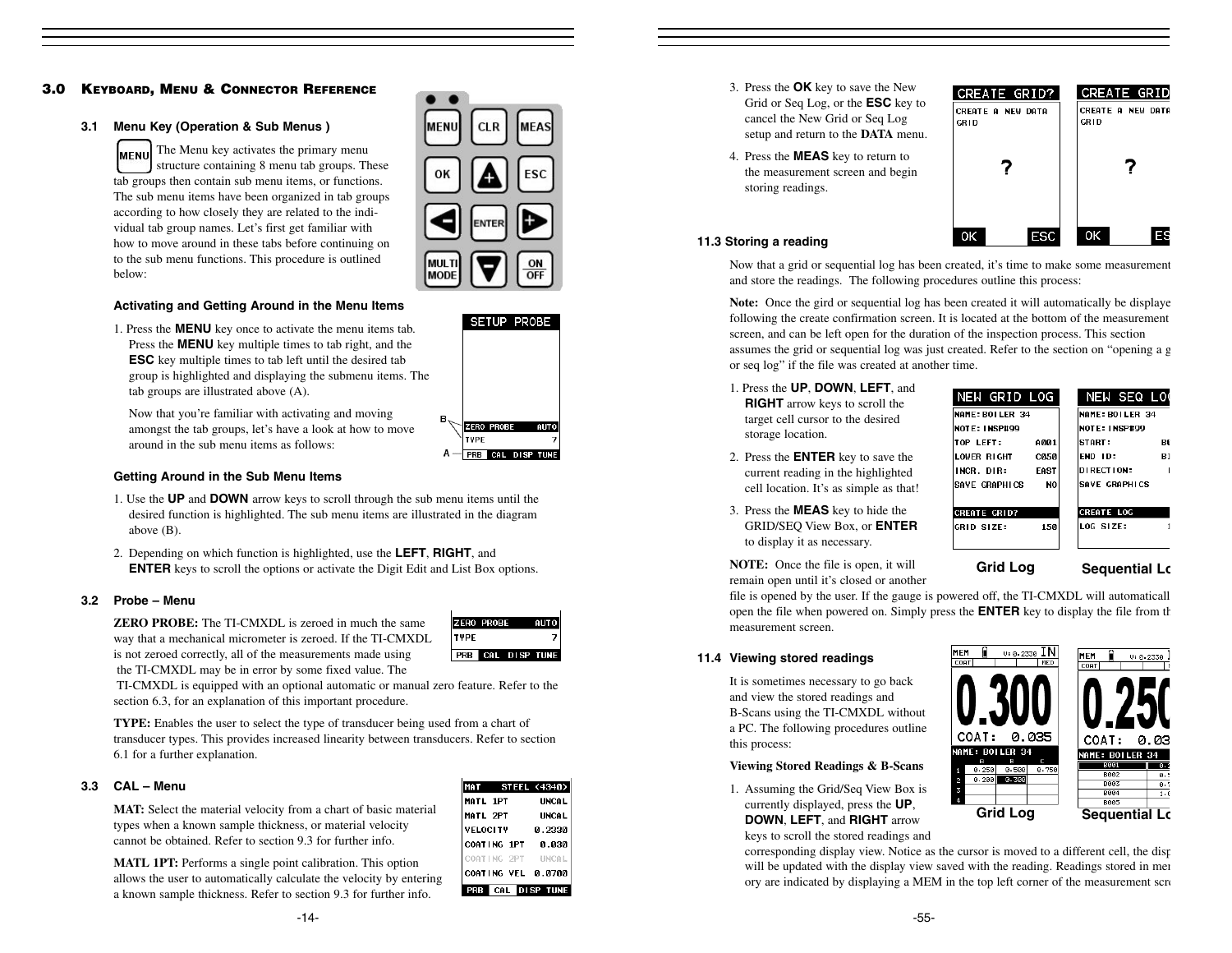- 1. Use the **UP** and **DOWN** arrow keys to scroll through the new Grid or Seq List Items until **INCR**. **DIR** or **DIRECTION** is highlighted.
- 2. Use the **LEFT** & **RIGHT** arrow keys to toggle the Increment direction NONE, NORTH, EAST, SOUTH, or WEST for a grid, or INC, DEC for a sequential log.
- 3. When the correct Increment direction is displayed, continue on to the next section "Graphics."

#### **Saving Graphics**

The TI-CMXDL provides the user with the ability to save a snapshot of the display screen and all the current settings of the TI-CMXDL with every reading, or just save the reading only. Saving the graphics might be advantageous to the user when the B-Scan view will be used to graphically save a picture of the scanned areas for reporting purposes. It might also come in handy when user requires backup of all the current TI-CMXDL parameters for each reading. However, if neither of these requirements are necessary, this option should be disabled in order make more efficient use to the TI-CMXDL storage capacity.

- 1. Use the **UP** and **DOWN** arrow keys to scroll through the new Grid or Seq List Items until **SAVE GRAPHICS**is highlighted.
- 2. Use the **LEFT** & **RIGHT** arrow keys to toggle the Increment direction to **YES** or **NO**.
- 3. Continue on to the next section "Saving a Grid or Seq Fil.e"

| NEW GRID LOG         |                  | NEW SEQ LOG       |             |
|----------------------|------------------|-------------------|-------------|
| NAME: BOILER 34      |                  | NAME: ROLLER 34   |             |
| <b>NOTE: INSP#99</b> |                  | NOTE: INSP#99     |             |
| TOP LEFT:            | A001             | ISTART :          | <b>B001</b> |
| LOWER RIGHT          | CO <sub>50</sub> | FND ID:           | <b>B150</b> |
| INCR. DIR:           | EAST             | DIRECTION:        |             |
| SAVE GRAPHICS        | N <sub>0</sub>   | ISAVE GRAPHICS    |             |
|                      |                  |                   |             |
| <b>CREATE GRID?</b>  |                  | <b>CREATE LOG</b> |             |
|                      | 1.50             | LOG SIZE:         |             |
| IGRID SIZF:          |                  |                   |             |

**Grid Log Sequential Log**

NEW GRID LOG

# **Saving a Grid**

Once all the parameters are set, the user has the option of saving or canceling the new grid.

- 1. Use the **UP** and **DOWN** arrow keys to scroll through the new Grid or Seq List Items until **CREATE GRID** or **LOG?** is highlighted.
- 2. Press the **ENTER** key to accept the grid or seq log parameters and activate the confirmation screen.

| NAME: BOILER 34       |             | NAME: BOILER 34                        |
|-----------------------|-------------|----------------------------------------|
| <b>NOTE: INSP#99</b>  |             | <b>NOTE: INSP#99</b>                   |
| <b>TOP LEFT:</b>      | A001        | <b>START :</b><br><b>B001</b>          |
| LOWER RIGHT           | <b>C050</b> | <b>END 1D:</b><br><b>B150</b>          |
| INCR. DIR:            | <b>FAST</b> | <b>DIRECTION:</b><br><b>INC</b>        |
| <b>ISAVE GRAPHICS</b> | N0          | <b>SAVE GRAPHICS</b><br>N <sub>0</sub> |
|                       |             |                                        |
| <b>CREATE GRID?</b>   |             | <b>CREATE LOG</b>                      |
| GRID SIZE:            | 150         | LOG SIZE:<br>1.50                      |
|                       |             |                                        |
|                       |             |                                        |

NEW SEQ LOG

**Grid Log Sequential Log**

**MATL 2PT:** Performs a two-point calibration. This option allows the user to automatical calculate the velocity by entering a second known sample thickness. Refer to section 6.3 for further info.

**VELOCITY:** Function is to calibrate the TI-CMXDL by setting the velocity to a known material velocity. Refer to section 6.3 for further info.

**COATING 1PT:** Performs a single point coating calibration. This option allows the use automatically calculate the velocity by measuring a known coating sample thickness. Re to section 9.5 for further info.

**COATING 2PT:** Performs a two-point coating calibration. This option allows the user t automatically calculate the velocity by entering a second known coating sample thickne Refer to section 9.5 for further info.

**COATING VEL:** Function to calibrate the TI-CMXDL to a specific coating material ty by entering a coating velocity. Refer to section 9.3 for further info.

#### **3.4 DISP (display) – Menu**

**VIEW:** Selectable B-SCAN (cross section), and DIGITS (large digits) views. Refer to section 7.1 for further info.

**B-START:** Provides the user the ability to change the start position of the B-SCAN view. Refer to section 7.3 for further info.

|                 |             | MAT STEEL (4340)    |
|-----------------|-------------|---------------------|
| <b>MATL 1PT</b> |             | <b>UNCA</b>         |
| MATL 2PT        |             | <b>UNCA</b>         |
| <b>VELOCITY</b> |             | A 2331              |
|                 | COATING 1PT | 0.031               |
|                 |             | COATING 2PT UNCAL   |
|                 |             | COATING VEL 0.070   |
|                 |             | <b>CAL DISP TUN</b> |

**B-DEPTH:** Provides the user the ability to change the overall depth of the viewable measurement area. It functions a lot like a zoom on a camera. Refer to section 7.3 for further info.

**UNITS:** Toggle between English or Metric units. The readout will change from inches t millimeters.

**BACKLIGHT:** Selectable OFF, ON, AUTO, or INVERT backlight option.

C**ONTRAST:** Adjustable display contrast for variable light conditions.

#### **3.5 TUNE – Menu**

Ŀ **MEASURE MODE:** Toggles a variety of unique measurement modes for different application requirements. Refer section 12.2 |c for further info.

|     | ieasure mode Peq |    |
|-----|------------------|----|
| ΆIΝ |                  | MF |
|     | PRB CAL DISPETUD |    |

**GAIN:** A 5 position gain switch in 2 db increments from 40 to

50 dB. Increase for better penetration or punch, and decrease to eliminate unwanted nois or better resolution. Refer to section 12.2 for further info.

#### **3.6 SETUP – Menu**

**OPEN:** Displays a list of factory and user defined setups currently stored in memory. These setups can be recalled and used at any time. Refer to section 12.2 for further info.



**SAVE:** Provides the user with the ability to save a custom setup that has been modified or created by the user. Refer to section 12.2 for further info.

**DELETE:** Provides the user with the ability to delete specific setups previously save in memory. Refer to section 11.2 for further info.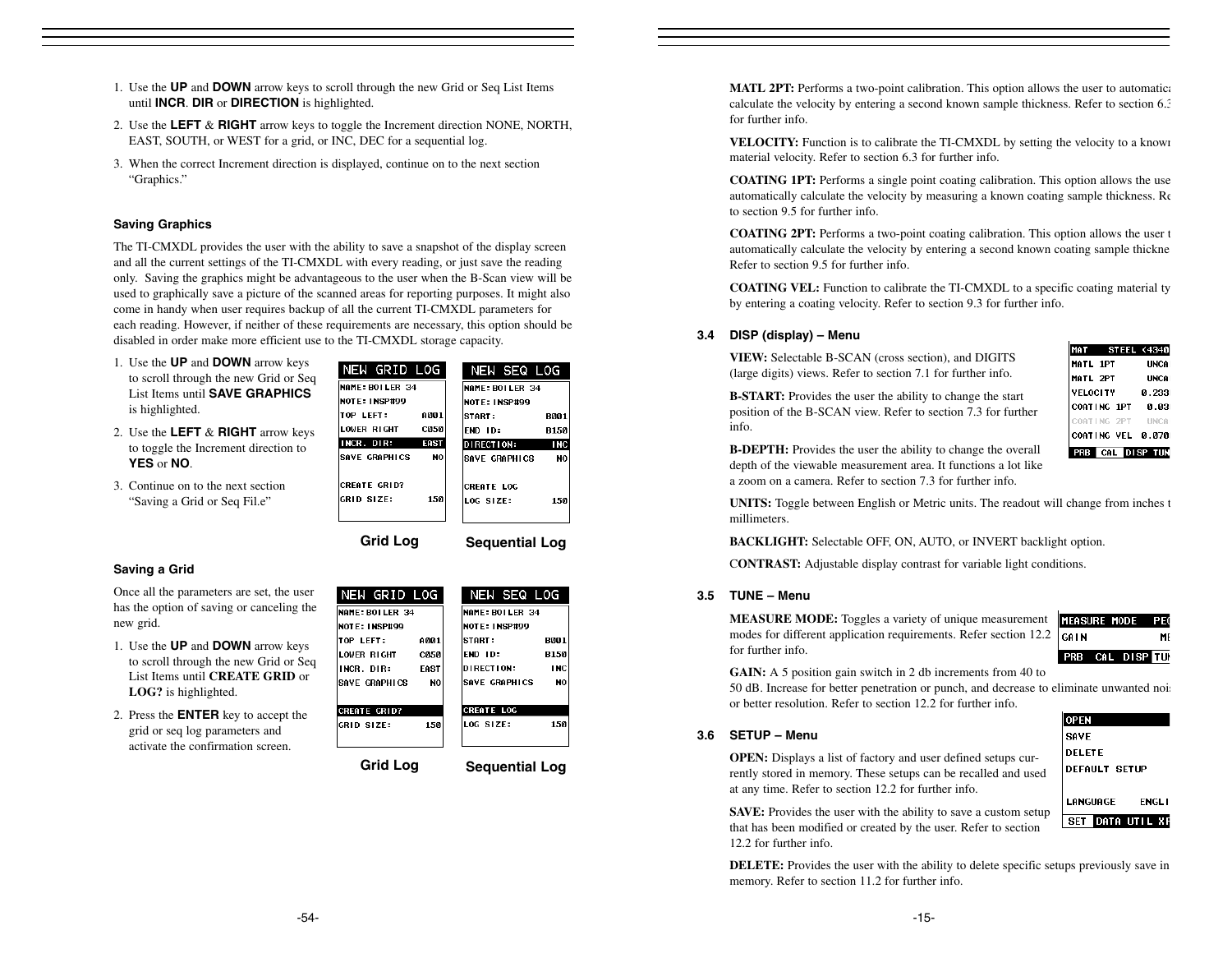**DEFAULT SETUP:** Loads a basic default setup. Use only as a last resort when the setups in the TI-CMXDL have been corrupted and a computer is not accessible. Refer to section 12.4 for further info.

**LANGUAGE:** Provides the user the ability to select different languages for the TI CMXDL. Refer to section 12.4 for further info.

#### **3.7 DATA Menu**

**NEW:** Allows the user the ability to create a new alpha numeric grid, or sequential log file with auto identifiers. Equipped with custom parameters, rows, and columns depending on the users application reporting requirements. Refer to page 49 for further info.



**EDIT:** Gives the user the ability to change parameters of grid or sequential file previously saved. Note: Pre-defined coordinates cannot be changed once they have been created. Refer to page 57 for further info.

**OPEN:** This function provides the user with the ability to recall grids or sequential log files that currently exist in memory, from a list of grids. Refer to page 58 for further info.

**CLOSE:** Provides the user the ability to close a currently opened grid or sequential log file. Refer to page 59 for further info.

**DELETE ONE FILE:** This function provides the user with the ability to delete one individual grid or sequential log file from a list of multiple grids/files previously saved in memory. Refer to page 57 for further info.

**DELETE ALL DATA:** This function provides the user with the ability to delete all files currently stored in memory. Refer to page 57 for further info.

# **3.8 UTIL (utilities) – Menu**

**SCAN MODE:** This function enables a hi speed scan mode that increases the overall sample rate from 65 to 200 measurements per second, depending on the current measurement mode used. Refer to section 10.2 for further info.

| <b>SCAN MODE</b><br>0FF |                     |            |  |
|-------------------------|---------------------|------------|--|
| ALARM                   |                     | <b>OFF</b> |  |
| ILARM HIGH              |                     | 0.700      |  |
| LARM LOW                |                     | .210<br>Й  |  |
|                         | <b>DIFFERENTIAL</b> | <b>OFF</b> |  |
|                         |                     |            |  |

**ALARM:** Toggles alarm mode on, off, or audible. Refer to section 10.3 for further info.

**ALARM HIGH:** Gives the user the ability to set the HI limit

parameter. If the measurement exceeds this value, a red light will illuminate and sound the internal beeper. Refer to section 10.1 for further info.

**ALARM LOW:** Gives the user the ability to set the LO limit parameter. If the measurement falls below this value, a red light will illuminate and sound the internal beeper. Refer to section 12.4 for further info.

**DIFFERENTIAL:** Gives the user the ability to set a nominal value and the TI-CMXDL will display  $\pm$  the difference from the nominal value entered. Refer to section 10.2 for further info.

#### **3.9 XFER (transfer) – Menu**

**BACKUP SETUPS:** Enables the user the to backup setups currently stored in the TI-CMXDL to a PC via RS232 port. Refer the help section of the TI-CMXDL Datacomm software for an electronic manual.

| ∥BACKUP SETUPS        |                    |
|-----------------------|--------------------|
| <b>RESTORE SETUPS</b> |                    |
| <b>ABOUT</b>          | DEV 0.21           |
|                       | SET DATA UTIL KFER |

**Setting the Bottom Right(Grid) or End ID(Seq)**

- 1. Use the **UP** and **DOWN** arrow keys to scroll through the new Grid or Seq List Items until **LOWER RIGHT** or **END ID** is highlighted.
- 2. Press the **ENTER** key to activate the Coordinate or End ID Edit Box.
- 3. *GRID LOG:* Use the **LEFT** and **RIGHT** arrow keys to scroll the Columns, and the **UP**, **DOWN** arrow keys to scroll the Rows.

*SEQ LOG:* Use the **UP**, **DOWN**, **LEFT**, and **RIGHT** arrow keys to highlight the appropriate alpha characters. Press the **ENTER** key to select a character and advance to the next character field, in conjunction with using the **CLR** key to backspace if necessary.

4. Press the **OK** key to select the coordinate or end ID and return to the Grid or Seq List Items screen, or **ESC** to cancel the selection and return to the Grid or Seq List Items menu.





**NOTE:** If there is not enough memory available to create the grid or sequential log, an error message box **NOT ENOUGH MEMORY** will be displayed. Press the **OK** or **ES**<sup>*l*</sup> key to return to the Grid or Seq List Items menu. It may be necessary to free some mem in the TI-CMXDL at this time. Refer to page 56 for more information on Deleting a Fil

## **Selecting the Auto Increment Direction**

The Auto Increment feature gives the user the ability to specify which direction to advan the cursor after storing a reading.

|                 | NEW SEQ LOG           |
|-----------------|-----------------------|
| NAME: BOILER 34 | NAME: BOILER 34       |
|                 | NOTE: INSP#99         |
| A001            | ISTART :              |
| <b>C050</b>     | FND ID:               |
| <b>EAST</b>     | DIRECTION:            |
| N <sub>0</sub>  | SAVE GRAPHICS         |
|                 | <b>CREATE LOG</b>     |
| 150             | LOG SIZE:             |
|                 | <b>Sequential Log</b> |
|                 | <b>Grid Log</b>       |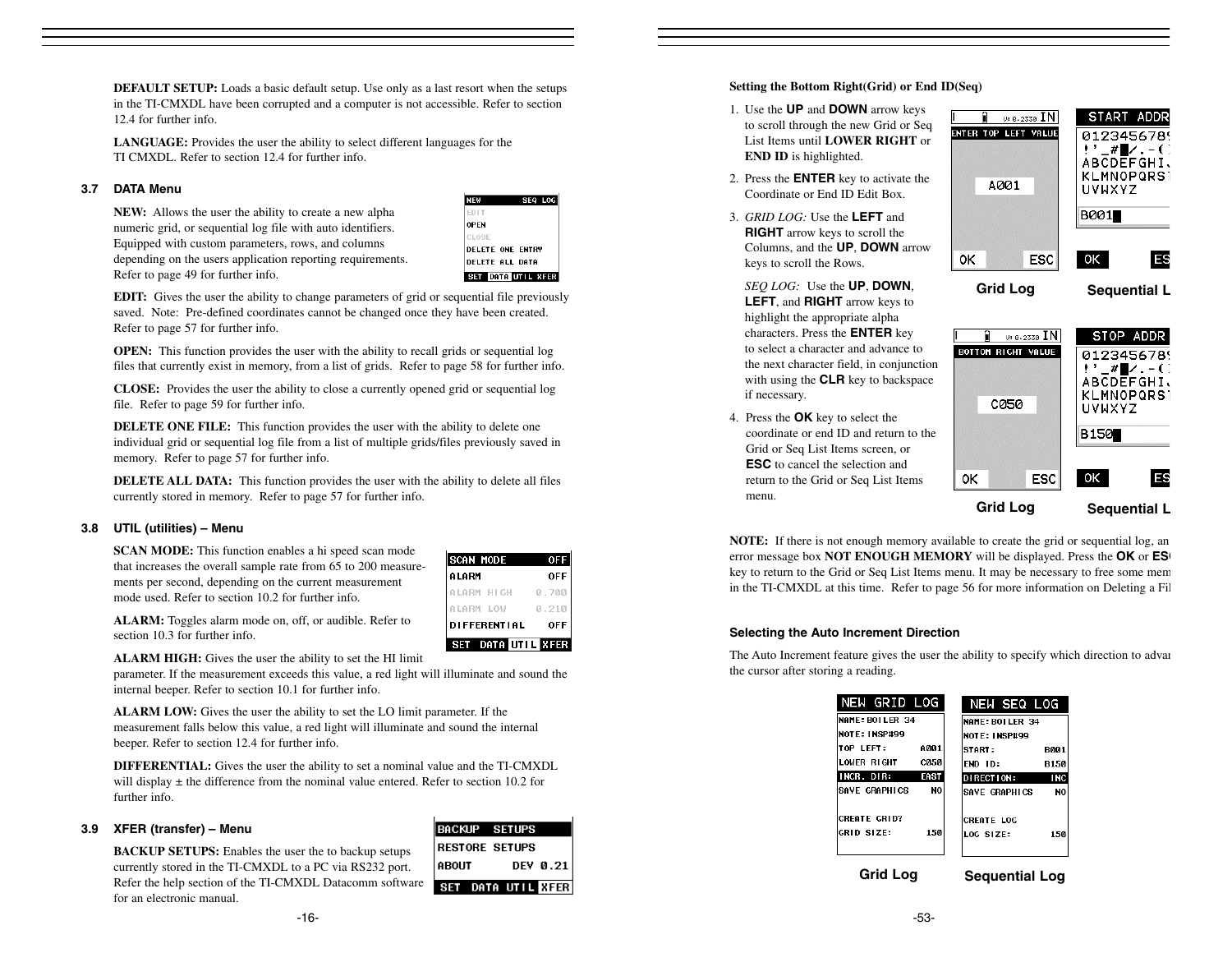6. Repeat steps 3 through 5 until the Grid or Seq Note is completed.

7. Press the **OK** key to save the Grid or Seq Note and return to the Grid or Seq List Items menu, or **ESC** to cancel entering the Grid or Seq Note.

# **Setting the Coordinates or Start & Stop ID's**

*Grid:* A grid is defined by using coordinates to define the Top Left and the Bottom Right corners of the grid. Alpha coordinates are horizontal across the top, and numeric coordinates are vertical down the side. Therefore, to define the top left corner of the grid, there will be an  $(X, Y)$  coordinate. Where X is an alpha column location across the top and Y is a numeric row location down the side. Use the same logic when choosing the lower right corner. An individual grid can be up to 999 rows and 52 columns.

*Sequential:* The sequential file format can be viewed as a file as a single column of up to 512 possible rows (readings), and a column of corresponding identifiers associated with each individual reading. The identifier can be a combination of up to 10 numeric, alpha, or special characters listed above, while the file name can consist of a combination of up to 20 of the same character set.

**Note:** The identifier cannot start or end with a special character. Once a start and end ID are entered into the TI-CMXDL and the log created, the TI-CMXDL will automatically generate all the identifiers within that range.

ENT

# **Setting the Top Left(Grid) or Start ID(Seq)**

- 1. Use the **UP** and **DOWN** arrow keys to scroll through the new Grid or Seq List Items until **TOP LEFT** or **START ID** is highlighted.
- 2. Press the **ENTER** key to activate the Coordinate or Start ID Edit Box.
- 3. *GRID LOG:* Use the **LEFT**, & **RIGHT** arrow keys to scroll the Columns, and the **UP**, **DOWN** arrow keys to scroll the Rows.

| Ē                          |      |            |                       |                                                     |
|----------------------------|------|------------|-----------------------|-----------------------------------------------------|
| <b>NTER TOP LEFT VALUE</b> | A001 |            | uvuxyz<br><b>B001</b> | 0123456789<br>#∎∠. – ()<br>ABCDEFGHIJ<br>KLMNOPQRST |
| oκ                         |      | <b>ESC</b> | 0K I                  | ESC                                                 |
| <b>Grid Log</b>            |      |            |                       | <b>Sequential Log</b>                               |

START ADDR

 $\overline{u}$ : A. 2338  $\overline{IN}$ 

*SEQ LOG:* Use the **UP**, **DOWN**, **LEFT**, & **RIGHT** arrow keys to highlight the appropriate alpha

characters. Press the **ENTER** key to select a character and advance to the next character field, in conjunction with using the **CLR** key to backspace if necessary.

4. Press the **OK** key to select the coordinate or start ID and return to the Grid or Seq List Items screen, or **ESC** to cancel the selection and return to the Grid or Seq List Items menu.

**RESTORE SETUPS:** Enables the user the ability to restore the setups currently saved a PC to an TI-CMXDL via RS232 port. Refer the help section of the TI-CMXDL Datacomm software for a complete electronic manual.

**ABOUT:** Provides the user with Dakota Ultrasonics contact information and the TI-CMXDL software version. Refer the Dakota Ultrasonics web site for information on thelatest firmware versions available for download.

# **3.10 CLR (clear) Key**



The primary functions of the **CLR** key, is to clear a measurement from a grid of sequential log files cell location or set obstruct, and backspace in an Alpha Edi Box. If a user has already saved a measurement and waveform to a cell locatio use this key to clear the measurement at any time.

# **3.11 MEAS (measurement) Key**



The **MEAS** key puts the TI-CMXDL into it's primary mode of operation. In t mode, the user has a complete view of the LCD.

# **3.12 OK Key**



The primary function of the OK key is confirmation of a change or selection.

# **3.13 ESC Key**



The **ESC** key is used in the MENU, MEAS, and EDIT functions as a back or escape function.

# **3.14 Arrow Keys**

The Arrow Keys are used to navigate through the menus, increase/decrease values, and toggle specific function keys.

# **3.15 ENTER Key**



The **ENTER** key is used in the overall menu selection process, to activate list and edit boxes, display and save measurements to grid or sequential files locations. Use this key to open your log files while making measurements.

# **3.16 MULTI MODE Key**



The **MULTI MODE** key opens a measurement mode screen listing all the mode that are available to the transducer specifically selected. The modes can be all  $\epsilon$ combination of the entire set of modes the TI-CMXDL offers, depending on which transducer is being used as follows: Coating Off (P-E), Coating On (PECT), Temp Comp (PETP), Thru-Coat (E-E), and Coating Only (CT).

# **3.17 ON/OFF Key**



The **ON/OFF** key simply powers the unit either ON or OFF. Note: Unit will automatically power off when idle for 5 minutes. All current settings are automatically saved prior to powering off.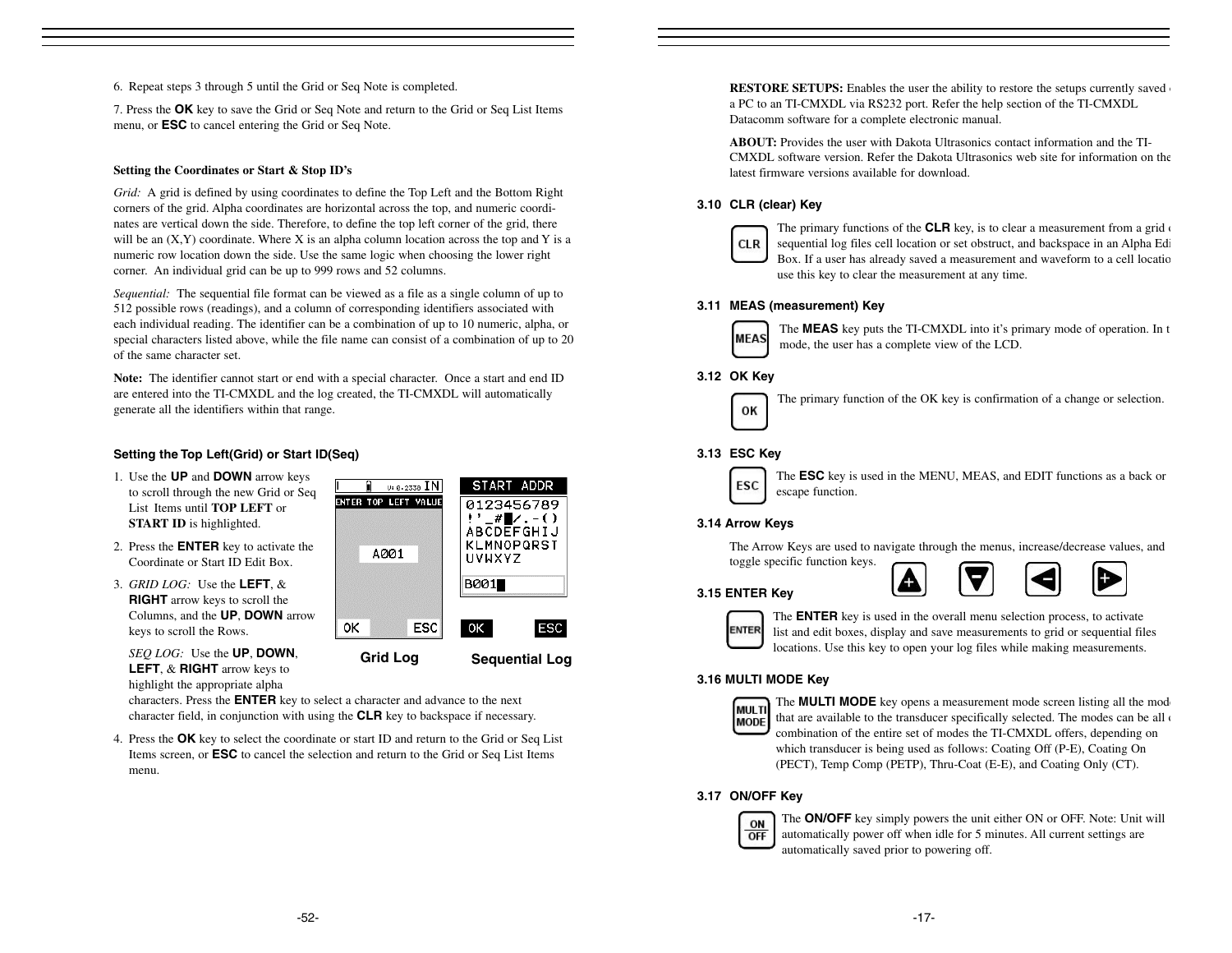#### **3.18 Top & Bottom End Caps**





#### **Transducer Connectors**

Refer to Diagram: The transducer connectors, and battery cover/probe zero disk are located on the TI-CMXDL's top end cap. The transducer connectors are of type Lemo "00".

**NOTE:** There is no polarity associated with connecting the transducer to the TI-CMXDL.

#### **Probe Zero Disk & Battery Cover**

**Refer to Diagram:** The Battery cover is the large round disk shown in the diagram. Note: This same disk is also used as a probe zero disk. Simply remove the cover when replacing the batteries (3 AA cells). When performing a manual probe zero function, simply place the transducer on disk making firm contact.

**IMPORTANT:** Be sure to follow the polarity labels located on the back label of the TI-CMXDL.

**NOTE:** Rechargeable batteries can be used, however they must be recharged outside of the unit in a stand alone battery charger.

#### **RS-232 Connector**

**Refer to Diagram:** The RS-232 connector, located on the bottom end cap, is a 2 pin female Lemo connector. It is designed to connect directly from the TI-CMXDL to a standard AT serial port on a PC. The cable supplied with the TI-CMXDL is a Lemo to 9 pin serial cable. Note: This connector is also used to upgrade the TI-CMXDL with the latest version of firmware.

#### **USB Serial to USB Converter Cable**

A converter cable can be attached to the 9 pin serial cable in needed (part no. N-402-0510).

| NEW GRID LOG        | NEW SEQ LOG           |
|---------------------|-----------------------|
| NAME: BOILER 34     | NAME: BOILER 34       |
| NOTE:               | NOTE: INSP#99         |
| A001                | B001                  |
| TOP LEFT:           | <b>START:</b>         |
| LOWER RIGHT         | END ID:               |
| <b>C050</b>         | 01                    |
| EAST                | DIRECTION:            |
| INCR. DIR:          | <b>NONE</b>           |
| SAVE GRAPHICS       | <b>SAVE GRAPHICS</b>  |
| NO                  | NO                    |
| <b>CREATE GRID?</b> | <b>CREATE LOG</b>     |
| <b>GRID SIZE:</b>   | LOG SIZE:             |
| 150                 | n                     |
| Grid Log            | <b>Sequential Log</b> |

- 4. Press the **ENTER** key to display the new Grid or Seq Edit Box.
- 5. Use the **UP** and **DOWN** arrow keys to scroll through the new Grid or Seq List Items until **NAME** is highlighted.
- 6. Press the **ENTER** key to activate the Alpha Edit Box.
- 7. Use the **UP**, **DOWN**, **LEFT**, & **RIGHT** arrow keys to highlight the appropriate alpha characters.
- 8. Press the **ENTER** key to select a character and advance to the next field of the Grid or Seq Name.
- 9. Use the **CLR** key to backspace if necessary.



LOG NAME

- 10. Repeat steps 6 9 until the Grid or Seq Name (File Name) is completed.
- 11. Press the **OK** key to save the Grid or Seq Name and return to the Grid or Seq List Items menu, or **ESC** to cancel entering the Grid or Seq Name (File Name).

#### **Creating A Note**

*Grid/Seq Log Note:* Can contain a combination of up to 20 numeric, alpha, or special characters listed in the first section of this chapter.

1. Assuming the Grid or Seq List Items are displayed, use the **UP** and **DOWN** arrow keys to scroll through the new Grid or Seq List Items until **NOTE** is highlighted.



| NEW SEQ LOG            |     |
|------------------------|-----|
| <b>MAME: BOILER 34</b> |     |
| <b>NOTE: INSP#99</b>   |     |
| START :                | RAC |
| END ID:                |     |
| <b>DIRECTION:</b>      | NO! |
| SAVE GRAPHICS          |     |
|                        |     |
| <b>CREATE LOG</b>      |     |
| LOG SIZE:              |     |
|                        |     |

**Grid Log Sequential Log**

l ok

LOG NAME 0123456789 ABCDEFGHIJ KLMNOPQRST **UVWXYZ** BOILER 34

**ESC** 

- 2. Press the **ENTER** key to activate the Alpha Edit Box.
- 3. Use the **UP**, **DOWN**, **LEFT**, & **RIGHT** arrow keys to highlight the appropriate alpha characters.
- 4. Press the **ENTER** key to select a character and advance to the next field of the Grid or Seq Note.
- 5. Use the **CLR** key to backspace if necessary.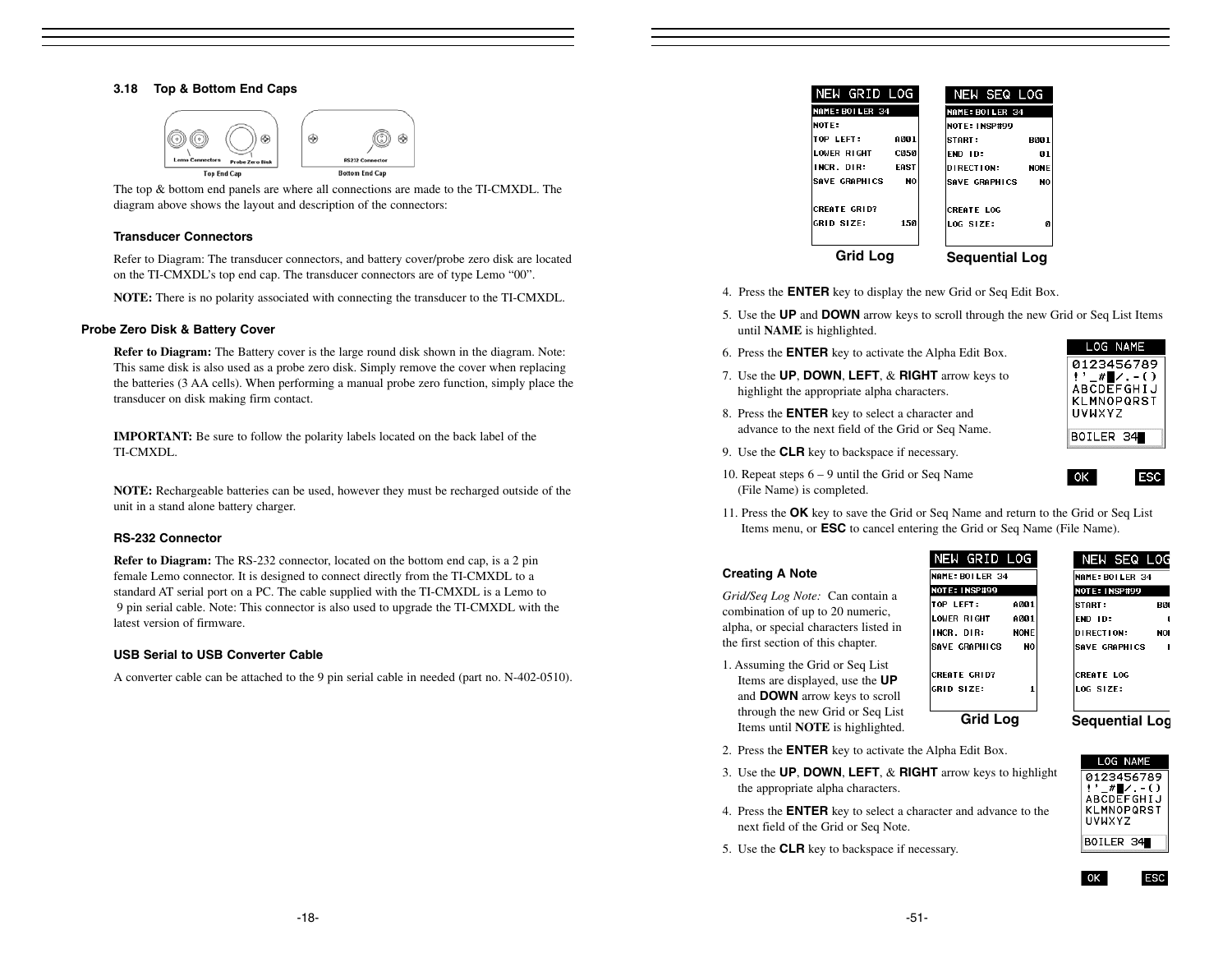| NAME: EX#1     | NAME: EX#2 |  |
|----------------|------------|--|
| $\overline{A}$ | 01         |  |
| AB.            | 02         |  |
| AС             | 03         |  |
| AD             | 04         |  |
| AE.            | 05         |  |

| <b>INAME: EX#3</b> |  | <b>INAME: EX#4</b> |  |
|--------------------|--|--------------------|--|
| 38                 |  | $BCD-4-01$         |  |
| 3В                 |  | $BCD-4-02$         |  |
| 3C.                |  | $BCD-4-03$         |  |
| 3D                 |  | $BCD-4-84$         |  |
| 3E.                |  | $BCD-4-05$         |  |

# **Sequential Log Formats**

**Important Note:** For the duration of this chapter, all references to **GRIDS** and **SEQ LOGS** should be considered synonymous with references to **FILES**.

#### **11.2 Creating a new Grid or Sequential Log (File)**

**Important Note:** This entire section is a step by step guide to successfully create a grid or sequential log. The instructions must be used in the sequential order specified, as follows:

| STORE DATA                     | STORE DATA                                  |
|--------------------------------|---------------------------------------------|
| NEW<br>GRID LOG<br><b>ED1T</b> | NEW<br>SEQ LOG<br><b>FDIT</b>               |
| <b>OPFN</b>                    | <b>OPFN</b>                                 |
| CLOSE                          | CLOSE                                       |
| <b>DELETE ONE ENTRY</b>        | <b>DELETE ONE ENTRY</b>                     |
| <b>DELETE ALL DATA</b>         | <b>DELETE ALL DATA</b>                      |
| SET DATA UTIL XFER<br>Grid Loa | SET DATA UTIL XFER<br><b>Sequential Log</b> |

# **Creating a Name**

*Grid/Seq Log Name*: Can contain a combination of up to 20 numeric, alpha, or special characters listed in the first section of this chapter.

- 1. Press the **MENU** key once to activate the menu items tab. Press the **MENU** key multiple times to tab right, and the **ESC** key multiple times to tab left, until the **DATA** menu is highlighted and displaying the submenu items.
- 2. Use the **UP** and **DOWN** arrow keys to scroll through the sub menu items until **NEW** is highlighted.
- 3. Press the **LEFT** & **RIGHT** arrow keys to toggle the data formats **GRIG LOG** & **SEQ LOG.**

# **4.0 PRINCIPLES OF ULTRASONIC MEASUREMENT**

#### **4.1 Time versus thickness relationship**

Ultrasonic thickness measurements depend on measuring the length of time it takes for sound to travel through the material being tested. The ratio of the thickness versus the ti is known as the sound velocity. In order to make accurate measurements, a sound veloci must be determined and entered into the instrument.

The accuracy of a thickness measurement therefore depends on having a consistent soun velocity. Some materials are not as consistent as others and accuracy will be marginal. F example, some cast materials are very granular and porous and as a result have inconsisted sound velocities.

While there are many different ultrasonic techniques to measure thickness, which will b discussed below, all of them rely on using the sound velocity to convert from time to thi ness.

#### **4.2 Suitability of materials**

Ultrasonic thickness measurements rely on passing a sound wave through the material being measured. Not all materials are good at transmitting sound. Ultrasonic thickness measurement is practical in a wide variety of materials including metals, plastics, and glass. Materials that are difficult include some cast materials, concrete, wood, fiberglass and some rubber.

#### **4.3 Range of measurement and accuracy**

The overall measurement capabilities, based on the wide variety of materials, is determi by the consistency of the material being measured

The range of thickness that can be measured ultrasonically depends on the material as w as the technique being used and the type of transducer. Thickness measurements can be made from a minimum of 0.010 inch to 9.999" in steel. However, the maximum attainab thickness is much less for more attenuative materials (materials that absorb sound).

Accuracy, is determined by how consistent the sound velocity is through the sound path being measured, and is a function of the overall thickness of the material. For example, velocity in steel is typically within 0.5% while the velocity in cast iron can vary by 4%.

# **4.4 Couplant**

All ultrasonic applications require some medium to couple the sound from the transduce to the test piece. Typically a high viscosity liquid is used as the medium. The sound frequencies used in ultrasonic thickness measurement do not travel through air efficiently. using a liquid couplant between the transducer and test piece the amount of ultrasound entering the test piece is much greater.

#### **4.5 Temperature**

Temperature has an effect on sound velocity. The higher the temperature, the slower sou travels in a material. High temperatures can also damage transducers and present a prob for various liquid couplants.

Since the sound velocity varies with temperature it is important to calibrate at the same temperature as the material being measured.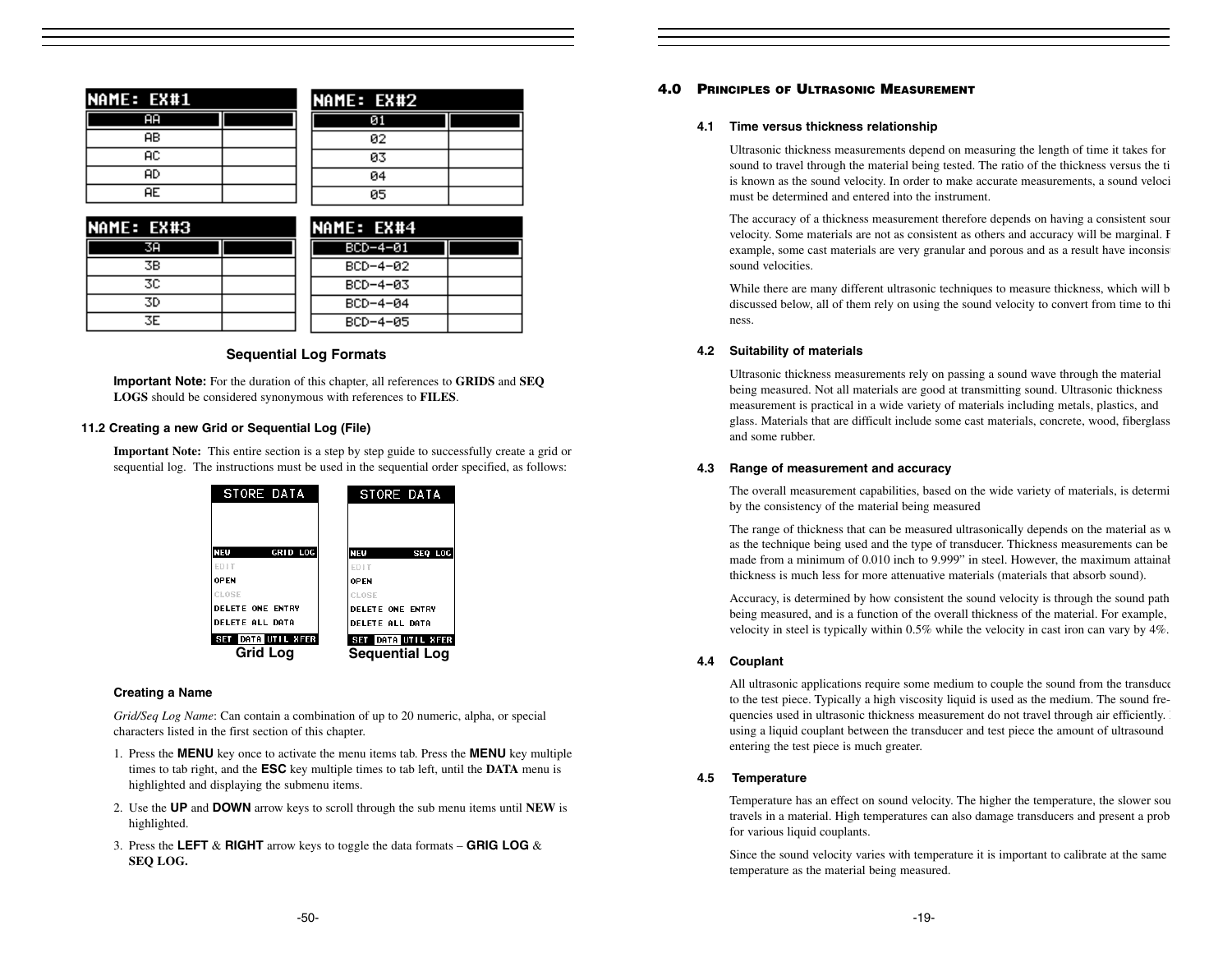#### **Normal temperature range**

Most standard transducers will operate from 0∞F to 180∞F.

#### **High temperature measurements**

Special transducers and couplants are available for temperatures above 180∞F up to 650∞F with intermittent contact. It is necessary to cool the transducer, by submerging the transducer in water between readings, when measuring high temperatures.

#### **Modes and temperature errors**

In addition to errors caused by velocity changing with temperature, some modes (measurement techniques) are affected more than others. For example, dual element mode has larger errors due to changes in temperature of the delay line. However, in multi-echo techniques, auto temperature helps to minimize these errors.

#### **4.6 Measurement Modes**

In this section we will discuss the different measurements modes the TI-CMXDL is capable of operating in, the transducers required, and the reasons for using specific modes:

#### **Pulse-Echo Mode (Flaw & Pit detection) – Coating Off (P-E)**

Pulse-echo mode measures from the initial pulse (sometimes referred to as an artificial zero) to the first echo (reflection). In this mode, either an automatic or manual zero can be performed depending on the zero probe function setting. If the manual mode has been selected, the transducer is placed on a reference disk, located on top of the TI-CMXDL, and a key is pressed to establish a zero point for the particular transducer. If the Auto Zero feature is enabled, a simple key press will perform an electronic zero to establish the same zero point.

In this mode errors result from surface coatings and temperature variations.

Since pulse-echo only requires one reflection, it is the most sensitive mode for measuring weak reflections (flaws) typically found when measuring heavily corroded metals.

#### **V-Path Correction**

Dual element delay line transducers have two piezoelectric elements mounted at an angle on one end of the delay line. One element is used for transmitting sound, while the other element only receives sound. The two elements and their delay lines are packaged in a single housing but acoustically isolated from each other with a sound barrier. This allows the transducer the ability to achieve very high sensitivity for detecting small defects. Also, the surface of the test material does not have to be as flat in order to obtain good measurements.



Dual Element**Transducer** showing V-path of signal

Dual element transducers are normally used in pulse-echo mode for finding defects, and in echo-echo mode for through coating measurements.

Dual element delay line transducers are usable over a range of 0.025 inches to 20 inches depending on the material, frequency, and diameter.

A limitation of dual element delay-line transducers is the V shaped sound path. Because the sound travels from one element to another, the time versus thickness relationship is nonlinear. Therefore, a correction table in the instruments software is used to compensate for this error.

| NAME: EX#1 |  |
|------------|--|
|            |  |
| AВ         |  |
| АC         |  |
| AD         |  |
| AE.        |  |

| NAME: EX#2 |  |
|------------|--|
|            |  |
| 02         |  |
| øз         |  |
| 04         |  |
| 05         |  |

| NAME: EX#3 |    |  |
|------------|----|--|
|            | 38 |  |
|            | ЗB |  |
|            | 30 |  |
|            | 3D |  |
|            | ЗE |  |

| NAME: EX#4 |  |
|------------|--|
| BCD-4-01   |  |
| BCD-4-02   |  |
| BCD-4-03   |  |
| BCD-4-04   |  |
| BCD-4-05   |  |

# **Sequential Log Formats**

**Important Note:** For the duration of this chapter, all references to **GRIDS** and **SEQ LOGS** should be considered synonymous with references to **FILES**.

#### **11.2 Creating a new Grid or Sequential Log (File)**

**Important Note:** This entire section is a step by step guide to successfully create a grid sequential log. The instructions must be used in the sequential order specified, as follow

| STORE DATA              | STORE DATA              |
|-------------------------|-------------------------|
|                         |                         |
| NEW<br>GRID LOG         | <b>NEW</b><br>SEQ LOG   |
| <b>ED1T</b>             | <b>FDIT</b>             |
| <b>OPFN</b>             | <b>OPEN</b>             |
| CLOSE                   | CLOSE                   |
| <b>DELETE ONE ENTRY</b> | <b>DELETE ONE ENTRY</b> |
| <b>DELETE ALL DATA</b>  | <b>DELETE ALL DATA</b>  |
| SET DATA UTIL XFER      | SET DATA UTIL XFER      |
| Grid Loa                | <b>Sequential Log</b>   |

#### **Creating a Name**

*Grid/Seq Log Name*: Can contain a combination of up to 20 numeric, alpha, or special characters listed in the first section of this chapter.

- 1. Press the **MENU** key once to activate the menu items tab. Press the **MENU** key multi times to tab right, and the **ESC** key multiple times to tab left, until the **DATA** menu i highlighted and displaying the submenu items.
- 2. Use the **UP** and **DOWN** arrow keys to scroll through the sub menu items until **NEW** highlighted.
- 3. Press the **LEFT** & **RIGHT** arrow keys to toggle the data formats **GRIG LOG** & **SEQ LOG.**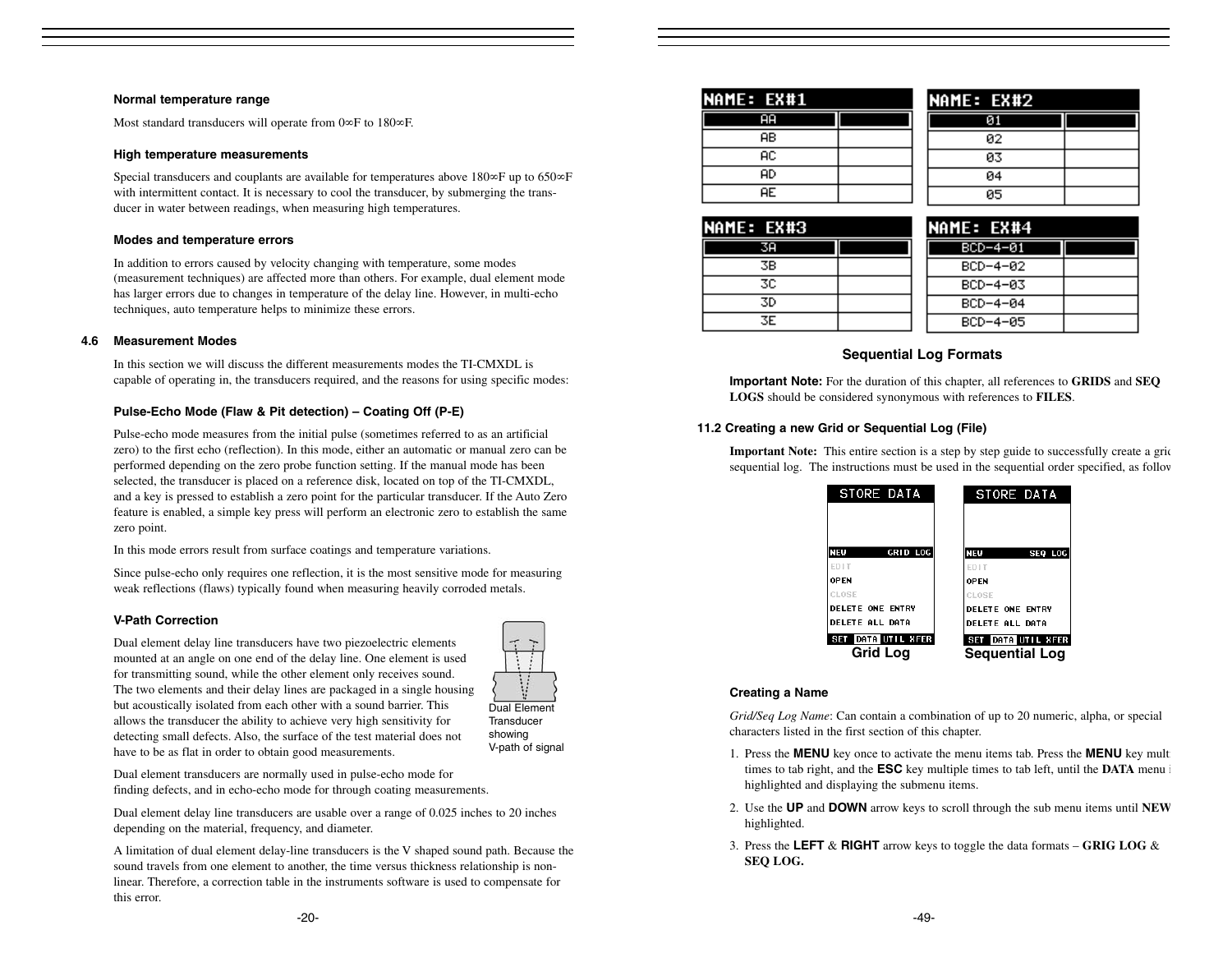# **11.0 DATA STORAGE – SETUP, EDIT, & VIEW FILES**

#### **11.1 Introduction to Grid and Sequential file formats**

The TI-CMXDL is equipped with two data file format options, GRID LOG and SEQ LOG. The GRID file format is very similar to a spreadsheet format found in popular software programs like Excel. A GRID is simply a table of readings. A location in a grid is specified by giving a row and column coordinate. The rows are numbered from 1 to 999 and the columns are labeled from A to ZZ (999 Rows & 52 Columns). The sequential file format can be viewed as a file as a single column of up to 512 possible rows (readings), and a column of corresponding identifiers associated with each individual reading. The identifier can be a combination of up to 10 numeric, alpha, or special characters listed above, while the file name can consist of a combination of up to 20 of the same character set.

**NOTE:** The identifier cannot start or end with a special character. Once a start and end ID are entered into the TI-CMXDL and the log created, the TI-CMXDL will automatically generate all the identifiers within that range.

The following character set listed below are all the allowable characters that will be used for both file formats: GRID & SEQ LOG. Any combination of these characters can be used for creating a Name and Note regardless of the selected format.The allowable characters are as follows:

Numeric characters:  $0 - 9$  Alpha Characters:  $A - Z$ 

Special Characters:  $! \cdot \underline{\phantom{a}}$  # space  $/ \underline{\phantom{a}}$  - ( )

Multiple grids can be created and stored until the TI-CMXDL's memory is full. If the user attempts to store a new file in the TI-CMXDL and the size of the file exceeds the capacity of memory, the TI-CMXDL will respond with an error message indicating that the memory is unable to store the new file.

The TI-CMXDL can store a total of 16,000+ readings with a corresponding screenshot of the DIGITS or B-SCAN views with every reading, as well as all the TI-CMXDL settings for every individual reading. If the graphics option is disabled, not saving screenshots, the TI-CMXDL can store a total of 210,000+ readings. The screenshot stored with the reading will depend on what view the TI-CMXDL was in at the time it was saved. For example, if the view was in B-SCAN, then a B-SCAN will be saved with the reading.

In the sections that follow, the procedures for creating, using, and editing GRID's and SEQ LOG's have been combined together for the purpose of similarity in overall functionality and structure. The illustrations that follow are snapshots of typical GRID and SEQ LOG file formats:



**Grid File Formats**

# **Searching for small defects**

Dual element delay line transducers are especially useful in searching for small defects. the pulse-echo mode with high amplifier gain, very small defects can be measured. This very useful during corrosion inspections overall. The dual element style transducer will find wall deterioration, pits, and any porosity pockets during tank and pipeline inspectio

# **Echo-Echo Mode – Thru-Paint (E-E)**

The echo-echo mode measures between two reflections. This technique is commonly used to eliminate errors from surface coatings and also to make measurements in multiple layered materials. The disadvantage is that two echoes are needed which requires a much stronger echo (reflection).



Dual ElementTransducer in Echo to Echomode

# **Echo-Echo Verify Mode – Thru-Verify (E-EV)**

The echo-echo verify mode measures between 3 reflections. Similar to E-E mode, this technique is commonly used to eliminate errors from surface coatings and also to make measurements in multiple layered materials. The primary benefit of this mode, is that a comparison is made, between the 2nd and 3rd echoes, to verify that a peak jump has not occurred, providing an additional level of confidence to the measurement. The disadvantage is that 3 reflections are needed which requires the use of gates with controllable thresholds to adjust for sensitivity over a given measurement range.



Dual ElementTransducer inEcho to Echo Verify mode

# **Pulse Echo Coating Mode – Coating On (PECT)**

A custom hybrid combination mode using properties from the basic modes along with a group of special techniques and theoretical wave phenomena's to measure coating and material thicknesses at the same time, while still retaining the ability to locate flaws and pits in materials. Therefore, the best description for this hybrid mode is Pulse-Echo Coa mode.

# **Coating Mode – Coating Only (CT)**

Once again, this is a custom hybrid combination mode using special techniques to effectively measure the thickness of coatings that are either adhered to metallic surfaces or in stand alone form. In this mode a two point calibration must be performed. If the user wi be measuring coating that has been applied to a metal surface, the calibration must be performed using coating samples coupled to a metal surface when calibrating. To explai further, a drop of couplant must be applied in between the coating samples and metal surface. If the coating has not been applied to a metal surface, the calibration should be performed accordingly.

# **Pulse-Echo Temperature Compensated Mode – Temp Comp (PETP)**

This is a custom mode that combines pulse-echo and electronic zero techniques to automatically adjust for temperature changes in the transducer as a result of an increasing/decreasing temperature gradient in the test material.

**NOTE:** Rough surface conditions can have an effect on the overall accuracy in this mod If the surface condition is in question, the pulse-echo mode should be used in conjunctio with performing an off block automatic zero as the temperature gradient changes.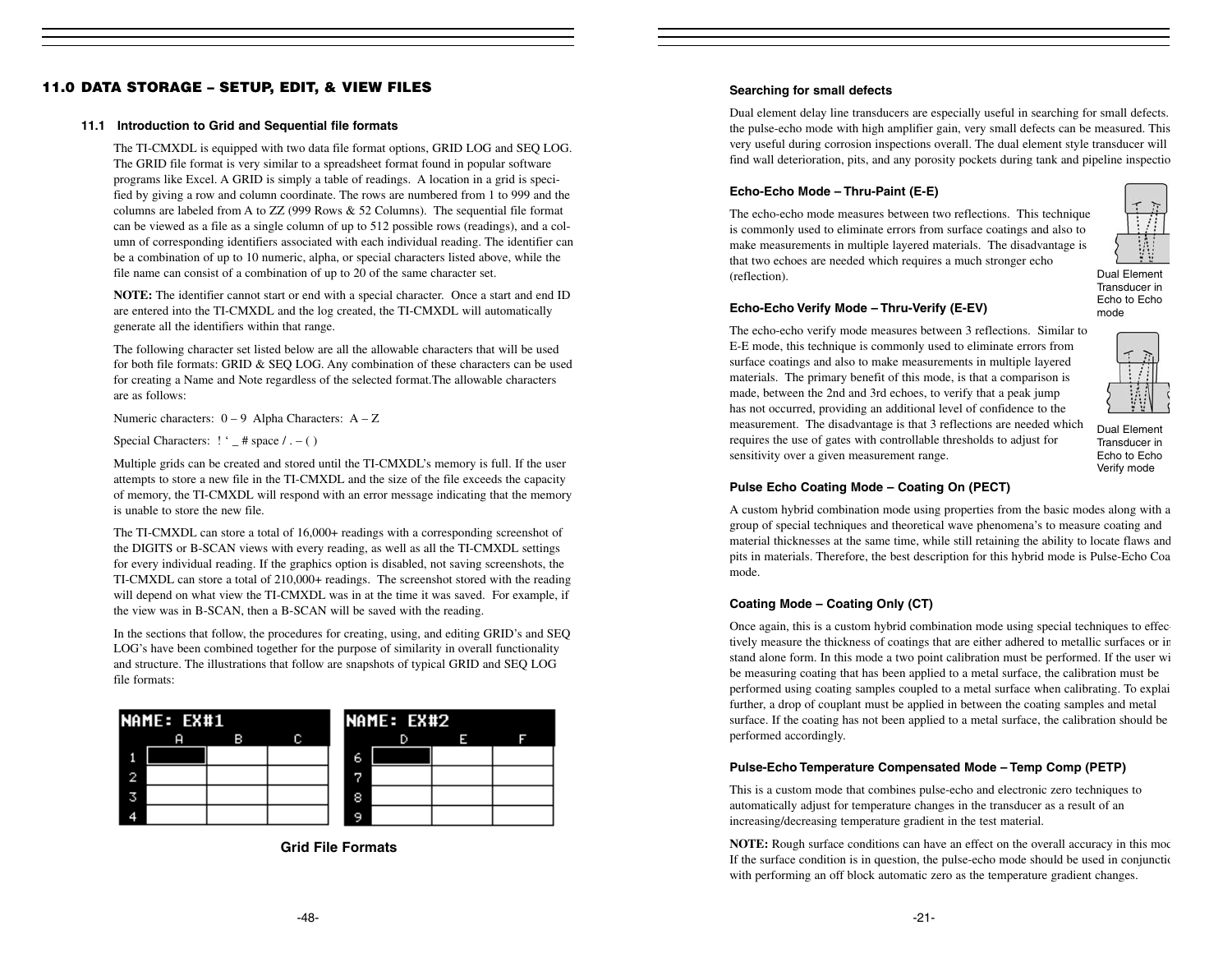# **5.0 SELECTING THE MEASUREMENT MODE**

#### **5.1 The setup library**

The TI-CMXDL contains 64 user configurable preset locations to store custom setups for easy recall. These setups can be optimized for the user's specific application needs and can also be stored on a PC and transferred bi-directionally using Dakota's PC interface software included with the instrument.

#### **5.2 Which mode & transducer do I use for my application?**

#### **High penetration plastics and castings**

The most common mode for these types of applications is pulse-echo. The TI-CMXDL has been optimized for cast materials. Cast iron applications require 1 - 5MHz frequencies, and cast aluminum requires a 10MHz frequency. Plastics typically require lower frequencies depending on the thickness and make-up of the material. Larger diameters offer greater penetration power because of the crystal size, for difficult to measure materials.

#### **Corrosion & Pit Detection in steel and cast materials**

Use pulse-echo mode whenever attempting to locate pits and flaws. Typically a 5MHz transducer, or higher, will be used for these types of applications. Use low frequencies for greater penetration and use higher frequencies for better resolution.

#### **Measuring Material & Coatings**

The pulse-echo coating mode should be used when both material and coating thickness are required, while still requiring the ability to detect flaws and pits. A special coating style transducer is required for use in this mode. There are a variety of coating transducers in various frequencies available from Electromatic.

# **Thru Paint & Coatings**

Often times, users will be faced with applications where the material will be coated with paint or some other type of epoxy material. Since the velocity of the coating is approximately 2.5 times slower than that of steel, pulse-echo mode will induce error if the coating or paint is not completely removed. By using echo-echo mode, the user is able to successfully measure through both, the coating and steel, and completely eliminate the thickness of the paint or coating. Therefore, the steel can be measured without having to remove the coating prior to measuring. Users will often use pulse-echo mode and echo-echo mode in conjunction when performing inspections on coated materials.

Thru coating measurements require special high damped transducers. The most common transducers are the 3.5, 5, and 7.5MHz hi damped transducers. These transducers are suitable for use in both pulse-echo and echo-echo modes. This conveniently enables the user to accurately measure overall material thickness using the thru Coating mode, and then conveniently switch to pit detection mode without changing transducers. The \_" 5MHz Hi damped transducer is the most commonly used transducer for standard thru coating applications.

- 3. Press the **LEFT** and **RIGHT** arrow keys to scroll the digit locations.
- 4. Repeat steps 2 & 3 until the DIFFERENTIAL value is correctly displayed.
- 5. Press the OK key to set the DIFFERENTIAL value and return to the menu screen.
- 6. Finally, press the **MEAS** key to return to the measurement screen and begin taking readings.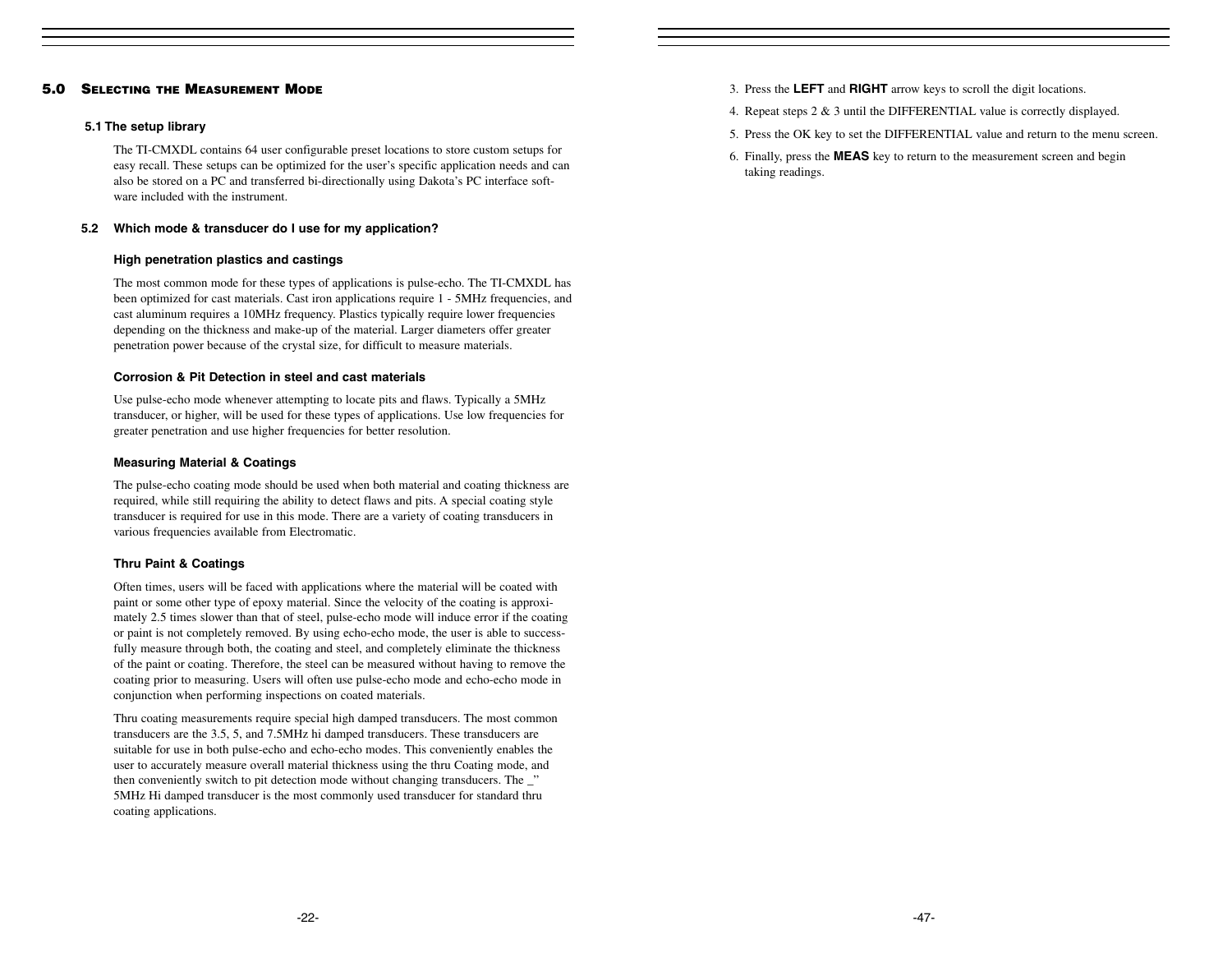#### **Setting the Alarm Low Limit**

- 1. Assuming the ALARM is ON, use the **UP** and **DOWN** arrow keys to scroll through the sub menu items until **ALARM LOW** is highlighted.
- 2. Press the **LEFT** and **RIGHT** arrow keys to scroll the value. When the correct alarm value is being displayed, proceed to step 7.
- 3. Alternatively, press the **ENTER** key to display the Digits Edit Box.
- 4. Press the **UP** and **DOWN** arrow keys to scroll the highlighted value.
- 5. Press the **LEFT** and **RIGHT** arrow keys to scroll the digit locations.
- 6. Repeat steps 4 & 5 until the **ALARM LOW** value is correctly displayed.
- 7. If only one limit will be used, press the **MEAS** key to return to the measurement screen and begin taking readings. Otherwise, continue on to set the **ALARM HIGH** limit.

# **10.3 Differential Mode**

The Differential Mode of the TI-CMXDL provides the user with the ability to set a nominal value, according to what the expected thickness should be, and measure the +/- difference from the nominal value entered. This feature is typically used in QA incoming inspections on pipes, plate stock, coils, etc. The steps below outline how to enable and enter the nominal value to use this feature:

# **Toggle Differential (on/off)**

- 1. Press the **MENU** key once to activate the menu items tab. Press the **MENU** key multiple times to tab right, and the **ESC** key multiple times to tab left, until the **UTIL** menu is highlighted and displaying the submenu items.
- 2. Use the **UP** and **DOWN** arrow keys to scroll through the sub menu items until **DIFFERENTIAL** is highlighted.
- 3. Use the **LEFT** and **RIGHT** arrow keys to toggle the **DIFFERENTIAL** on. A value will appear to the right of DIFFERENTIAL.
- 4. Continue on to the next section "Setting the Differential Value".

# **Setting the Differential Value**

- 1. Assuming DIFFERENTIAL has been enabled and a value is being displayed to the right of the DIFFERENTIAL label, press the **ENTER** key to display the Digits Edit Box.
- 2. Press the **UP** and **DOWN** arrow keys to scroll the highlighted value.

| SCAN MODE         | ۵F   |
|-------------------|------|
| ALARM             | Ω    |
| ALARM HIGH        | 0.70 |
| ALARM LOW         | 0.21 |
| DIFFERENTIAL 0.25 |      |
| SET DATA UTIL XFE |      |
|                   |      |
|                   |      |
|                   |      |
| ENTER VALUE       |      |
|                   |      |

0.250

ESC

0K

UTILITIES



**UTILITIES** 

ON

ON

0.700

 $0.200$ 

OFF

SCAN MODE

ALARM HIGH

**DI FFERENT I AL** 

SET DATA UTIL XFER

ALARM LOW

**ALARM LOW** 

ALARM

# **Coating Only**

The coating only mode should be used when the application calls for coating measurements only and the user is not interested in the thickness of the material the coating has been applied to. This mode can also be used as a stand alone coating thickness gauge, where the coating has not been applied to another material surface. An auto identified coating probe must be attached to the TI-CMXDL in order to enable this mode.

#### **Thin materials**

Use pulse echo mode and a high frequency transducer for these types of applications. The most common transducers are the 7.5MHz and 10MHz models with extra resolution. Thhigher frequencies provide greater resolution and a lower minimum thickness rating overall.

# **High temperature**

Use and select a special 2.25MHz and 5 MHz High temperature transducer for these types of applications. Both pulse-echo and echo-echo modes will also work for these applications. However, echo-echo mode will eliminate error caused by temperature variations in the delay line of the transducer.

#### **Noisy Material**

Materials such as titanium, stainless steel, and aluminum may have inherent surface nois issues. This is a signal that appears at the surface of the material when using a dual elem delay line probe. Select a higher frequency transducer to reduce this noise – 7.5MHz an higher for better resolution.

#### **Restricted access**

Measuring materials with extreme curvatures or restricted access, higher frequencies wit smaller diameters should be considered. The smallest diameter uses 3/16" crystals with contact area of .250". Custom transducers are available on request.

# **5.3 Factory Setup Chart**

There are no standard factory setups provided with the TI-CMXDL, as the primary reason for the setups is to retain all of the user adjustments made to set the gauge for use on a s cific application. Saving a setup allows you to retain all of the settings made to tune the gauge, such as Gain setting, 1 or 2 Point Calibration values for the Material and/or the Coating, Acoustic Velocity setting, Alarm limits, operating mode, B-scan settings and much, much more. Refer to section 11.0 for additional info on Setups.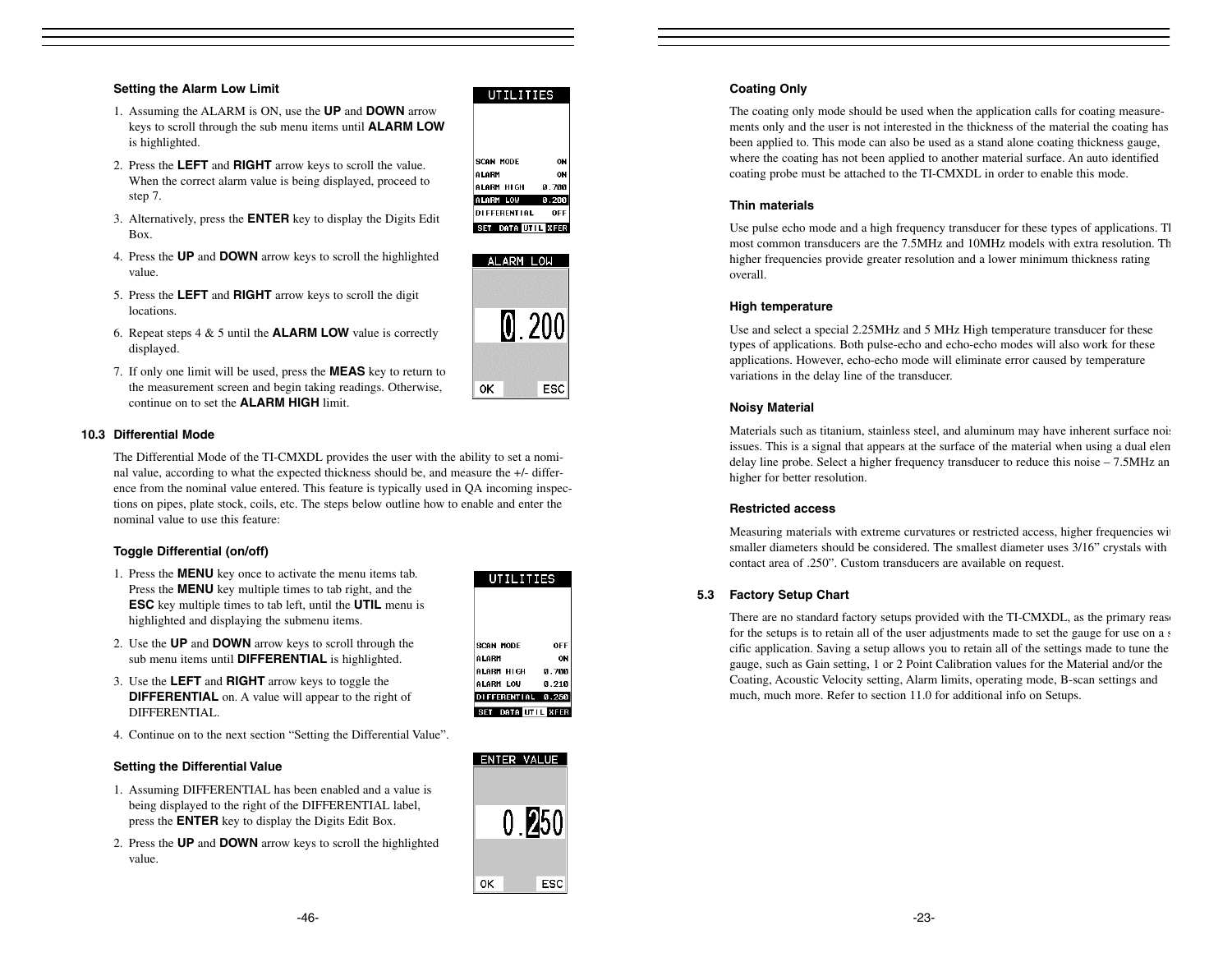| 6375<br>Aluminum<br>0.2510<br>Beryllium<br>12903<br>0.5080<br>4394<br><b>Brass</b><br>0.1730<br>0.1390<br>3531<br><b>Bronze</b><br>Cadmium<br>0.1090<br>2769<br>Columbium<br>0.1940<br>4928<br>0.1830<br>4648<br>Copper<br>Glass (plate)<br>0.2270<br>5766<br>Glycerine<br>0.0760<br>1930<br>Gold<br>0.1280<br>3251<br>Inconel<br>0.2290<br>5817<br>0.2320<br>5893<br>Iron<br>Cast Iron<br>4572<br>0.1800<br>(approx)<br>2159<br>Lead<br>0.0850<br>0.2300<br>5842<br>Magnesium<br>1448<br>Mercury<br>0.0570<br>Molybdenum<br>0.2460<br>6248<br>Monel<br>0.2110<br>5359<br>Nickel<br>0.2220<br>5639<br>Nylon<br>0.1060<br>2692<br>(approx)<br>Platinum<br>0.1560<br>3962<br>Plexiglas<br>0.1060<br>2692<br>Polystyrene<br>0.0920<br>2337<br><b>PVC</b><br>0.0940<br>2388 |
|-------------------------------------------------------------------------------------------------------------------------------------------------------------------------------------------------------------------------------------------------------------------------------------------------------------------------------------------------------------------------------------------------------------------------------------------------------------------------------------------------------------------------------------------------------------------------------------------------------------------------------------------------------------------------------------------------------------------------------------------------------------------------|
|                                                                                                                                                                                                                                                                                                                                                                                                                                                                                                                                                                                                                                                                                                                                                                         |
|                                                                                                                                                                                                                                                                                                                                                                                                                                                                                                                                                                                                                                                                                                                                                                         |
|                                                                                                                                                                                                                                                                                                                                                                                                                                                                                                                                                                                                                                                                                                                                                                         |
|                                                                                                                                                                                                                                                                                                                                                                                                                                                                                                                                                                                                                                                                                                                                                                         |
|                                                                                                                                                                                                                                                                                                                                                                                                                                                                                                                                                                                                                                                                                                                                                                         |
|                                                                                                                                                                                                                                                                                                                                                                                                                                                                                                                                                                                                                                                                                                                                                                         |
|                                                                                                                                                                                                                                                                                                                                                                                                                                                                                                                                                                                                                                                                                                                                                                         |
|                                                                                                                                                                                                                                                                                                                                                                                                                                                                                                                                                                                                                                                                                                                                                                         |
|                                                                                                                                                                                                                                                                                                                                                                                                                                                                                                                                                                                                                                                                                                                                                                         |
|                                                                                                                                                                                                                                                                                                                                                                                                                                                                                                                                                                                                                                                                                                                                                                         |
|                                                                                                                                                                                                                                                                                                                                                                                                                                                                                                                                                                                                                                                                                                                                                                         |
|                                                                                                                                                                                                                                                                                                                                                                                                                                                                                                                                                                                                                                                                                                                                                                         |
|                                                                                                                                                                                                                                                                                                                                                                                                                                                                                                                                                                                                                                                                                                                                                                         |
|                                                                                                                                                                                                                                                                                                                                                                                                                                                                                                                                                                                                                                                                                                                                                                         |
|                                                                                                                                                                                                                                                                                                                                                                                                                                                                                                                                                                                                                                                                                                                                                                         |
|                                                                                                                                                                                                                                                                                                                                                                                                                                                                                                                                                                                                                                                                                                                                                                         |
|                                                                                                                                                                                                                                                                                                                                                                                                                                                                                                                                                                                                                                                                                                                                                                         |
|                                                                                                                                                                                                                                                                                                                                                                                                                                                                                                                                                                                                                                                                                                                                                                         |
|                                                                                                                                                                                                                                                                                                                                                                                                                                                                                                                                                                                                                                                                                                                                                                         |
|                                                                                                                                                                                                                                                                                                                                                                                                                                                                                                                                                                                                                                                                                                                                                                         |
|                                                                                                                                                                                                                                                                                                                                                                                                                                                                                                                                                                                                                                                                                                                                                                         |
|                                                                                                                                                                                                                                                                                                                                                                                                                                                                                                                                                                                                                                                                                                                                                                         |
|                                                                                                                                                                                                                                                                                                                                                                                                                                                                                                                                                                                                                                                                                                                                                                         |
|                                                                                                                                                                                                                                                                                                                                                                                                                                                                                                                                                                                                                                                                                                                                                                         |
| Quartz glass<br>0.2260<br>5740                                                                                                                                                                                                                                                                                                                                                                                                                                                                                                                                                                                                                                                                                                                                          |
| Rubber vulcanized<br>0.0910<br>2311                                                                                                                                                                                                                                                                                                                                                                                                                                                                                                                                                                                                                                                                                                                                     |
| Silver<br>3607<br>0.1420                                                                                                                                                                                                                                                                                                                                                                                                                                                                                                                                                                                                                                                                                                                                                |
| Steel (1020)<br>0.2320<br>5893                                                                                                                                                                                                                                                                                                                                                                                                                                                                                                                                                                                                                                                                                                                                          |
| Steel (4340)<br>0.2330<br>5918                                                                                                                                                                                                                                                                                                                                                                                                                                                                                                                                                                                                                                                                                                                                          |
| Steel Stainless"<br>0.2230<br>5664                                                                                                                                                                                                                                                                                                                                                                                                                                                                                                                                                                                                                                                                                                                                      |
| Teflon<br>0.0540<br>1372                                                                                                                                                                                                                                                                                                                                                                                                                                                                                                                                                                                                                                                                                                                                                |
| Tin<br>3327<br>0.1310                                                                                                                                                                                                                                                                                                                                                                                                                                                                                                                                                                                                                                                                                                                                                   |
| Titanium<br>0.2400<br>6096                                                                                                                                                                                                                                                                                                                                                                                                                                                                                                                                                                                                                                                                                                                                              |
| Tungsten<br>0.2040<br>5182                                                                                                                                                                                                                                                                                                                                                                                                                                                                                                                                                                                                                                                                                                                                              |
| Uranium<br>0.1330<br>3378                                                                                                                                                                                                                                                                                                                                                                                                                                                                                                                                                                                                                                                                                                                                               |
| Water<br>0.0580<br>1473                                                                                                                                                                                                                                                                                                                                                                                                                                                                                                                                                                                                                                                                                                                                                 |
| Zinc<br>0.1660<br>4216                                                                                                                                                                                                                                                                                                                                                                                                                                                                                                                                                                                                                                                                                                                                                  |
| Zirconium<br>0.1830<br>4648                                                                                                                                                                                                                                                                                                                                                                                                                                                                                                                                                                                                                                                                                                                                             |

# **Acoustic Velocity Table 10.0 ADDITIONAL FEATURES OF THE TI-CMXDL**

#### **10.1 High Speed Scan**

The High Speed Scan feature of the TI-CMXDL increases the overall repetition rate to a maximum of 140Hz with a high speed screen refresh rate of 25 times a second. This feature enables a user to make scanned passes over an arbitrary length of the test materi while still maintaining a reasonable representation of thickness over the scanned area or region. This feature can be used in conjunction with High and Low alarm limits features to dynamically keep track of both values. The feature is typically used to provide a bette representation of the area scanned, by taking more readings at a faster rate repetition rat

The procedure to use the SCAN MODE feature is outlined below:

#### **Using the Scan Mode**

1. Press the **MENU** key once to activate the menu items tab. Press the **MENU** key multiple times to tab right and the **ESC** key multiple times to tab left until the **UTIL** menu is highlighted and displaying the submenu items.

2. Use the **UP** and **DOWN** arrow keys to scroll through the sub

**SCAN MODE** ALARM ALARM HIGH  $0.7$ ALARM LOW  $0.2$ DIFFERENTIAL  $\overline{0}$ SET DATA UTIL XF

**UTILITIES** 

3. Use the **LEFT** and **RIGHT** arrow keys to toggle the **SCAN MODE** on/off.

menu items until **SCAN MODE** is highlighted.

4. Press the **MEAS** key to return to the measurement screen.

#### **10.2 Alarm Mode**

The Alarm Mode feature of the TI-CMXDL provides the user with a method of setting t erances, or limits, for a particular application requirement. This feature may be used for variety of applications to verify the material is within the manufacturer specifications. There are two limits, or alarm values, that can be setup in the  $TI-CMXDL - ALARM L$ and ALARM HIGH limits. However, the user may choose to activate and utilize only on of the limit values, depending on their specific application requirements. The procedures use the ALARM MODE feature are outlined below:

# **Toggle Alarm (on/off)**

- 1. Press the **MENU** key once to activate the menu items tab. Press the **MENU** key multiple times to tab right, and the **ESC** key multiple times to tab left, until the **UTIL** menu is highlighted and displaying the submenu items.
- 2. Use the **UP** and **DOWN** arrow keys to scroll through the sub menu items until ALARM is highlighted.
- 3. Use the **LEFT** and **RIGHT** arrow keys to toggle the **ALARM** on/off/audible.
- 4. Continue on to the next section "Setting the Alarm Low Limi.t."

#### **UTILITIES**

| <b>SCAN MODE</b>       |      |
|------------------------|------|
| ALARM                  |      |
| ALARM HIGH             | 0. Z |
| ALARM LOW              | 0.2  |
| <b>DI FFERENT I AL</b> | Ω    |
| T DATA UTIL XF         |      |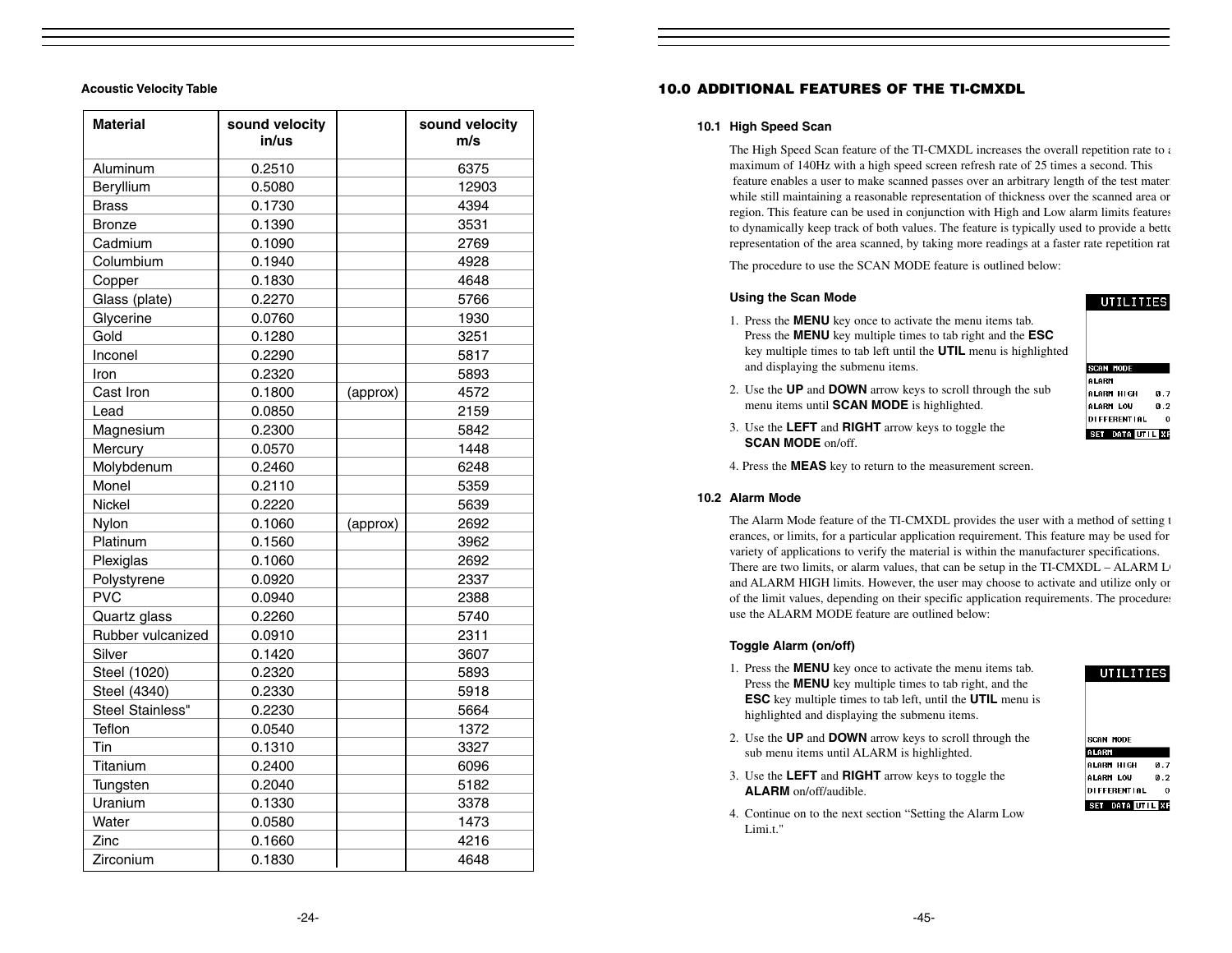- 2. Apply a drop of couplant on the transducer and place the transducer in steady contact with the thinner of the two coating and samples. Be sure that the reading is stable and the repeatability indicator, in the top left corner of the display, is fully lit and stable. Press the **MENU** key once to activate the menu items tab. Press the **MENU** key multiple times to tab right and the **ESC** key multiple times to tab left until the **CAL** menu is highlighted and displaying the submenu items.
- 3. Use the **UP** and **DOWN** arrow keys to scroll through the sub menu items until **COATING 2PT** is highlighted.
- 4. Press the **ENTER** key to display the Digits Edit Box.
- 5. Press the **UP** and **DOWN** arrow keys to scroll the highlighted value.
- 6. Press the **LEFT** and **RIGHT** arrow keys to scroll the digit locations.
- 7. Repeat steps 5 & 6 until the known thickness value is correctly displayed.
- 8. Press the **OK** key to calculate the velocity and return to the menu screen, or **ESC** to cancel the coating one point calibration.
- 9. Finally, press the **MEAS** key to return to the measurement screen and begin taking readings.

**NOTE**: CHECK YOUR CALIBRATION! Place the transducer back on both calibration points. The coating thickness readings should now match the known thickness values of each sample. If the thickness is not correct, repeat the steps above.

# **6.0 TAKING MEASUREMENTS**

The steps involved in making measurements are detailed in this section. The following section outline how to setup and prepare your TI-CMXDL for field use.

An automatic or manual zero must always be performed. The auto zero is an off block electron zero that does not require a zero reference block. This will most always be the zero option of choice, as it makes the zeroing process very easy and convenient to perform. However, If the manual zero option is enabled, the probe zero must be measured on the reference disk (battery disk) attached to the top of the instrument. The zero compensates for variations in the transduc In all modes the sound velocity must be determined. The sound velocity is used to convert the transit time to a physical length. The sound velocity can be selected from a material chart in th manual, selected from a material list in the TI-CMXDL, or for greater precision determined from a sample of the test material that has been mechanically measured. To enter the velocity from a table, look up the material on the chart in the appendix of this manual and refer to the section below on Calibration to a Known Velocity. To determine the velocity of a single sample, refer the Material Calibration section 6.0

When measuring curved materials, it is more accurate to calibrate from two test points, one at minimum limit of the target thickness and one at the maximum limit. In this case the reference disk mounted to the TI-CMXDL is not used. This is called two-point calibration and is describ on section 6.0.

#### **6.1 Auto Probe Recognition & Selecting The Transducer Type**

The first step in using the TI-CMXDL is to plug the transducer into the gauge and powe the unit up. The TI-CMXDL has a special built-in automatic probe recognition feature th will check to see if the probe plugged into the gauge is an auto recognized probe type. I so, the TI-CMXDL will display a message indicating the transducer type and ask the use for confirmation to use the identified probe. If the transducer is not an auto recognized probe, the TI-CMXDL will display a message indicating the transducer type has not bee recognized, and force the user to select a transducer type from a list of transducers according ing to frequency and diameter. Whether the transducer is auto recognized or selected fro a predefined list, the TI-CMXDL will recall specific properties about the transducer.

**NOTE:** Once the transducer has been selected, the TI-CMXDL will store and recall this transducer type every time the TI-CMXDL is powered on/off. The type will only change the user physically selects another type from the list, or selects a previously saved setup Therefore, if you have previously gone through this section and selected the transducer y are using, proceed to the next section. Use the following steps to select your transducer ty

**NOTE:** If the transducer is not identified on power up, be sure the transducer type Selected is the same as the transducer plugged into the TI-CMXDL. Failure to do this w result in erroneous measurements:

#### *In this first example the transducer was automatically identified:*

1. Press the **OK** key once to use the identified probe, or **ESC** to display a list of optional transducers.

**NOTE:** If the TI-CMXDL recognizes a specific transducer, the user should always select OK to use the identified probe. The only time an alternative probe should be selected from a list is if the user switched probes following initial power up and recognition, or the TI-CMXDL has somehow identified the probe in error..

#### CONFIRM

1/4IN - 5.0MHZ CO<br>PROBE IDENTIFIED. USE THIS PROBE?

**ES** 

**OK** 



COATING 2PT  $0.0400$ ОK ESC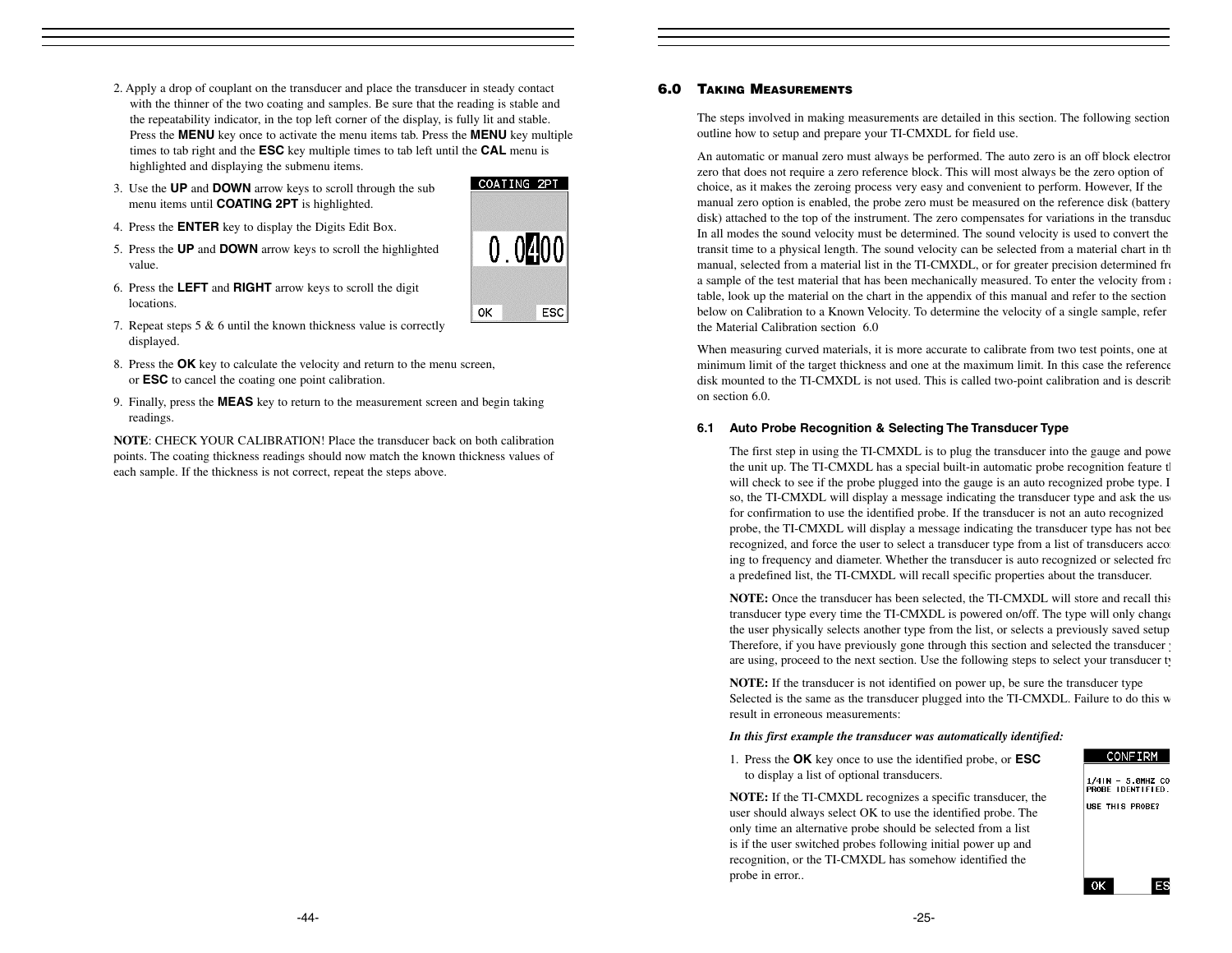2. Assuming the TI-CMXDL recognized the probe and the **OK**  key was pressed, the TI-CMXDL will advance to a Zero Probe menu. If the transducer was identified as a special transducer capable of measuring coating thickness, a menu will be displayed allowing the user the ability to toggle the coating thickness display on/off as follows:



- 3. Press the **UP** and **DOWN** arrow keys to toggle the coating option on/off.
- 4. Wipe all couplant from the transducer face and proceed to the Probe Zero section that follows.

*In this second example the transducer was not identified and will force the user to select the transducer type from a predefined list of transducers:*

- 1. Press the **OK** or **ESC** keys to display the factory list of transducer types (by diameter and frequency).
- 2. Press the **UP** and **DOWN** arrow keys to scroll through the transducer list until the appropriate type is highlighted.
- 3. Press the **ENTER** key to select the transducer type and display overwrite existing probe screen.
- 4. Press the **OK** key to overwrite the existing probe type with the newly selected probe type. The zero probe screen will be displayed. Proceed to the zero probe section that follows.

#### **6.2 Probe zero**

The next step is to perform a probe zero. The zero function is a very important and necessary function that must be done prior to calibration. It should be done on a regular basis. In fact, the TI-CMXDL has been programmed to force this issue at regular intervals during operation if it hasn't been done. If the TI-CMXDL is not zeroed correctly, all the measurements taken may be in error by some fixed value. When the TI-CMXDL is using the auto zero (electronic zero), the TI-CMX° can be in any meas-

urement mode. However, when the manual zero is being used, the TI-CMXDL must be in pulse-echo mode in order to perform the zero. The TI-CMXDL will also see to it that this occurs bysimply forcing the gauge into this mode when zero. Therefore, if the TI-CMXDL is in the echo-echo measurement mode and a manual zero is being performed, the TI-CMXDL will put the gauge into pulse-echo mode automatically before performing the zero. While this is a very convenient feature of the TI-CMXDL, the user should be sure to check the measurement mode following calibration to be sure the TI-CMXDL is in the desired mode. The following steps outline both of these techniques.

#### **The TI-CMXDL is equipped with two zero options:**

- 1. **Off Block Zero (Automatic Probe Zero)**  When this feature is enabled the TI-CMXDL will do an electronic zero automatically, eliminating the need for a zero disk or block.
- 2. **On Block Zero (Manual Probe Zero)** When this feature is enabled the transducer must be placed on the probe zero disk (battery cover located on the top of the unit.

Both zero procedures are outlined as follows

| PROBE TYPE                                  |
|---------------------------------------------|
| $\mathbf{1}$ .<br>$3/16$ IN - 5.0MHZ        |
| 2. 3/16IN - 7.5MHZ                          |
| 3. 3/16IN - 10.0MHZ                         |
| 4. 1/4IN - 2.25MHZ                          |
| 5. 1/4IN - 5.0MHZ                           |
| 6. 1/4IN - 5.0MHZ HD                        |
| 7. 1/4IN - 5.0MHZ CORT                      |
| $8.1/4IN - 7.5MHz$                          |
| 9. 1/4IN - 7.5MHZ HD                        |
| 10 1/4IN - 10 0MHZ                          |
| $11.1/2IN - 1.0MHz$                         |
| 12.1/2IN - 1.0MHZ CPZT                      |
| $13.1/21N - 2.25MHZ$                        |
| 14.1/2IN - 2.25MHZ CPZT                     |
| 15.1/2IN - 3.5MHZ HD                        |
| 16 1/2IN - 3 5MHZ COAT<br>17.1/2IN - 5.0MHZ |
|                                             |



#### **One Point Calibration**

**NOTE:** Use the maximum coating sample for the one point calibration first.

1. Physically measure the thicker of the two samples of coating, as close as possible to maximum expected coating measurement range, using a set of calipers or a digital micrometer.

**Very Important:** If coating measurements will be made with the coating applied to a metal surface, the calibration must be done in the same manner, with the samples couple to a metal surface. However, if the coating will be measured as a stand alone material, the calibration must be performed the same way.

- 2 Apply a drop of couplant on the transducer and place the transducer in steady contac with the thicker of the two coating and samples fist. Be sure that the reading is stable and the repeatability indicator, in the top left corner of the display, is fully lit and stal Press the **MENU** key once to activate the menu items tab. Press the **MENU** key mult times to tab right and the **ESC** key multiple times to tab left until the **CAL** menu is highlighted and displaying the submenu items.
- 3. Use the **UP** and **DOWN** arrow keys to scroll through the sub menu items until **COATING 1PT** is highlighted.
- 4. Press the **ENTER** key to display the Digits Edit Box.
- 5. Press the **UP** and **DOWN** arrow keys to scroll the highlighted value.



- 6. Press the **LEFT** and **RIGHT** arrow keys to scroll the digit locations.
- 7. Repeat steps 5 & 6 until the known thickness value is correctly displayed.
- 8. Press the **OK** key to calculate the velocity and return to the menu screen, or **ESC** to cancel the coating one point calibration.
- 9. Finally, press the **MEAS** key to return to the measurement screen and begin taking readings.

#### **Two Point Calibration**

**NOTE:** Use the minimum coating sample for the two point calibration.

1. Physically measure the thinnest of the two samples of the coating, as close as possible to the minimum expected coating measurement range, using a set of calipers or a digital micrometer.

**Very Important:** If coating measurements will be made with the coating applied to a metal surface, the calibration must be done in the same manner, with the samples coupled to a metal surface. However, if the coating will be measured as a stand alone material, the calibration must be performed the same way.

| CALIBRATE |  |  |  |
|-----------|--|--|--|
|           |  |  |  |

| VELOCITY | MATL 2PT | <b>HNC</b><br>B.25 |
|----------|----------|--------------------|
|          |          | COATING 1PT 0.12   |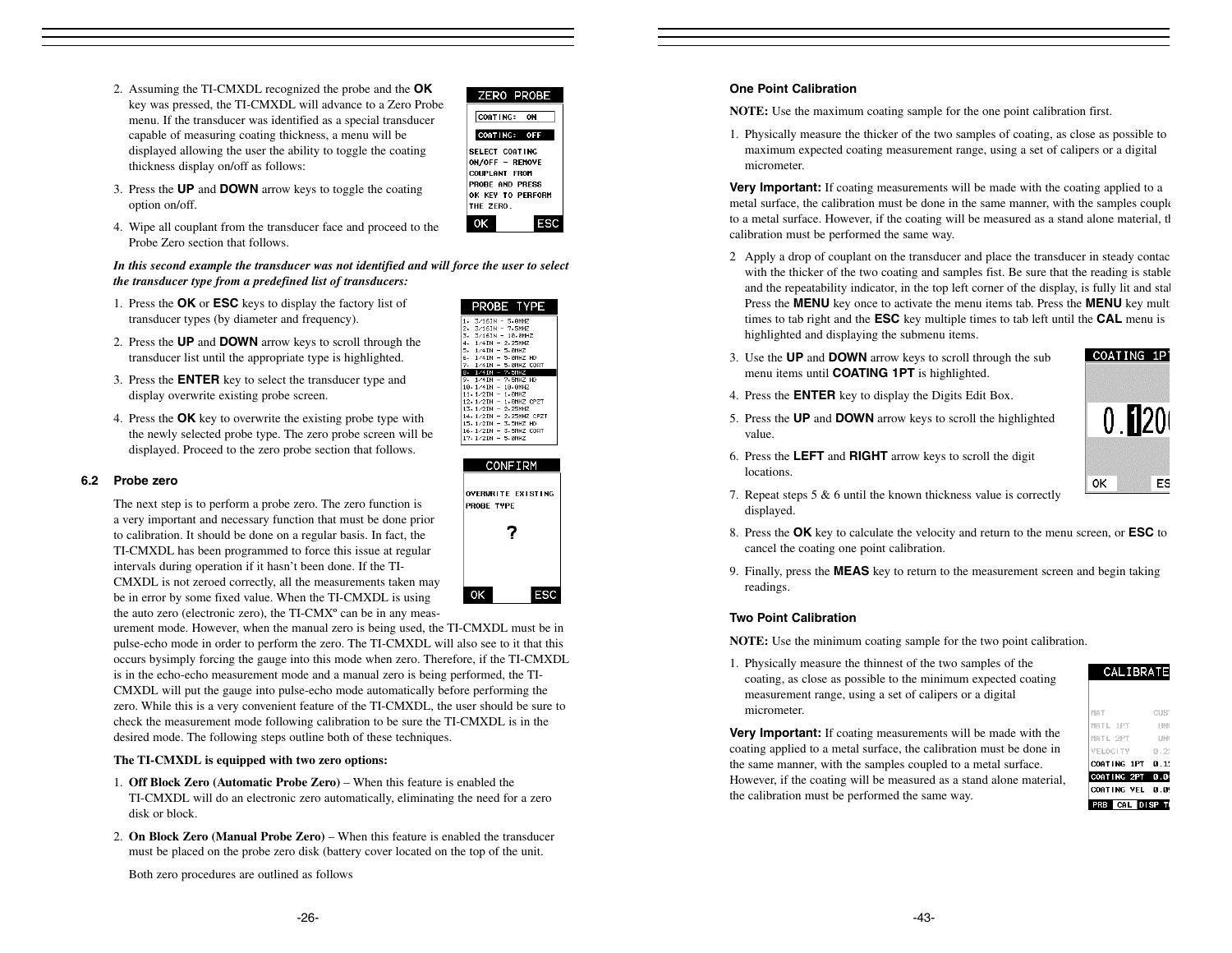- 2. Apply a drop of couplant on a piece of metal and place the coating sample on the metal over the couplant. Apply a drop of couplant on the transducer and place the transducer in steady contact with the coating and sample or actual test material. Be sure that the reading is stable and the repeatability indicator, in the top left corner of the display, is fully lit and stable. Press the **MENU** key once to activate the menu items tab. Press the **MENU** key multiple times to tab right and the ESC key multiple times to tab left until the **CAL** menu is highlighted and displaying the submenu items.
- 3. Use the **UP** and **DOWN** arrow keys to scroll through the sub menu items until COATING 1PT is highlighted.
- 4. Press the **ENTER** key to display the Digits Edit Box.
- 5. Press the **UP** and **DOWN** arrow keys to scroll the highlighted value.
- 6. Press the **LEFT** and **RIGHT** arrow keys to scroll the digit locations.
- 7. Repeat steps 5 & 6 until the known thickness value is correctly displayed.
- 8. Press the **OK** key to calculate the velocity and return to the menu screen, or **ESC** to cancel the coating one point calibration.
- 9. Finally, press the **MEAS** key to return to the measurement screen and begin taking readings.

**NOTE:** CHECK YOUR CALIBRATION! Place the transducer back on the calibrationpoint. The coating thickness reading should now match the known thickness. If the thickness is not correct, repeat the steps above.

# **9.4 Introduction to Coating Measurement (CT)**

In the previous sections we've discussed how to setup and use the coating feature for use in conjunction with material thickness and flaw and pit detection. The TI-CMXDL also has the capability to be used for general coating measurements. This measurement mode is called Coating (CT) and can be enabled using the same methods as described in a previous section above.

When the Coating Only (CT) mode is enabled, a two point calibration on the coating samples must be performed. This is to ensure linearity over the coating measurement range will be achieved. Important note: If coating measurements will be made with the coating applied to a metal surface, the calibration must be done in the same manner, with the samples coupled to a metal surface. However, if the coating will be measured as a stand alone material, the calibration must be performed the same way.

# **9.5 Two Point Coating Calibration (CT)**

# **Known Thickness**

The following section will demonstrate the two point coating calibration procedure. This example demonstrates a coating thickness range of  $.040"$  -  $.120"$  (  $1 - 3$  mm) as follows:

**NOTE:** It's always handy to carry a set of mechanical calipers to use in conjunction with the TI-CMXDL for calibration in the field:

## *Performing an Auto Probe Zero (Off Block)*

- 1. Be sure all couplant has been removed from the face of the transducer.
- 2. Press the OK key to perform the automatic probe zero, or ESC key to cancel the zero operation.
- CORTING: ON COATING: OFF SELECT CONTING ON/OFF - REMOVE COUPLANT FROM PROBE AND PRESS OK KEY TO PERFORM THE ZERO.

ZERO PROBE



Coating Probe Identified

 $\circ$ 

Coating Probe Not Identified

**IES** 

**ZERO PROBE** 

FROM PROBE, PRESS OK KEY TO PERFORM

**REMOVE COUPLANT** 

THE ZERO

3. The screens illustrated at right will be briefly displayed followed by the main measurement screen. The CMX is ready to be calibrated.



Coating Probe Identified

E Coating Probe Not Identified

# *Performing a Manual Probe Zero (On Block)*

**NOTE:** When the zero probe option is set to manual, the probe zero disk (battery cap) located on the top of the gauge will be used as a zero standard and the warning screen illustrated above will be displayed.

- 1. Press the **OK** or **ESC** keys to enter the main measurement screen and begin the manu zero process.
- 2. Apply a drop of couplant on the transducer and place the transducer in steady contac with the probe zero disk and obtain a steady reading.

0K

- 3. Press the **MENU** key once to activate the menu items tab. Press the **MENU**key multiple times to tab right and the **ESC** key multiple times to tab left until the **PRB** menu is highlighted and displaying the submenu items.
- 4. Press the **UP** and **DOWN** arrow keys to scroll through the sub menu items until **ZERO PROBE** is highlighted.
- 5. Press the **ENTER** key to display the confirmation screen.
- 6. If a coating transducer was identified use the **UP** and **DOWN** arrow keys to toggle coating on/off.



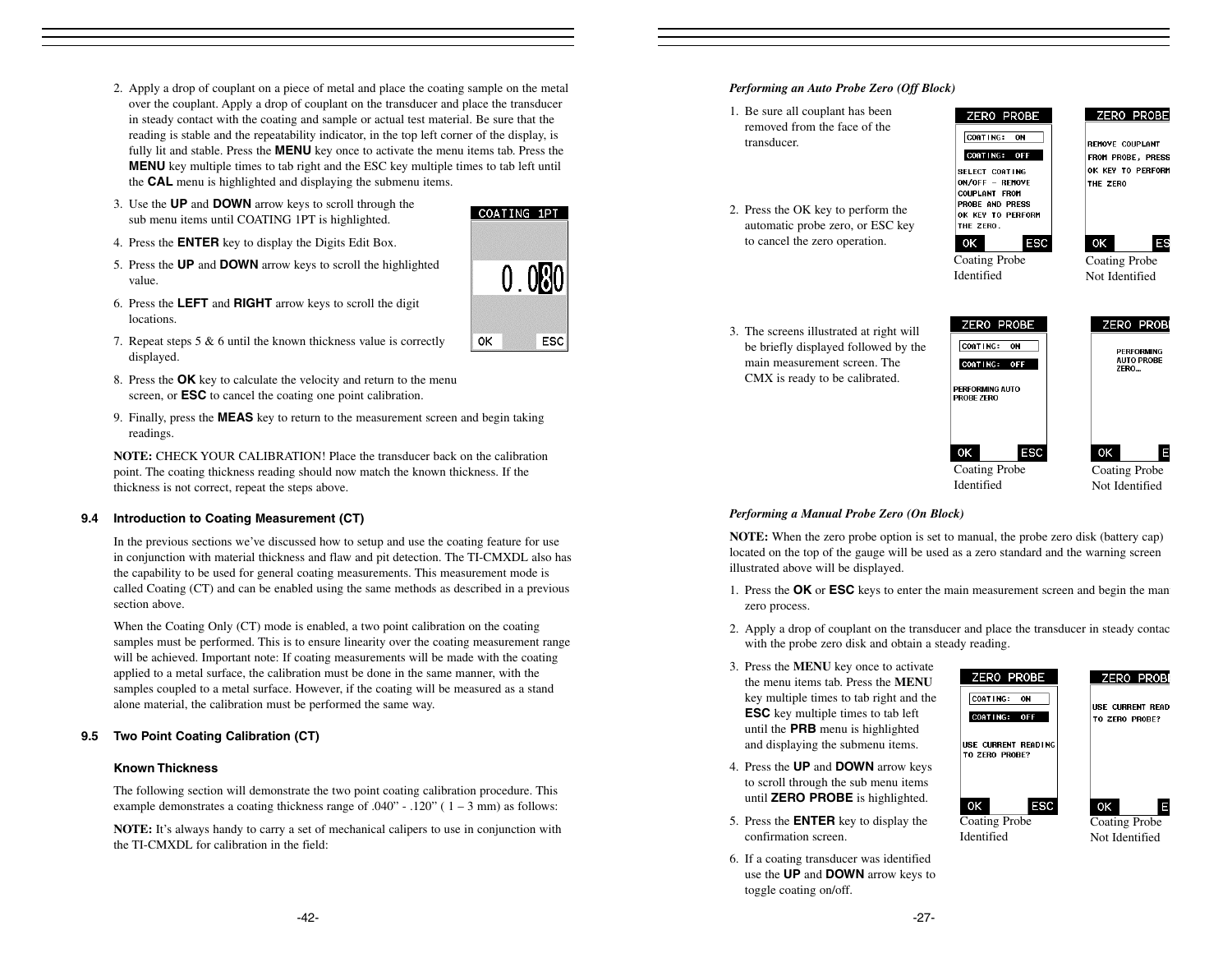- 7. Press the **OK** key to complete the probe zero function, or ESC key to cancel the probe zero function.
- 8. Remove the transducer from the probe zero disk, and proceed to the calibration section.

**NOTE:** The value that is displayed will change depending on the current velocity setting in the TI-CMXDL. Disregard the number that is displayed. It is not important. What is important is accurately performing the steps outlined above to insure reliability of the probe zero calculation.

# **6.3 Material Calibration**

In order for the TI-CMXDL to make accurate measurements, it must be set to the correct sound velocity of the material being measured. Different types of materials have different inherent sound velocities. For example, the velocity of sound through steel is about 0.233 inches per microsecond, versus that of aluminum, which is about 0.248 inches per microsecond. If the gauge is not set to the correct sound velocity, all of the measurements the gauge makes will be erroneous by some fixed percentage.

The One Point calibration is the simplest and most commonly used calibration method optimizing linearity over large ranges. The Two Point calibration allows for greater accuracy over small ranges by calculating the probe zero and velocity. The TI-CMXDL provides four simple methods for setting the sound-velocity outlined below:

# **Using A Known Velocity**

- 1. Press the MENU key once to activate the menu items tab. Press the **MENU** key multiple times to tab right and the **ESC** key multiple times to tab left until the **CAL** menu is highlighted and displaying the submenu items.
- 2. Use the **UP** and **DOWN** arrow keys to scroll through the sub menu items until **VELOCITY** is highlighted.
- 3. Press the **ENTER** key to display the Digits Edit Box.
- 4. Press the **UP** and **DOWN** arrow keys to scroll the highlighted value.
- 5. Press the **LEFT** and **RIGHT** arrow keys to scroll the digit locations.
- 6. Repeat steps 4 & 5 until the velocity number is correctly displayed.
- 7. Press the **OK** key to set the velocity and return to the menu screen, or **ESC** to cancel entering the velocity.
- 8. Finally, press the **MEAS** key to return to the measurement screen and begin taking readings.

# **Using A Known Thickness**

Sometimes the sound velocity of a material is unknown. In this case a sample with one or two known thicknesses can be used to determine the sound velocity. As previously discussed, the TI-CMXDL has a one or two point calibration option. The one point calibration option is most suited for linearity over large ranges, as noted above. The user should also consider calibrating on high side of the intended measurement range, when using the one point option, minimize overall error. For example, if the measurement range is .100"

# **9.3 Coating Calibration (PECT)**

#### **Known Velocity**

If the coating velocity is known, the user may wish to simply enter the velocity number into the TI-CMXDL, rather than have the TI-CMXDL calculate the velocity value using known thickness on a coating sample(s). The steps for entering the velocity are outlined below:CALIBRATE

#### **Using a Known Material Velocity**

1. Press the **MENU** key once to activate the menu items tab. Press the **MENU** key multiple times to tab right and the **ESC** key multiple times to tab left until the **CAL** menu is highlighted and displaying the submenu items.



COATING VE

- 2. Use the **UP** and **DOWN** arrow keys to scroll through the sub menu items until **COATING VEL** is highlighted.
- 3. Press the **ENTER** key to display the Digits Edit Box.
- 4. Press the **UP** and **DOWN** arrow keys to scroll the highlighted value.
- 5. Press the **LEFT** and **RIGHT** arrow keys to scroll the digit locations.



- 6. Repeat steps  $4 \& 5$  until the velocity number is correctly displayed.
- 7. Press the **OK** key to set the velocity and return to the menu screen, or **ESC** to cancel entering the velocity.
- 8. Finally, press the **MEAS** key to return to the measurement screen and begin taking readings.

# **Known Thickness**

Sometimes the sound velocity of a coating material is unknown. In this case a sample w a known thickness can be used to determine the sound velocity of the coating. As previous ly discussed, the TI-CMXDL offers a one point calibration option for coating in PECT measurement mode. It is also import to reiterate that the coating sample must be coupled a metallic material in order to perform the calibration. The calibration should also consi calibrating on high side of the intended measurement range, when using the one point option, minimize overall error. For example, if the measurement range of the coating wi be from  $.040$ " -  $.080$ " (1.0mm 2.3mm), a coating closest to  $.080$  (2.0mm) should be used

**NOTE:** It's always handy to carry a set of mechanical calipers to use in conjunction wit the TI-CMXDL for calibration in the field:COATING VEL

# **One Point Calibration**

**NOTE:** Be sure that the probe zero procedure has been performed prior to performing this calibration procedure.

1. Physically measure an exact sample of the coating using a set of calipers or a digital micrometer.

**NOTE:** The coating sample must be coupled to a metallic material in order to be calibrated.



CALIBRATE





PRB CAL DISP TUNE

 $[0.1166]$ 0K ES<sub>(</sub>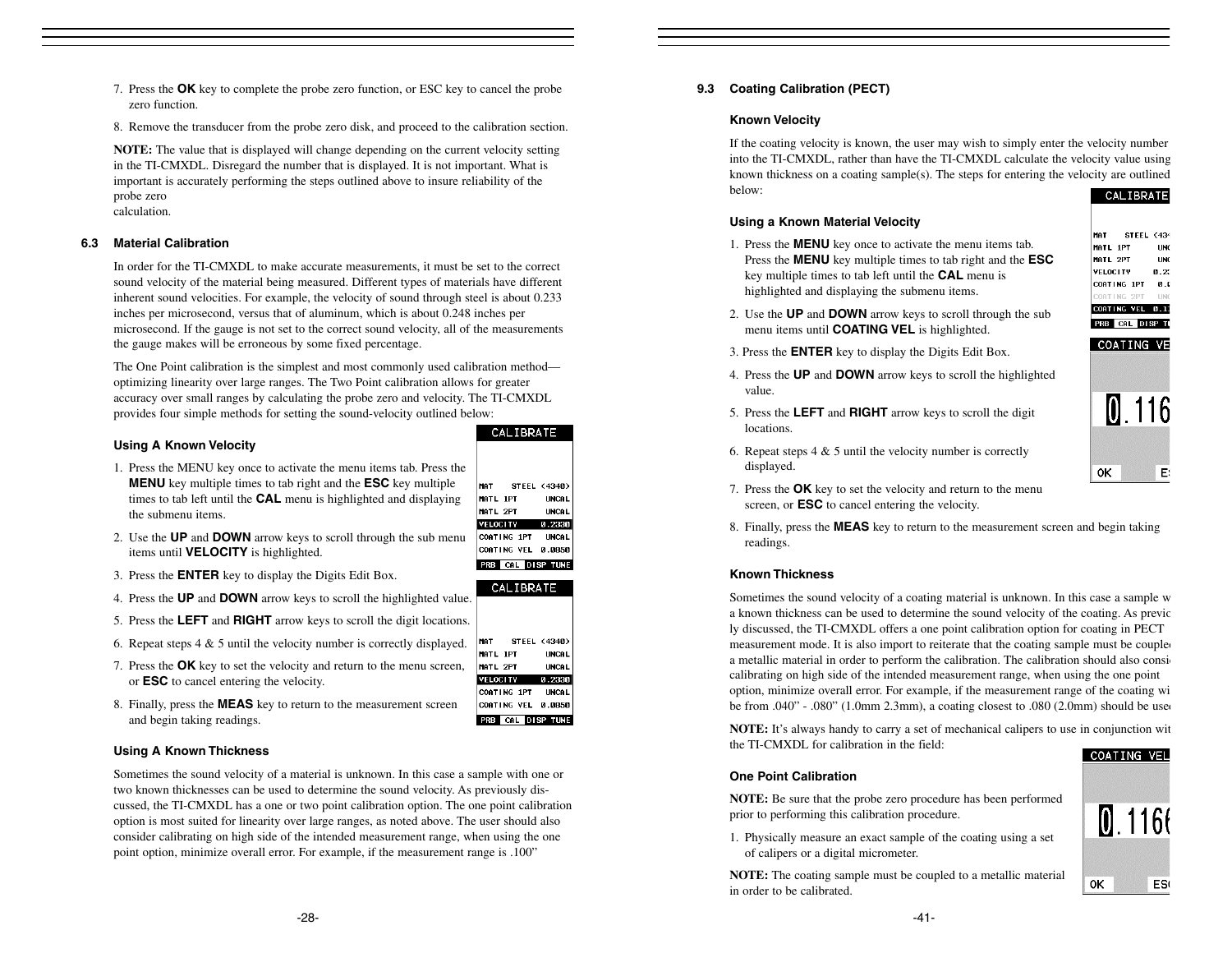#### **Probe Automatically Recognized (PECT only)**

1. Press the OK key once to use the identified probe, or **ESC** to display a list of optional transducers.

**NOTE:** If the TI-CMXDL recognizes a specific transducer, the user should always select OK to use the identified probe. The only time an alternative probe should be selected from a list is if the user switched probes following initial power up and recognition.

- 2. Assuming the TI-CMXDL recognized the probe and the **OK** key was pressed, the TI-CMXDL will advance to a Zero Probe menu. If the transducer was identified as a special transducer capable of measuring coating thickness, a menu will be displayed allowing the user the ability to toggle the coating thickness display on/off as follows:
- ESC 0K ZERO PROBE CONTING: ON

COATING: OFF

SELECT COATING

ON/OFF - REMOVE

PROBE AND PRESS

OK KEY TO PERFORM THE ZERO.

**ESC** 

COUPLANT FROM

**CONFIRM** 1/4IN - 5.0MHZ COAT<br>PROBE IDENTIFIED. USE THIS PROBE?

3. Press the **UP** and **DOWN** arrow keys to toggle the coating option on/off.

## **Multi Mode Key Pressed (PECT & CT)**

- 1. Press the **MULTI MODE** key located on bottom left of the keypad to display the MEASURE MODE options menu.
- 2. Press the **UP** and **DOWN** arrow keys to highlight the COATING ON (PECT) or COATING ONLY (CT) menu option.
- 3. Press the **ENTER** key to enable the coating option, or **ESC** to cancel changing the measure mode, and return to the main measurement screen.

| DЕ         |                   |  | <b>MEASURE MODE</b> |
|------------|-------------------|--|---------------------|
| $P-F$      | COATING OFF       |  | $P-E$               |
| ECT        | <b>COATING ON</b> |  | PECT                |
| <b>ETP</b> | <b>TEMP COMP</b>  |  | PETP                |
| $E-E$      | THRU COAT         |  | E-E                 |
| <b>CT</b>  | CONTING ONLY      |  |                     |
|            |                   |  |                     |
|            |                   |  |                     |
|            |                   |  |                     |
|            |                   |  |                     |
|            | Not Applied to    |  |                     |

ΟK

Metals

#### **Measure Mode (Tabbed Menus) – (PECT & CT)**

- 1. Press the **MENU** key once to activate the menu items tab. Press the **MENU**key multiple times to tab right, and the **ESC** key multiple times to tab left, until the **TUNE** menu is highlighted and displaying the submenu items.
- 2. Use the **UP** and **DOWN** arrow keys to scroll through the sub menu items until **MEASURE MODE** is highlighted.
- 3. Press the **LEFT** and **RIGH**T arrow keys to scroll the modes.
- 4. When the correct **MODE** is being displayed, press the **MEAS** key to return to the measurement screen and begin taking readings.

| Έ         | <b>MEASURE MODE</b> |     |
|-----------|---------------------|-----|
| $- E$     | COATING OFF         |     |
| ECT       | COATING ON          | PEC |
| :TP       | <b>TEMP COMP</b>    | PET |
| I-E       | THRU COAT           | Е-  |
| <b>CT</b> | COATING ONLY        | c   |
|           |                     |     |
|           |                     |     |
|           |                     |     |
|           |                     |     |
|           | Not Applied to      |     |

Metals

(2.54mm) to 1.0" (25.4mm), the user should calibrate on a known thickness sample clos to 1.0" (25.4mm).

**NOTE:** It's always handy to carry a set of mechanical calipers to use in conjunction wit the TI-CMXDL for calibration in the field:

#### **One Point Calibration**

**NOTE:** Be sure that the probe zero procedure has been performed prior to performing the calibration procedure.

- 1. Physically measure an exact sample of the material or a location directly on the material to be measured using a set of calipers or a digital micrometer.
- 2. Apply a drop of couplant on the transducer and place the MATL 1PT transducer in steady contact with the sample or actual test MATL 2PT material. Be sure that the reading is stable and the repeatability **VELOCITY** indicator, in the top left corner of the display, is fully lit and stable. Press the **MENU** key once to activate the menu items tab. Press the **MENU** key multiple times to tab right and the **ESC** key multiple times to tab left until the **CAL** menu is highlighted and displaying the submenu items.



ОK

**COATING 1PT** 

COATING 2PT

CALIBRATE

CUS1

п

UN<sub>0</sub>

 $0.25$ 

**UN** 

**UN** 

ES

5. Press the **UP** and **DOWN** arrow keys to scroll the highlighted value.

3. Use the **UP** and **DOWN** arrow keys to scroll through the sub

menu items until **MATL 1PT** is highlighted. 4. Press the **ENTER** key to display the Digits Edit Box.

- 6. Press the **LEFT** and **RIGHT** arrow keys to scroll the digit locations.
- 7. Repeat steps 5 & 6 until the known thickness value is correctly displayed.
- 8. Press the **OK** key to calculate the velocity and return to the menu screen, or **ESC** to cancel the one point calibration.
- 9. Finally, press the **MEAS** key to return to the measurement screen and begin taking readings.

**NOTE:** CHECK YOUR CALIBRATION! Place the transducer back on the calibrationpoint. The thickness reading should now match the known thickness. If the thickness is correct, repeat the steps above.

At some point there may become a requirement for improved accuracy over a smaller measurement range. In this case, a two point calibration would be most suited for the job For example, if the measurement range was .080" (2.03mm) to .250" (6.35mm), the use would perform a one point calibration on a known thickness sample close to .250" (6.35mm), followed by a two point calibration close to .080" (2.03mm). When a two po calibration is performed, the TI-CMXDL calculates the zero and the velocity.

The following steps outline this procedure:

**MEASURE MOD** COATING OFF COATING ON **TEMP COMP** 

P

**MEASURE MO** 

Applied to Metals

THRU COAT CONTING ONLY

Applied to Metals

COATING OFF COATING ON **TEMP COMP** THRU COAT CONTING ONLY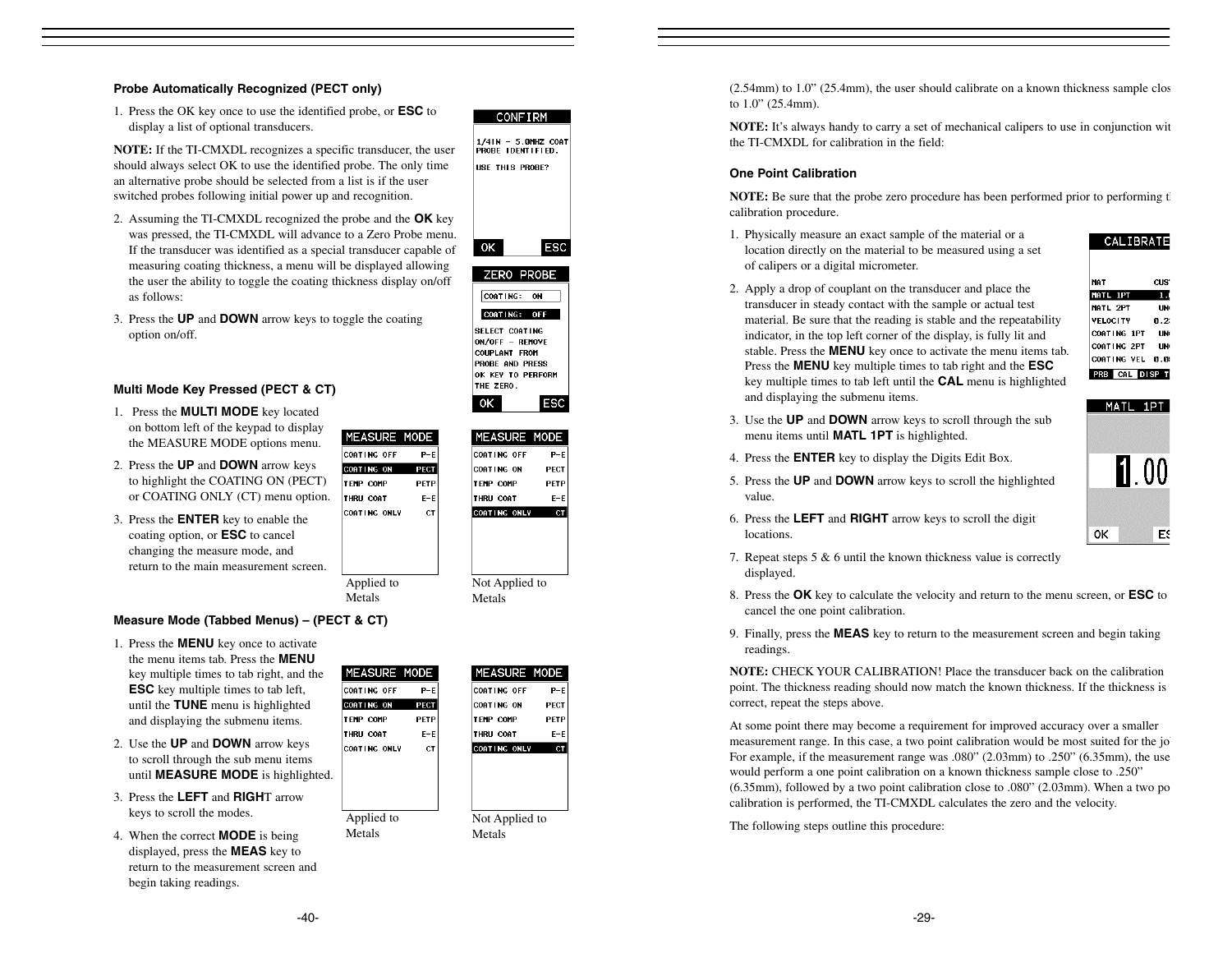# **9.0 PULSE-ECHO COATING & COATING TECHNIQUES**

#### **9.1 Introduction to Pulse-Echo Coating Measurement (PECT)**

In the previous sections we've discussed the need for detecting pits and flaws (pulse-echo) in materials, along with the requirement to measure through and eliminate errors caused by coated materials (echo-echo). Until now, both modes were needed in order accomplish both tasks. Pulse-echo mode was used for flaw detection, and echo-echo mode was used to eliminate the coating thickness and provide a nominal material thickness only. With this in mind, it often became cumbersome toggling between both modes respectively.

In a majority of applications involving coated materials, inspectors are often interested in monitoring both the thickness of the material, as well as the thickness of the coating. Therefore, the TI-CMXDL has been designed to provide the user with the ability to measure the material and coating thicknesses simultaneously, while maintaining the ability to detect flaws and pits all in a single mode called Pulse-Echo Coating (PECT). This is accomplished by using a custom hybrid combination mode utilizing properties from the basic modes along with a group of special techniques and theoretical wave phenomena's.

The TI-CMXDL is preset to a coating velocity of 0.0850 in/µsec (2159 m/sec) from the factory. This velocity is a very close approximation of the common coating velocities found in the field. However, the TI-CMXDL also has a built-in one and two point calibration options to calibrate to coating samples with a known thicknesses.

There are two coating modes built into the TI-CMXDL:

- 1. **Pulse-Echo Coating (PECT)**  used during inspections where both the material and coating thicknesses are required.
- 2. **Coating Only (CT)** used during inspections where only the coating thickness is required.

#### **9.2 Enabling Pulse-Echo Coating Mode (PECT) & Coating (CT)**

When the TI-CMXDL is initially powered up, the gauge will automatically check to see if the transducer plugged into the gauge can be recognized. All Dakota Ultrasonics coating enabled transducers are equipped with the auto recognition feature. If the TI-CMXDL doesn't recognize that a special coating enabled transducer is plugged into the gauge, the coating feature will be disabled entirely. There are a number of coating enabled transducers available from Dakota. Please contact us with your application requirements for additional information on frequencies and diameters currently offered.

The coating modes can be enabled in three different ways:

- 1. On Power up and probe recognition.
- 2. By pressing **MULTI MODE** keypad.
- 3. From the tabbed menus under TUNE, MEASURE MODE.

The steps that follow will demonstrate all three methods in the order listed above.

#### **Two Point Calibration**

- 1. Physically measure an exact sample of the material or a location directly on the material to be measured using a set of calipers or a digital micrometer.
- 2. Apply a drop of couplant on the transducer and place the transducer in steady contact with the sample or actual test material. Be sure that the reading is stable and the repeatability indicator, in the top left corner of the display, is fully lit and stable. Press the **MENU** key once to activate the menu items tab. Press the **MENU** key multiple times to tab right and the ESC key multiple times to tab left until the **CAL** menu is highlighted and

| <b>MAT</b>            | CHST |
|-----------------------|------|
| MATL 1PT              | 0.2  |
| MATL 2PT              | 0.0  |
| <b>VELOCITY</b>       | 0.18 |
| COATING 1PT           | INC  |
| COATING 2PT UNC       |      |
| COATING VEL 0.08      |      |
| <b>PRB</b> CAL DISP T |      |

MATL 2PT

0K

080

ES<sub>(</sub>

CALIBRATE

- 3. Use the **UP** and **DOWN** arrow keys to scroll through the sub menu items until **MATL 2PT** is highlighted.
- 4. Press the **ENTER** key to display the Digits Edit Box.

displaying the submenu items.

- 5. Press the **UP** and **DOWN** arrow keys to scroll the highlighted value.
- 6. Press the **LEFT** and **RIGHT** arrow keys to scroll the digit locations.
- 7. Repeat steps 5 & 6 until the known thickness value is correctly displayed.
- 8. Press the **OK** key to calculate the velocity and return to the menu screen, or **ESC** to cancel the one point calibration.
- 9. Finally, press the **MEAS** key to return to the measurement screen and begin taking readings.

**NOTE:** CHECK YOUR CALIBRATION! Place the transducer back on the calibrationpoint. The thickness reading should now match the known thickness. If the thickness is correct, repeat the steps above.

#### **Basic Material Type**

If the material velocity is unknown, and a sample thickness cannot be taken from the ma rial, the user may opt to choose a basic material type from a list with approximate veloc values according to various material types. It's important to note that these velocities wi not always be an exact representation of the material being tested. Use these values only a close approximation is acceptable. Follow the steps below to select a basic material typ

1. Press the **MENU** key once to activate the menu items tab. Press the **MENU** key multiple times to tab right and the **ESC** key multiple times to tab left until the **CAL** menu is highlighted and displaying the submenu items.



2. Use the **UP** and **DOWN** arrow keys to scroll through the sub menu items until **MAT** is highlighted.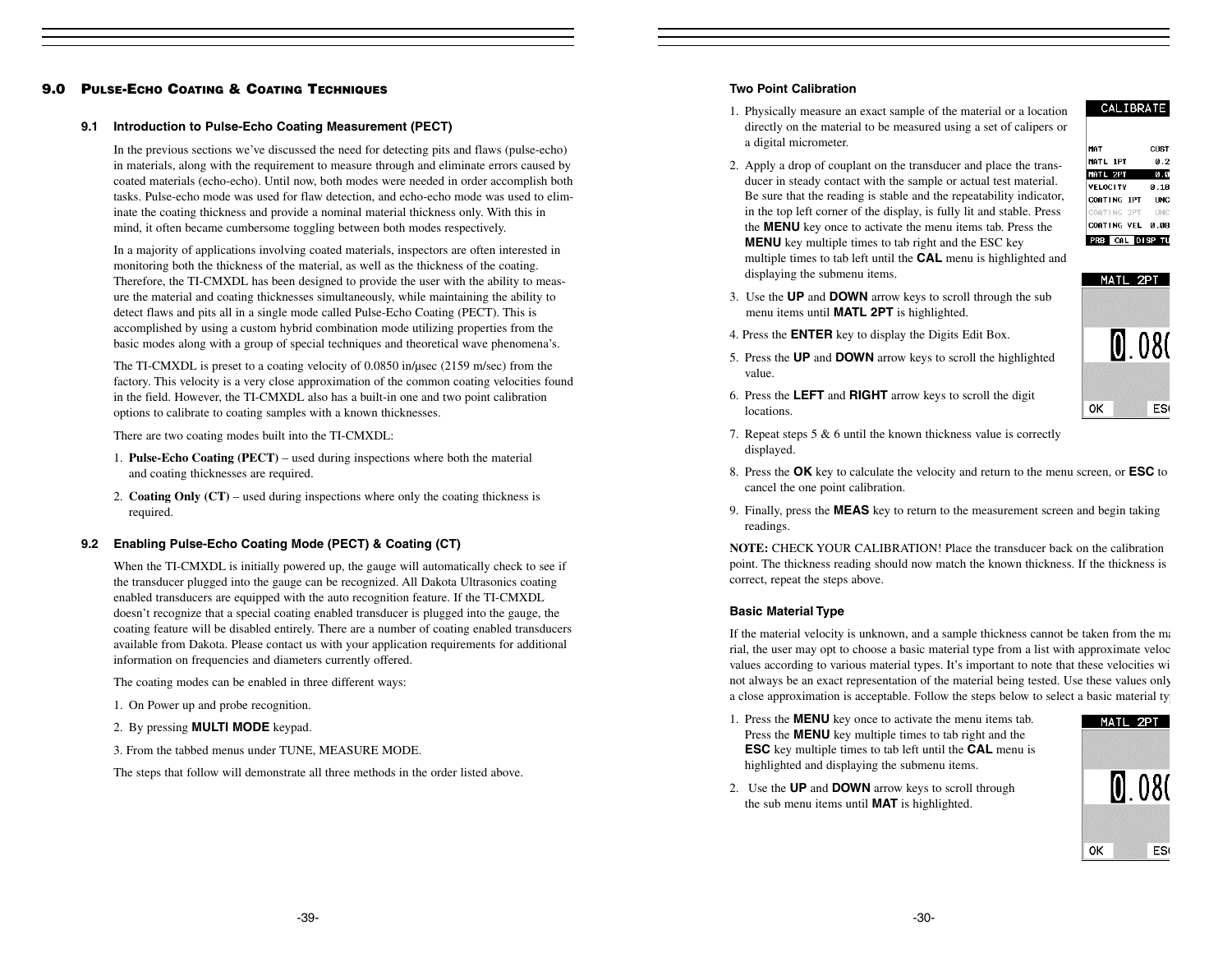#### 3. Press the **ENTER** key to display the list of material types.

| MATL<br>TYPE      |          |
|-------------------|----------|
| 18. MONEL         | 0.211    |
| 19. NTCKEL        | A. 220   |
| 20. NYLON         | 0.10e    |
| 21. PLATTNIM      | ค. 156   |
| 22. PLEXIGLASS    | 0.10e    |
| 23. PNI VSTVRENE  | - а. аэ: |
| 24. PUC           | 0.094    |
| 25. GUARTZ GLASS  | A. 226   |
| 26.RUBBER, UULCAN | 8.891    |
| 27. STI UFR       | ค. 141   |
| 28. STEEL (1020)  | 0.232    |
| 29 STEEL (4340)   | 0.23     |
| 30. STEEL, STAIN. | 0.223    |
| 31. TEEL ON       | ค.ศระ    |
| 32. TIN           | 0.131    |
| 33. TITANTIM      | A. 246   |
| 34. TUNGSTEN      | 0.20     |

- 4. Press the **UP** and **DOWN** arrow keys to scroll through the material list until the appropriate material is highlighted.
- 5. Press the **ENTER** key to overwrite the material type and display the menu items with the new material type selected.
- 6. Finally, press the **MEAS** key to return to the measurement screen and begin taking readings.

To calibrate the TI-CMXDL for a specific type of coating using samples with known thicknesses, please refer to the chapter 9 – Pulse-Echo Coating (PECT) or Coating (CT) for a complete explanation of using the TI-CMXDL for coating measurements.

| - JDRA E                 |              |
|--------------------------|--------------|
|                          |              |
| <b>STEEL (434</b><br>MAT |              |
| <b>MATL 1PT</b>          | 1.00         |
| MATL 2PT                 | LINCE        |
| <b>VELOCITY</b>          | <b>P.233</b> |
| COATING 1PT              | LINCE        |
| COATING 2PT UNCF         |              |
| COATING VEL 0.085        |              |

**PRB** CAL DISP TU

 $CMTODATE$ 

# The primary purpose of thru paint measurement is to determine actual or overall material

thickness by eliminating the coating thickness. Thru paint mode cannot be used for flaw or pit detection. Therefore, inspectors may need to use echo-echo thru paint mode in conjunction with the standard pulse-echo flaw detection mode for some applications. Chassis tubing inspectors and sanctioning bodies will use the echo-echo mode for tubing with powder coatings, and pulse-echo mode for tubing without coating. The combination of using both modes is ideal for the advanced inspectors needs.

The principle behind thru paint measurement is by measuring the time between two backwall echoes returning from the test material. Since both of these backwall echoes travel the same path through the paint or coating, the thickness of the coating is subtracted out of the measurement so that only the actual material thickness can be measured. This feature saves the user a great deal of time scraping and removing the coating from tanks and pipes dur-

# **8.2 Using Thru Paint Mode**

**8.0 THRU-PAINT MEASUREMENT TECHNIQUE**

ing the inspection process.

**8.1 Introduction to Thru Paint Measurement**

The first thing to note in this section, is that by selecting the transducer type from the list of probes stored in the TI-CMXDL, a basic echo-echo thru paint configuration is recalled from memory. Each of the transducers in the list contains pre-configured echo-echo settings. The standard transducer that will be used for common steel applications \_" 5MHz high damped transducer (1/4IN – 5.0MHZ HD). This is the recommended transducer for this industry and should be used for thru paint applications. Any of the auto recognition coating transducers are also high damped transducers and will work in echo-echo mode as well.

**NOTE:** When a transducer is selected for use, all of the measurement modes available for use with this transducer can easily be determined by pressing the multi-mode button on the keypad. The TI-CMXDL has been programmed to identify the modes available to a specific transducer.

Once the transducer type has been selected and the appropriate calibration procedure completed, the TI-CMXDL can toggle between pulse-echo (flaws & pits), and echo-echo (thru paint) modes by simply pressing the **MULTI MODE** key located on the keypad. Refer to section 6.0 for additional information.

The TI-CMXDL can also be configured for thru paint applications by selecting a factory setup stored in the list of setups in the TI-CMXDL. Refer to section 12.0 for information on recalling a setup. Once either the transducer type or setup has been selected, the inspector is ready to begin making measurements.

-38-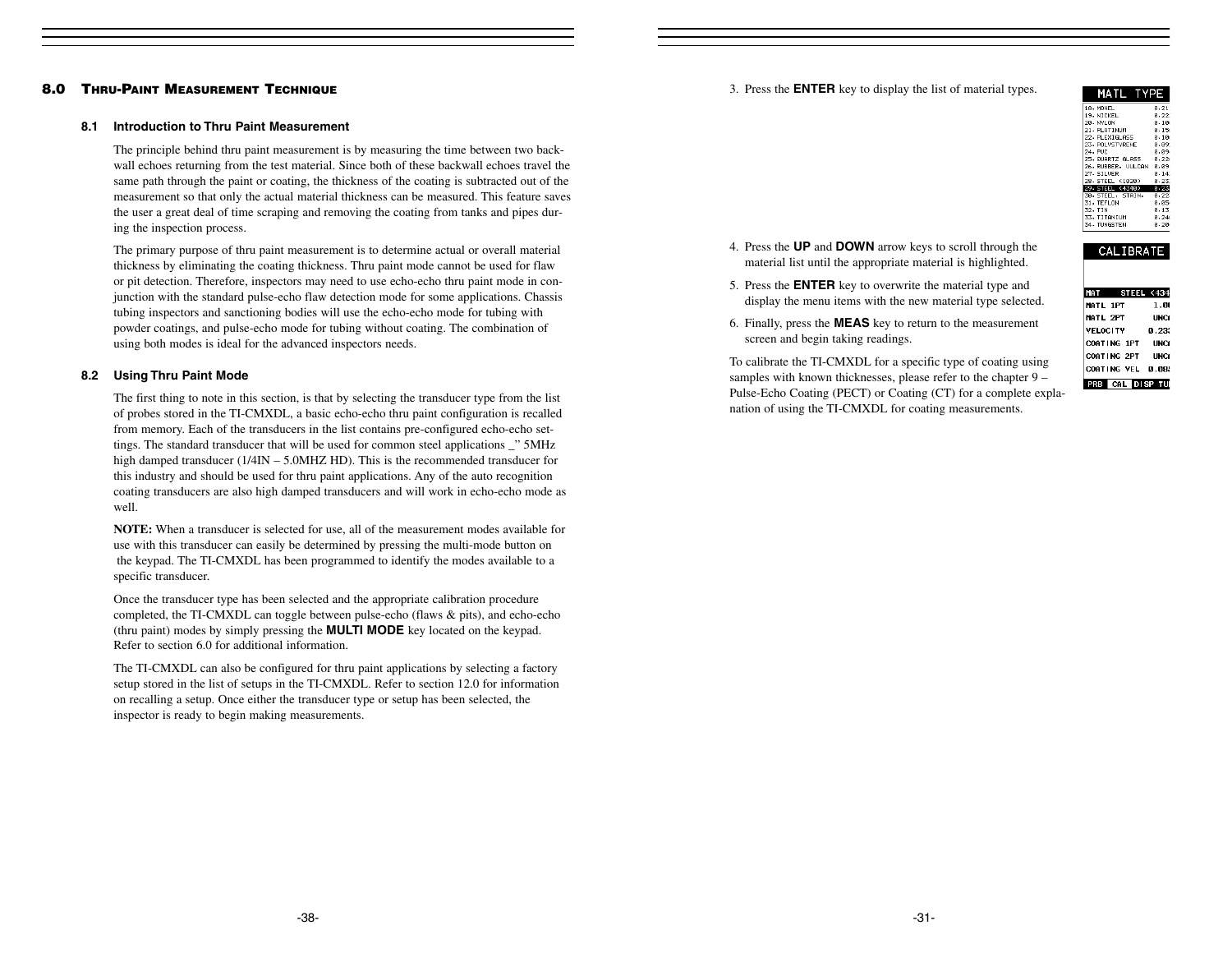# **7.0 USING THE DIGITS AND B-SCAN DISPLAYS**

A key feature of the TI-CMXDL is the ability to toggle between two different display options, Digits and B-Scan. The Digits view provides the user with a large digital readout of the thickness. Both views also include a scan bar features that uses a bar graph to indicate thickness. The Scan bar can be very handy while scanning a tank or pipe wall by graphically displaying deflections from pits or internal flaws, rather than having to constantly watch for changes in the digital readout. It's just another visual aid to alarm the user when something out of the ordinary has been detected.

The B-Scan display is also very useful when scanning surfaces and viewing the cross section of the test material. It provides a convenient way of visually profiling, or drawing a picture of, the blind surfaces during a scan. The B-Scan display is also equipped with a scan bar representing the overall thickness. Once again, the scan bar gives the user a visual indication when a flaw or defect has been passed over during the scan process. The scan bar will deflect off of the defect and return back to the overall thickness. In this chapter we'll outline some of the fine adjustment features of the TI-CMXDL. We'll take a better look at these options in this chapter.

**NOTE**: In order to recall and use the new adjustments made to the TI-CMXDL at a later time, the

user must save the modified settings in one of the setup locations. Refer section 11.0 for more information on setups.

# **7.1 Display Views**

#### **DIGITS**

The Digits view is a basic digital thickness gauge look and feel. The larger digits make it much easier for the operator to monitor the thickness readings. The Scan Bar has also been added to the Digits view to provide the user with yet another visual tool for easily monitoring changes in thickness readings due to internal flaws or defects.



*The following is a list of the viewable features on the display:*

- A. **Repeatability/Stability Indicator** This indicator should be commonly used in conjunction with the digital thickness values displayed. When all the vertical bars are fully illuminated and the last digit on the digital thickness value is stable, the TI-CMXDL is reliably measuring the same value 3 to 200 times per second, depending on which measurement mode and features are enabled.
- B. **Battery Icon** Indicates the amount of battery life the TI-CMXDL has remaining.

# **7.4 Gain**

The gain, or amplification of the return echoes, can be adjusted in the TI-CMXDL to accommodate a variety of applications. The setting of the gain is crucial in order to obta valid readings during the measurement process. Too much gain may result in erroneous measurements, by detecting on noise rather than the actual material back wall itself. No enough gain may result in intermittent detection. It may also result in lack of detection  $\alpha$ internal flaws, pits, or porosity. The gain can easily be compared to the volume control of home stereo system. If you turn it up too much, you can't hear the music clearly. If it's turned down too much, you can't hear it at all.

The TI-CMXDL has five gain settings (VLOW, LOW, MED, HI, VHI). The gain range i 42dB – 50dB in 2dB increments. Note: The TI-CMXDL has been optimized for the ME gain setting for all common applications. It should be operated in this mode as standard. However, some applications may require the lower or higher gain settings. When? The l settings may be necessary for noisy or granular cast materials. How do I know when to lower the gain? If the reading becomes sporadic and won't settle down or resolve on a thickness value, the user can assume that the material is either very noisy aluminum, or granular cast iron. This would be a good time to change the TI-CMXDL to lower gain s ting and see if the reading settles down and become stable.

How do I know when to increase the gain? Often times the user will be trying to measur material that is hard to penetrate or pass sound through. This may be due to the material type, or overall thickness of the material. When a material is hard to pass sound through because of the thickness or general make-up, it would be a good time to consider switch the TI-CMXDL into a higher gain setting. Another example might be the need to increase overall sensitivity for locating fine pits or flaws. In any case, the selectable gain settings offer the user some additional options to resolve and overcome application issues.

Note: When the echo-echo thru-paint measurement mode is selected, the manual gain fe ture is disabled and grayed out in the menu items. In this mode, the TI-CMXDL switche to an automatic gain mode (AGC) that optimizes the gain setting automatically in the ha ware of the TI-CMXDL.

#### *The procedures to adjust the Gain are outlined below:*

- 1. Press the **MENU** key once to activate the menu items tab. Press the **MENU** key multiple times to tab right, and the **ESC** key multiple times to tab left, until the TUNE menu is highlighted and displaying the submenu items.
- 2. Use the **UP** and **DOWN** arrow keys to scroll through the sub menu items until **GAIN** is highlighted.
- 3. Press the **LEFT** and **RIGHT** arrow keys to scroll the value. When the correct Gain is being displayed, press the **MEAS** key to return to the measurement screen and begin taking readings.

| <b>MEASURE MODE</b> |                   | $P-F$ |
|---------------------|-------------------|-------|
| GAIN                |                   | MED   |
|                     | PRB CAL DISP TUNE |       |

TUNE SIGNAL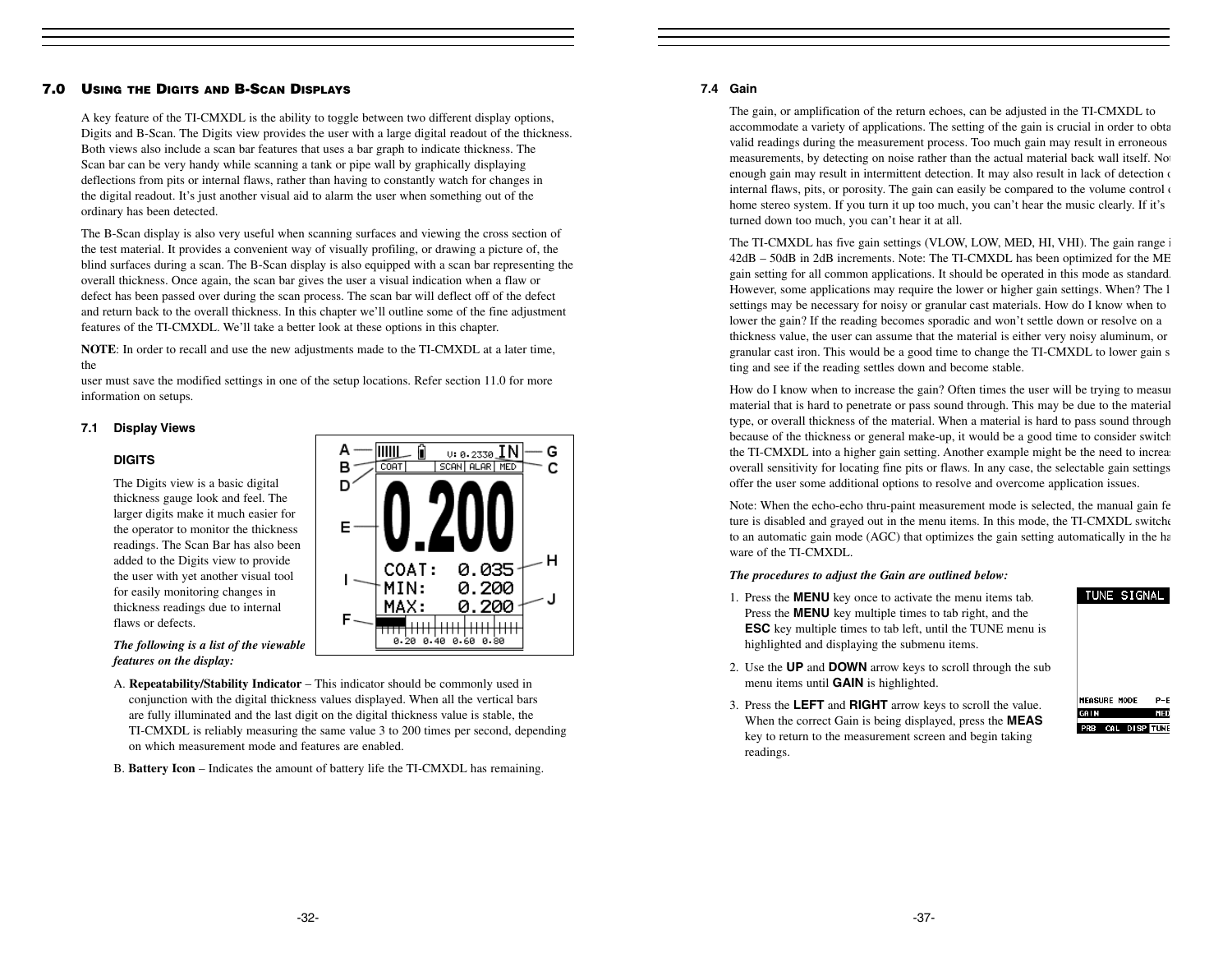- 4. Alternatively, press the **ENTER** key to display the Digits Edit Box.
- 5. Press the **UP** and **DOWN** arrow keys to scroll the highlighted value.
- 6. Press the **LEFT** and **RIGHT** arrow keys to scroll the digit locations.
- 7. Repeat steps 5 & 6 until the B-Start value is correctly displayed.
- 8. Press the **OK** key to set the B-Start value and return to the menu screen, or **ESC** to cancel entering the B-Start.
- 9. Finally, press the **MEAS** key to return to the measurement screen and begin taking readings.

# **Overall range (B-DEPTH)**

Once again, just to reiterate, B-DEPTH is the overall viewable thickness range being tested. This should be set to a value slightly larger then the expected maximum range being measured. The procedures to adjust the overall thickness range viewed (B-DEPTH) are outlined below:

# **Adjusting the Overall Depth (B-DEPTH)**

- 1. Press the **MENU** key once to activate the menu items tab. Press the **MENU** key multiple times to tab right, and the **ESC** key multiple times to tab left, until the **DISP** menu is highlighted and displaying the submenu items.
- 2. Use the **UP** and **DOWN** arrow keys to scroll through the sub menu items until B-DEPTH is highlighted.
- 3. Press the **LEFT** and **RIGHT** arrow keys to scroll the value. When the correct width is being displayed, proceed to step 8.
- 4. Alternatively, press the **ENTER** key to display the Digits Edit Box.
- 5. Press the **UP** and **DOWN** arrow keys to scroll the highlighted value.
- 6. Press the **LEFT** and **RIGHT** arrow keys to scroll the digit locations.
- 7. Repeat steps 5 & 6 until the B-Scan Depth value is correctly displayed.
- 8. Press the **OK** key to set the B-SCAN Depth and return to the menu screen, or **ESC** to cancel entering the B-Depth.
- 9. Finally, press the **MEAS** key to return to the measurement screen and begin taking readings.



**B-START** 

 $0.000$ 

ESC

0K



- C. **Velocity** The material velocity value the TI-CMXDL is currently using or calibrate for. Displayed in English or Metric units, depending on the what units the gauge is se for.
- D. **Feature Status Bar** Indicates the features currently enabled and in use in the following order:
	- Measurement Mode
	- •Differential Mode
- High Speed Scan Mode
- Alarm Mode
- Gain Setting
- E. **Digital Material Thickness Value** Extra large font size for viewing ease.
- F. **Scan Bar**  Another view of material thickness in a deflection style horizontal bar. Th is another visual tool that would enable the user the ability to see thickness changes during high speed scans from flaws and pits.
- G. **Units** The current measurement units being used (English, Metric).
- H. **Coating Thickness Value** Displays the actual thickness of any coating adhered to a metallic material surface (PECT Mode), or a coating adhered to a non-metallic surfac (CT Mode).
- I. **Minimum Material Thickness Part of the Alarm feature**. Displays the minimum thickness value found during a scan.
- J. **Maximum Material Thickness**  Part of the Alarm feature. Displays the maximum thickness value found during a scan.

#### **B-Scan**

The B-Scan displays a time based cross section view of test material. This is a visual tool thatenables the user to see the contour of the blind, or underside, surface of a pipe or tank application. It is very similar to a fish finder. If a flaw or pit is located during a scan, the B-Scan will draw the pit on the screen.

The solid black rectangle in the diagram at location K represents the cross section, or side view of the material. The B-Scan view drawsat a rate of 7 seconds per screen from right to left. Also notice at location K, the pits and corroded bottom surface of the material.



It's important to note that the measurement range on the display be set wide enough, so that the maximum thickness of the material can be viewed on the display. Using the diagram above, if the material thickness was actually 1.75", the underside of the materia would not be viewable according to the current range at  $0.00" - 1.00"$ . All the user would see is a black screen from  $0.00'' - 1.00''$  with no view of the bottom contour at 1.75".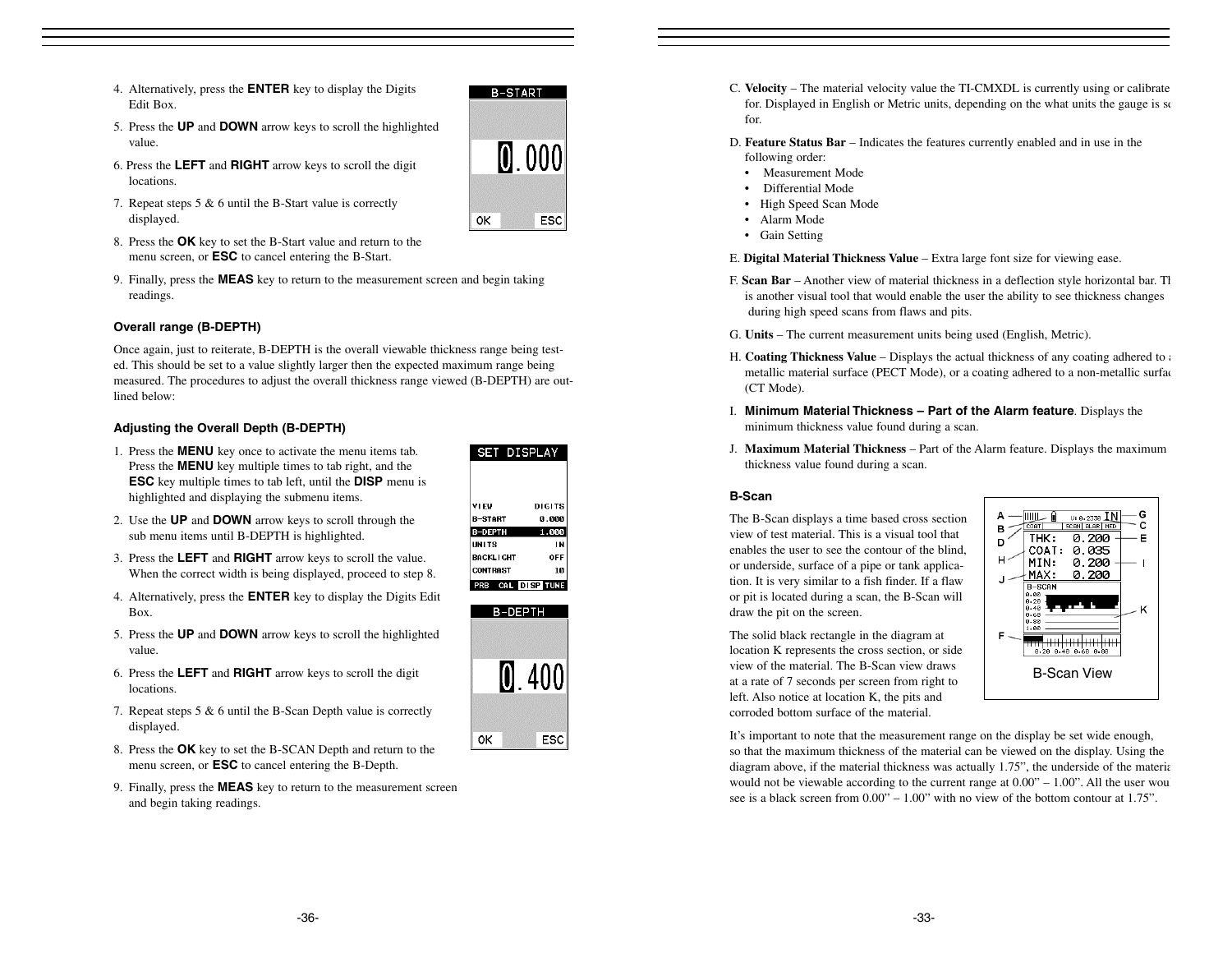#### *The following is a list of the viewable features on the display:*

A. **Repeatability/Stability Indicator** – This indicator should be commonly used in conjunction with the digital thickness values displayed. When all the vertical bars are fully illuminated and the last digit on the digital thickness value is stable, the TI-CMXDL is reliably measuring the same value 3 to 200 times per second, depending on which measurement mode and features are enabled.

- B. **Battery Icon** Indicates the amount of battery life the TI-CMXDL has remaining.
- C. **Velocity** The material velocity value the TI-CMXDL is currently using or calibrated for. Displayed in either English or Metric units, depending on the what units the gauge is set for.
- D. **Feature Status Bar**  Indicates the features currently enabled and in use in the following order:
	- Measurement Mode (P-E, PECT, PETP, E-E, COAT)
	- Differential Mode (ON/OFF)
	- High Speed Scan Mode (ON/OFF)
	- Alarm Mode (ON/OFF/AUDIBLE)
	- Gain Setting (VLOW, LOW, MED, HI, VHI)
- E. **Digital Material Thickness Value** Smaller font size when the B-Scan display view is enabled.
- F**. Scan Bar** Another view of material thickness in a deflection style horizontal bar. This is another visual tool that would enable the user the ability to see thickness changes during high speed scans from flaws and pits.
- G. **Units** The current measurement units being used (English, Metric).
- H. **Coating Thickness Value** Displays the actual thickness of any coating adhered to a metallic material surface (PECT Mode), or a coating adhered to a non-metallic surface (CT Mode).
- I. **Minimum Material Thickness** Part of the Alarm feature. Displays the minimum thickness value found during a scan.
- J. **Maximum Material Thickness**  Part of the Alarm feature. Displays the maximum thickness value found during a scan.
- K. **B-Scan Display** Cross section view of the material. Provides the user with graphical view of the opposite/blind surface (i.e. inside pipe wall surface), to give the user some idea of the condition, or integrity of the material being tested.

# **7.2 Activating B-Scan View**

To use the B-Scan feature it must be enabled in the display menu. The following steps will help you do just that:

- 1. Press the **MENU** key once to activate the menu items tab. Press the **MENU** key multiple times to tab right, and the **ESC** key multiple times to tab left, until the **DISP** menu is highlighted and displaying the submenu items.
- 2. Use the **UP** and **DOWN** arrow keys to scroll through the sub menu items until **VIEW** is highlighted.

| <b>SET DISPLAY</b> |              |
|--------------------|--------------|
|                    |              |
|                    |              |
| VIEW               | <b>BSCAN</b> |
| R-START            | 0.000        |
| <b>R-DFPTH</b>     | ค.4คค        |
| <b>IINITS</b>      | ΙN           |
| <b>BACKLIGHT</b>   | OFF          |
| <b>CONTRAST</b>    | 10           |
| - CA<br>П<br>PRB   | . DISP TUNE  |

3. Press the **LEFT** and **RIGHT** arrow keys to toggle DIGITS or **B-SCAN.** When the correct view is being displayed continue on to setting the B-START or B-DEPTH values, or press the **MEAS** key to return to the measurement screen and begin taking readings.

# **7.3 Adjusting the B-Scan Start (B-START) & Depth (B-DEPTH)**

In order to use the B-Scan and Scan Bar features of the TI-CMXDL effectively, the start depth and overall depth must be setup correctly. This can be adjusted using the B-STAR and the B-DEPTH features of the TI-CMXDL. The B-START refers to the starting dept thickness value displayed. Example: If you want your B-Scan or Scan Bar to start at a z thickness value, then B-START must be set to 0.000". If you want the B-Scan and Scan Bar to start displaying at .125", then B-START must be set to .125". B-DEPTH represen overall viewable thickness range being tested. Example: If your measuring tank walls w a total thickness of .300", and your B-START has been set to 0.000", you might conside setting your B-DEPTH value to something like 0.400" to cover the entire thickness rang being tested. You might also consider B-DEPTH as a zoom feature for both the B-Scan Scan Bar. Why? Because the larger the overall thickness range view (B-DEPTH), the smaller the noticeable shifts in the Scan Bar and B-Scan presentation. Therefore, it's bea set the B-START and B-DEPTH to reasonable values that zoom in and optimize your graphic presentation.

# **Starting depth (B-START)**

The starting B-START, or starting depth, is the starting thickness value. Often times this value will simply be set to zero in order to start measuring at 0.000". The only time this value will be set to something other than zero, is if the user needs to zoom in even close When will this be the case? If the user is testing a material that's 1 inch in thickness and knows that the potential corrosion is only on the back surface of the material and not po bly deeper than .200". In this case, the user may wish to set the B-ST at .700" to zoom i closer to the actual area being tested. In turn, the B-DEP might be set at 1.100" in order cover the entire range respectively. This will offer the user better resolution for both the Scan and Scan Bar graphical presentations.

**NOTE:** Once the range is set, it will remain the same for all the views respectively.

The procedures to adjust the starting depth (B-START) are outlined below:

# **Adjusting the Starting Depth (B-START)**

1. Press the **MENU** key once to activate the menu items tab. Press the **MENU** key multiple times to tab right, and the **ESC** key multiple times to tab left, until the DISP menu is highlighted and displaying the submenu items.

| VI EV            |  | DIGIT |
|------------------|--|-------|
| -START           |  | 0.00  |
| <b>R-DFPTH</b>   |  | 1.00  |
| UNITS            |  |       |
| <b>BACKLIGHT</b> |  | 0F    |
| <b>CONTRAST</b>  |  | 1     |
|                  |  |       |

SET DISPLAY

- 2. Use the **UP** and **DOWN** arrow keys to scroll through the sub menu items until B-START is highlighted.
- 3. Press the LEFT and RIGHT arrow keys to scroll the value. When the correct B-Start value is being displayed, proceed to step 8.